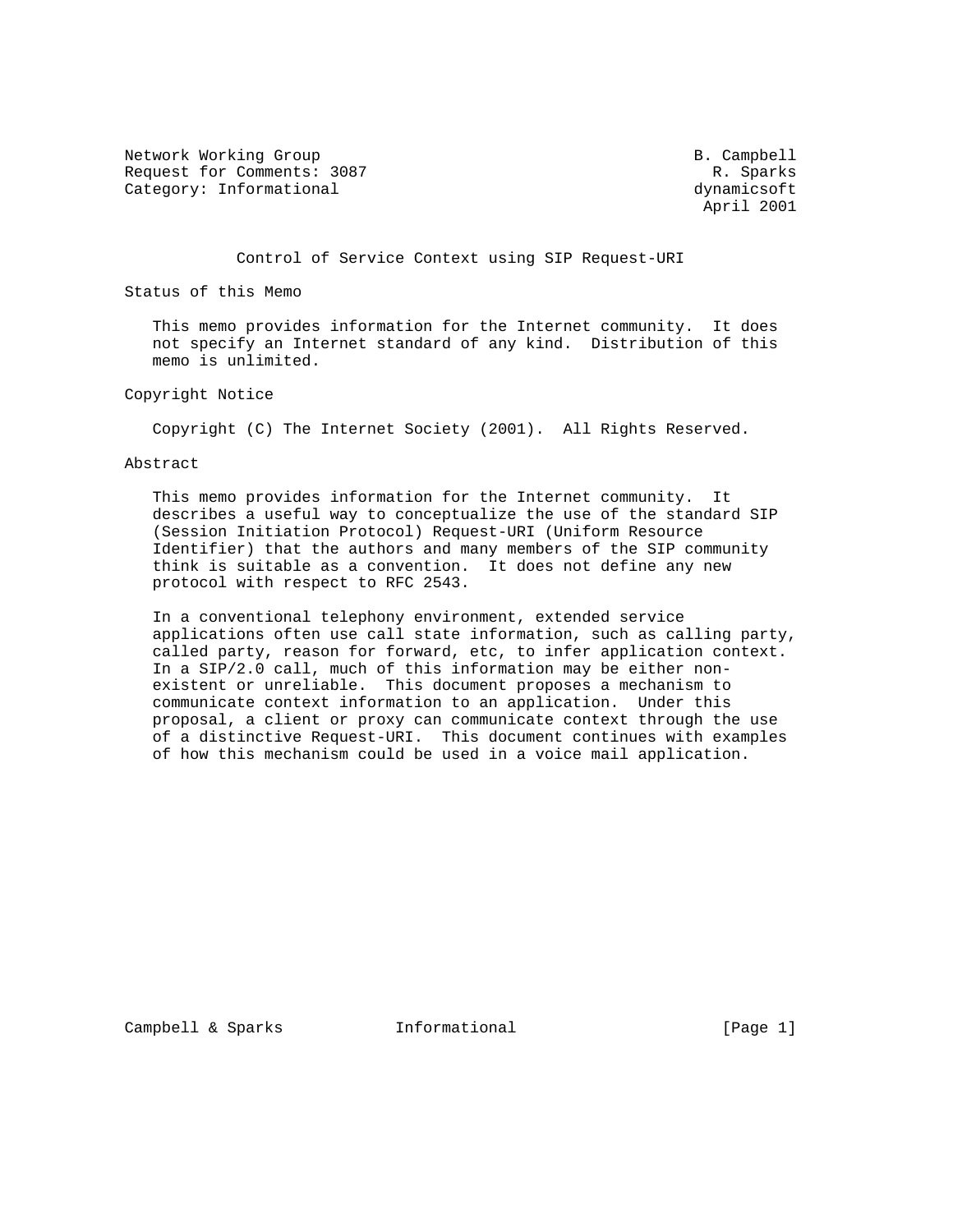Table of Contents

| $1$ . | $\overline{3}$                                                                       |  |
|-------|--------------------------------------------------------------------------------------|--|
| 2.    | $\mathbf{3}$                                                                         |  |
| 2.1   | Using URIs to Control Voice Mail Service Behavior<br>$\overline{3}$                  |  |
| 3.    | 5<br>Voice Mail Scenario Descriptions                                                |  |
| 3.1   | 5                                                                                    |  |
| 3.1.1 | 5<br>Direct Request to Deposit to a particular mailbox                               |  |
|       | 5                                                                                    |  |
|       | 5                                                                                    |  |
|       | $6\overline{6}$                                                                      |  |
| 3.1.2 | Direct Request to Deposit, mailbox to be determined<br>$6\phantom{1}$                |  |
|       | $6\overline{6}$                                                                      |  |
|       | $6\,$                                                                                |  |
|       | 3.1.2.3 Indirect Request to Deposit, due to find-me proxy decision<br>$6\phantom{1}$ |  |
| 3.2   | $\overline{7}$                                                                       |  |
|       | 7<br>3.2.1 Request to Retrieve from a particular mailbox                             |  |
|       | 7                                                                                    |  |
|       | 7                                                                                    |  |
|       | 7<br>3.2.1.3 Unauthenticated SIP source                                              |  |
|       | 7                                                                                    |  |
| 3.2.2 | $\overline{7}$<br>Request to Retrieve, mailbox to be determined                      |  |
|       | $7\overline{ }$                                                                      |  |
|       | 8                                                                                    |  |
|       | 8                                                                                    |  |
| 4.    | 8<br>Voice Mail Call Flow Examples                                                   |  |
| 4.1   |                                                                                      |  |
| 4.1.1 | Direct call to the voice mail system 8                                               |  |
| 4.2   | Message Deposit Scenarios 13                                                         |  |
| 4.2.1 | Call to known subscriber forwarded on no answer 13                                   |  |
| 4.2.2 | Call to known subscriber forwarded on busy 19                                        |  |
| 4.2.3 | Direct call to a subscriber's mailbox 24                                             |  |
| 4.3   | Message Retrieval Scenarios 29                                                       |  |
| 4.3.1 | Call to retrieve messages believed to be from a known                                |  |
|       |                                                                                      |  |
| 4.3.2 | Call to retrieve messages from an authenticated subscriber 33                        |  |
| 5.    | Security Considerations 38                                                           |  |
| б.    |                                                                                      |  |
|       |                                                                                      |  |
|       |                                                                                      |  |
|       | Full Copyright Statement 39                                                          |  |
|       |                                                                                      |  |

Campbell & Sparks **Informational** [Page 2]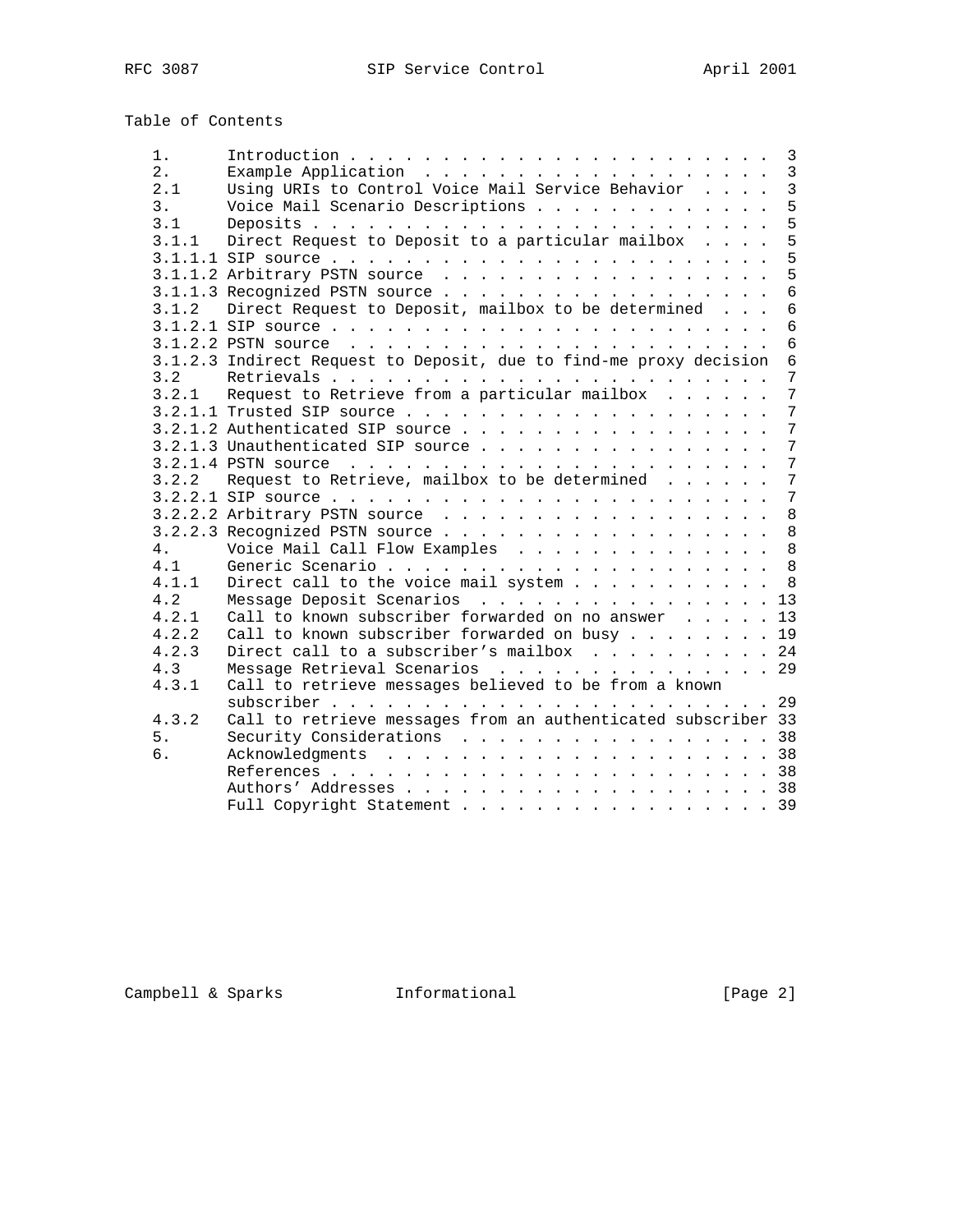### 1. Introduction

 A communication service should make use of the information it has at hand when being accessed. For example, in most current voice mail implementations, a subscriber retrieving messages from his own desk does not have to reenter his voice mailbox number - the service assumes that the store being accessed is the one associated with the endpoint being used to access the service. Some services allow the user to validate this assumption using IVR techniques before prompting for a PIN.

 This concept of context-awareness can be captured in a voice mail service implementing SIP as defined in RFC 2543[1], without modification, through the standard use of that protocol's Request- URI. Furthermore, the concept is applicable to any SIP-based service where initial application state should be determined from context.

 This concept is a usage convention of standard SIP as defined in RFC 2543[1] and does not modify or extend that protocol in any way.

#### 2. Example Application

 In this document, we use the example of voice mail to illustrate the technique. One motivation for applying this technique to this problem is allowing a proxy or location server to control the initial state of a voice service. For example, a voice client might register a contact list ending with the URL that would accept voice messages for the client.

### 2.1 Using URIs to Control Voice Mail Service Behavior

 Many conventional voice mail systems use call state information, such as the calling party, called party, reason for forward, etc, to decide the initial application state. For example, it might play one outgoing message if the call reached voice mail because the called party did not answer and another if the line was busy. It decides whom the message is for based on the called party information. If the call originated from a subscriber's phone number, it might authenticate the caller and then go directly to the message retrieval and account maintenance menu.

 When a new subscriber is added to a system, a set of identities could be generated, each given a unique sip URI. The following tables show some of the identities that might be generated (it is not exhaustive). The example schemes show that the URIs could, but don't necessarily have to, have mnemonic value.

Campbell & Sparks **Informational** [Page 3]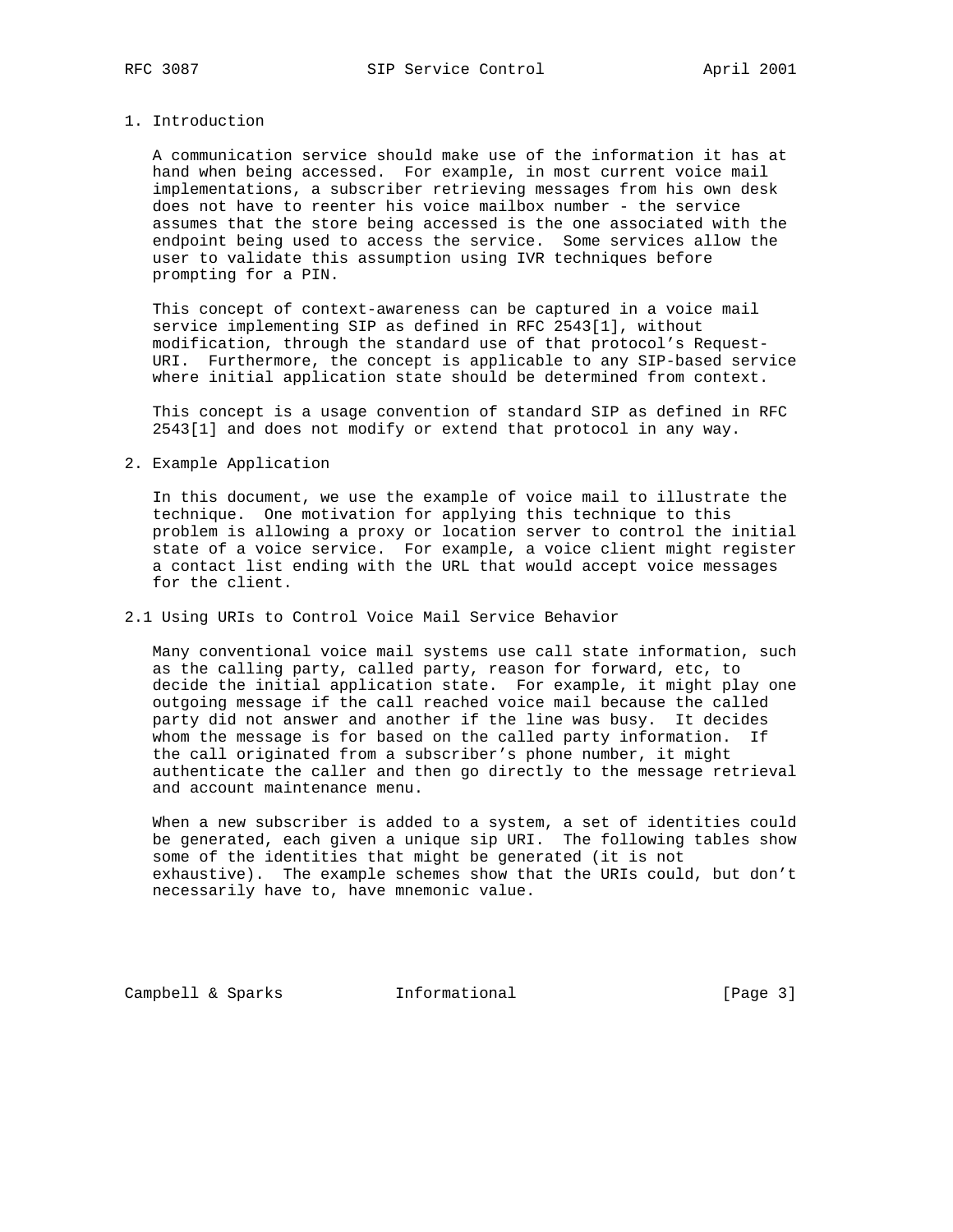In practical applications, it is important that an application does not apply semantic rules to the various URIs. Instead, it should allow any arbitrary string to be provisioned, and map the string to the desired behavior. The owner of the system may choose to provision mnemonic strings, but the application should not require it. In any large installation, the system owner is likely to have pre-existing rules for mnemonic URIs, and any attempt by an application to define its own rules may create a conflict. For our example, this means a voice mail system should allow an arbitrary mix of URLs from these schemes, or any other scheme that renders valid SIP URIs to be provisioned, rather than enforce one particular scheme.

| URI Identity                                   | Example Scheme 1<br>Example Scheme 2<br>Example Scheme 3                                             |
|------------------------------------------------|------------------------------------------------------------------------------------------------------|
| Deposit with<br>standard greeting              | sip:sub-rjs-deposit@vm.wcom.com<br>sip:677283@vm.wcom.com<br>sip:rjs@vm.wcom.com;mode=deposit        |
| Deposit with on<br>phone greeting              | sip:sub-rjs-deposit-busy.vm.wcom.com<br>sip:677372@vm.wcom.com<br>sip: rjs@vm.wcom.com; mode=3991243 |
| Deposit with<br>special greeting               | sip:sub-rjs-deposit-sg@vm.wcom.com<br>sip:677384@vm.wcom.com<br>sip:rjs@vm.wcom.com;mode=sg          |
| Retrieve - SIP<br>authentication               | sip:sub-rjs-retrieve@vm.wcom.com<br>sip:677405@vm.wcom.com<br>sip:rjs@vm.wcom.com;mode=retrieve      |
| Retrieve - prompt<br>for PIN in-band           | sip:sub-rjs-retrieve-inpin.vm.wcom.com<br>sip:677415@vm.wcom.com<br>sip:rjs@vm.wcom.com;mode=inpin   |
| could be created.                              | When a service is first set up, identities such as the following                                     |
| URI Identity                                   | Example Scheme 1<br>Example Scheme 2<br>Example Scheme 3                                             |
| Deposit -<br>identify target<br>mailbox by To: | sip:deposit@vm.wcom.com<br>sip:670001@vm.wcom.com<br>sip:deposit@vm.wcom.com                         |

Campbell & Sparks **Informational** [Page 4]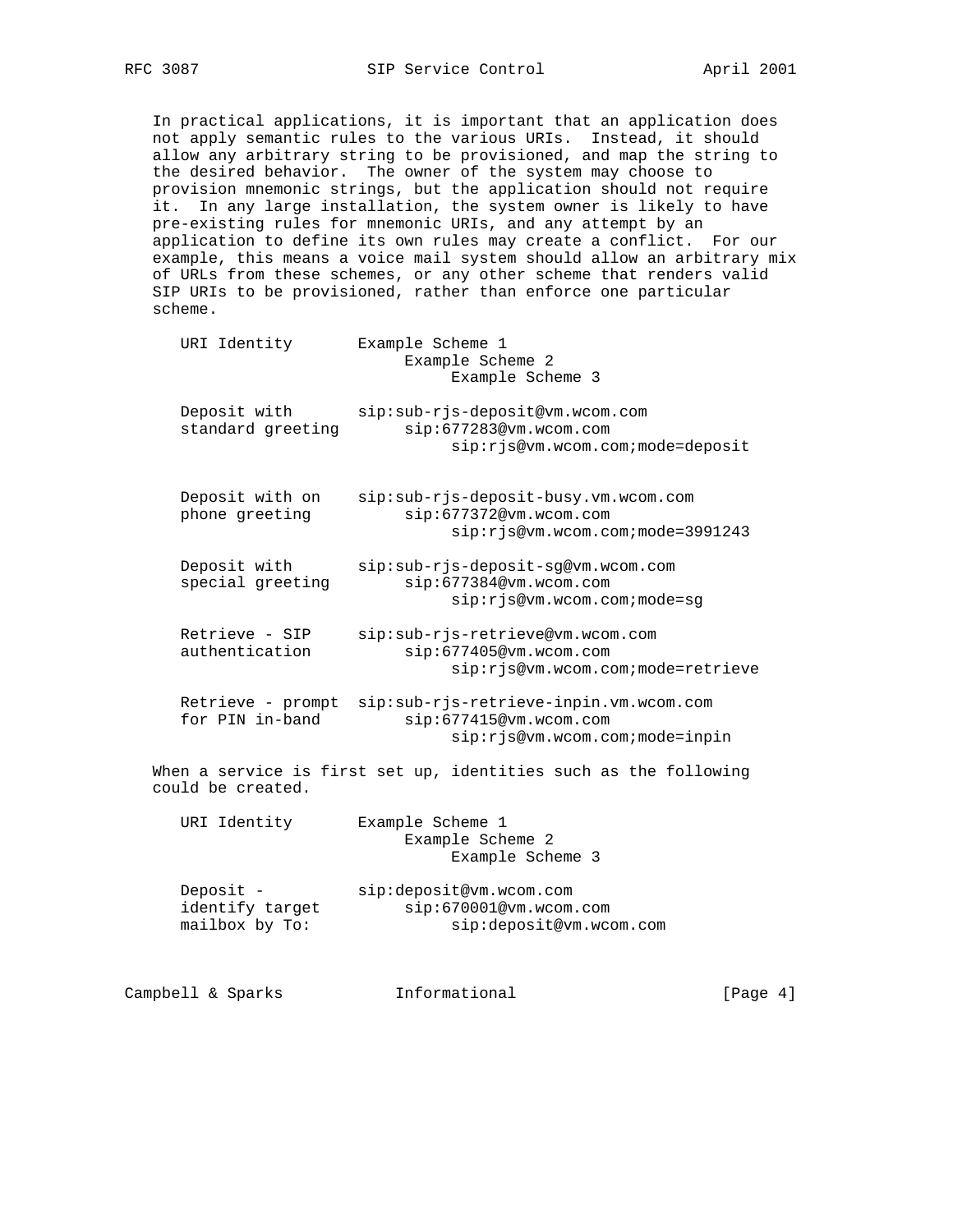Retrieve - sip:retrieve@vm.wcom.com identify target sip:670002@vm.wcom.com mailbox by SIP sip:retrieve@vm.wcom.com authentication Deposit - prompt sip:deposit-in@vm.wcom.com for target sip:670003@vm.wcom.com mailbox in-band sip:deposit@vm.wcom.com;mode=inband Retrieve - prompt sip:retrieve-in@vm.wcom.com for target sip:670004@vm.wcom.com mailbox and PIN sip:retrieve@vm.wcom.com;mode=inband in-band

 In addition to providing this set of URIs to the subscriber (to use as he sees fit), an integrated service provider could add these to the set of contacts in a find-me proxy. The proxy could then route calls to the appropriate URI based on the origin of the request, the subscriber's preferences and current state.

3. Voice Mail Scenario Descriptions

 In each of these scenarios, the PSTN gateway is configured to communicate only with a particular proxy-registrar.

- 3.1 Deposits
- 3.1.1 Direct Request to Deposit to a particular mailbox
- 3.1.1.1 SIP source

 A SIP client that knew the URI for a particular deposit mailbox (sip:sub-rjs-deposit@vm.wcom.com) could place a direct invitation to the voicemail service, or through a protecting proxy. The proxy could restrict access to deposit identities with special greetings by authenticating the requester.

3.1.1.2 Arbitrary PSTN source

 The gateway's proxy would map a call from an unrecognized PSTN number to a number associated with a subscriber's mailbox into an invite to the deposit with standard greeting URI (sip:sub-rjs deposit@vm.wcom.com).

Campbell & Sparks **Informational** [Page 5]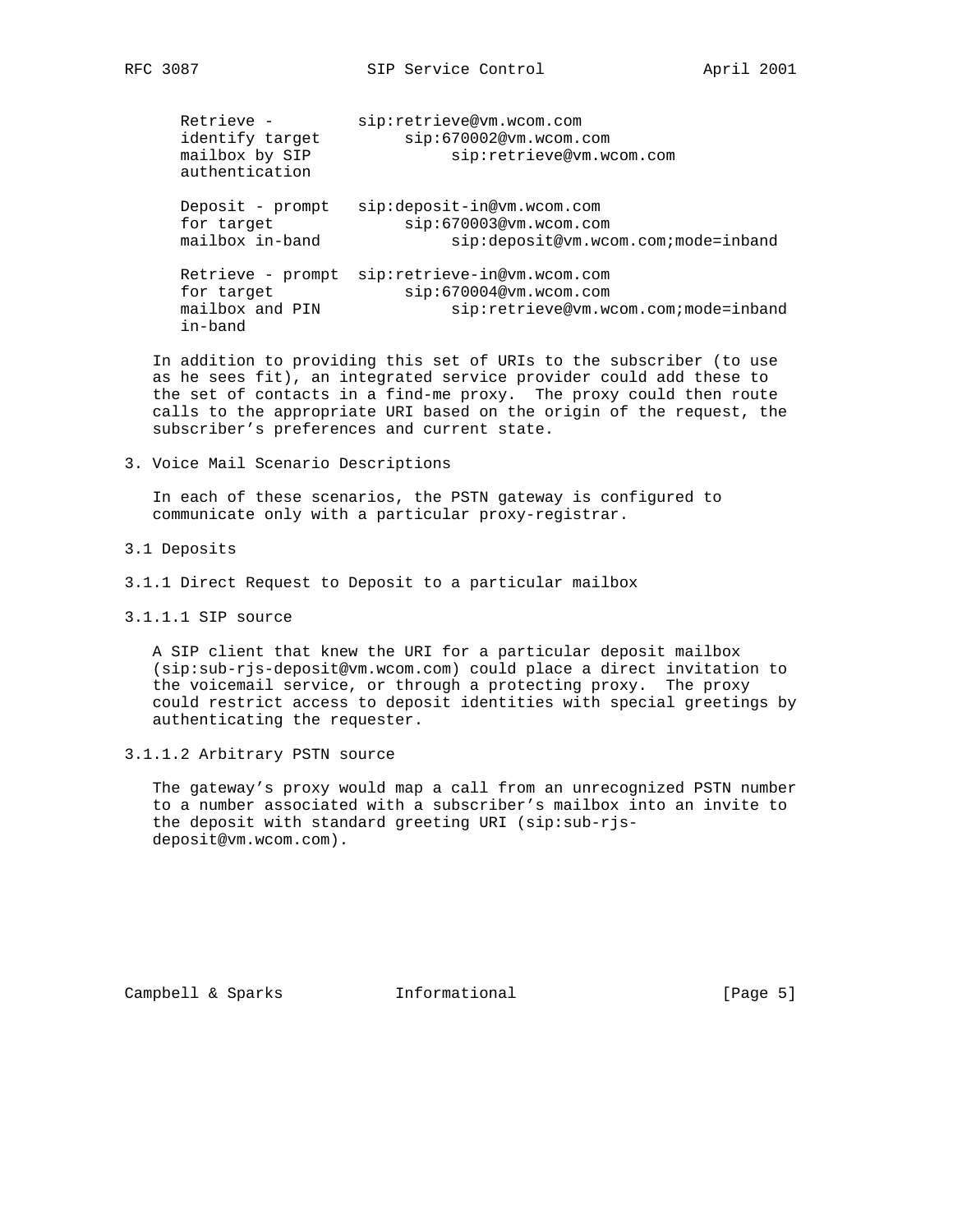3.1.1.3 Recognized PSTN source

 The gateway's proxy would map a call from a recognized (exact or pattern match) PSTN number to a number associated with a subscriber's mailbox into an invite to the appropriate special greeting URI (sip:sub-rjs-deposit-sg@vm.wcom.com). The gateway's ability to identify the calling party (using calling party number) is trusted, so no further authentication of the requester is performed.

- 3.1.2 Direct Request to Deposit, mailbox to be determined
- 3.1.2.1 SIP source

 A voice mail service or its protecting proxy could expose a generic deposit URL for use when a caller wished to go directly to voice mail. The service would likely play an IVR dialog to determine what message store to deposit a message into.

 An application designer may be tempted to attempt to match the To: and From: headers on a call to infer information. However, this approach could cause complications when multiple proxy forwards occur in a call. For example, A calls B, who has all calls forwarded to C. C forwards the call to her voice mail service. If the voice mail service matches the To: header to determine the message store, it will get the information for B instead of C. But there is no reason to assume that C's voice mail service has any knowledge of B.

3.1.2.2 PSTN source

 The gateway's proxy would map a call from an unrecognized PSTN number to the top level voice mail service access number to an invite to the Deposit - prompt for target mailbox in-band URI (sip:deposit in@vm.wcom.com for example). Getting the call to the target mailbox would proceed as in the SIP source case.

3.1.2.3 Indirect Request to Deposit, due to find-me proxy decision

 A find-me proxy could map an invitation to a subscriber (sip:rjs@wcom.com) to the appropriate voice mail service URI depending on the subscriber's current state. The normal deposit URI could be chosen if the subscriber's contact list has been otherwise exhausted with no answer. The busy-announcement URI would be chosen when a busy everywhere response is received from one of the contacts. A DND announcement URI could be selected if the subscriber had activated DND. Calls to sip:receptionist@wcom.com could be configured to roll to sip:deposit@wcom.com

Campbell & Sparks **Informational** [Page 6]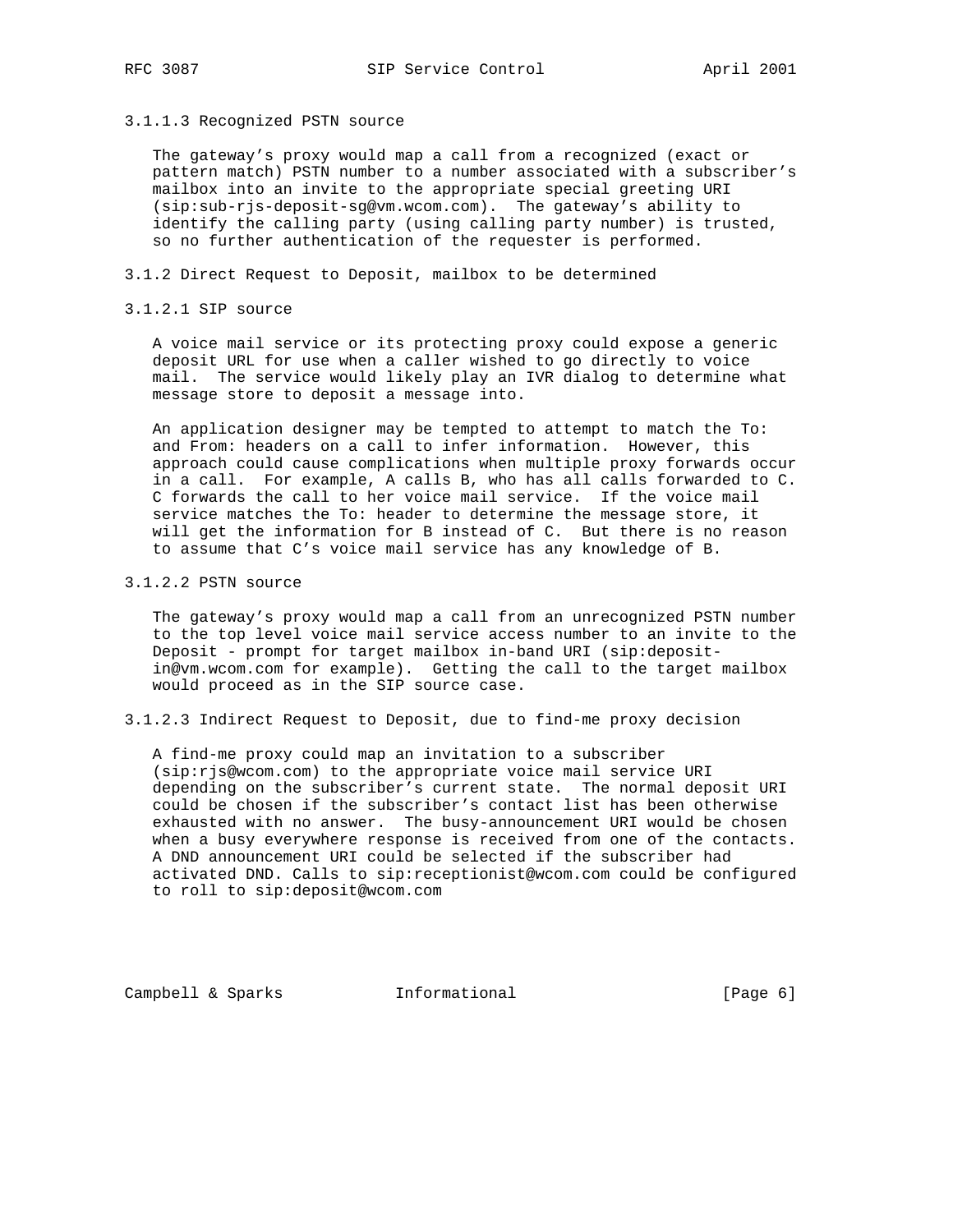### 3.2 Retrievals

- 3.2.1 Request to Retrieve from a particular mailbox
- 3.2.1.1 Trusted SIP source

 A request to retrieve the contents of a particular mailbox (sip:sub rjs-retrieve@vm.wcom.com) coming from a trusted source could be honored without further authentication checks. A trusted source is one with which the voice mail service has secure communications, and to which it is willing to delegate authentication. This could be the service's protecting proxy for example.

3.2.1.2 Authenticated SIP source

 A service, or its protecting proxy, could choose to honor a retrieve request for a particular mailbox (sip:sub-rjs-retrieve@vm.wcom.com) based on SIP authentication. If SIP level authentication failed, the service or proxy could be configured to send the call to the in-band pin prompting URI (sip:sub-rjs-retrieve-inpin@vm.wcom.com).

3.2.1.3 Unauthenticated SIP source

 A service, or its protecting proxy, receiving a retrieve request for a particular mailbox (sip:sub-rjs-retrieve@vm.wcom.com) with no other method of authenticating the requestor could send the request to the in-band pin prompting URI (sip:sub-rjs-retrieve-inpin@vm.wcom.com).

3.2.1.4 PSTN source

 This scenario assumes that the service provider's network has been configured such that a PSTN number could be dialed explicitly for retrieving messages from a particular mailbox. Such services currently exist, but are not common. In such a network, the gateway's proxy would map the call to the in-band pin prompting URI (sip:sub-rjs-retrieve-inpin@vm.wcom.com).

- 3.2.2 Request to Retrieve, mailbox to be determined
- 3.2.2.1 SIP source

 As in the Request to Deposit scenario, when a service receives a request for the top level retrieve URI it would most likely need to use in-band IVR techniques to determine the target mailbox and authenticate the caller.

Campbell & Sparks **Informational** [Page 7]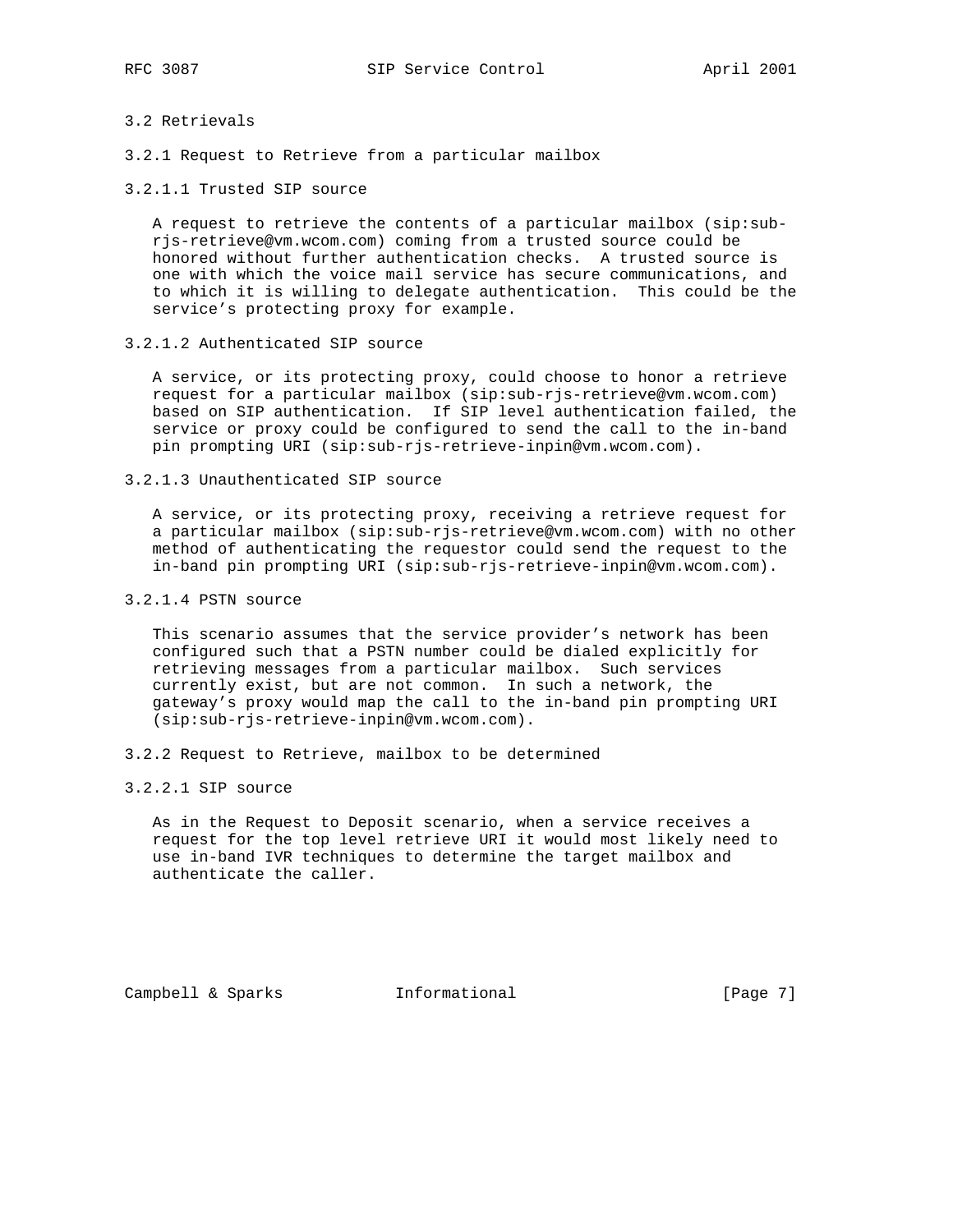3.2.2.2 Arbitrary PSTN source

 This scenario assumes there is a single PSTN number that subscribers dial to access the voice mail service to retrieve messages. This is the most common access method provided by current voice mail services.

 The gateway's proxy would map a call to the top level PSTN number to the top level retrieve in-band prompting URI (sip:retrieve in@vm.wcom.com). Once the system identifies the target mailbox, the call would be transferred to the appropriate in-band pin prompting URI (sip:sub-rjs-retrieve-inpin@vm.wcom.com).

3.2.2.3 Recognized PSTN source

 This scenario also assumes there is a single PSTN number that subscribers dial to access the voice mail service to retrieve messages.

 The gateway's proxy would recognize the calling party number as a subscriber, and map the call to the subscriber's in-band prompting URI (sip:sub-rjs-retrieve-inpin@vm.wcom.com)

4. Voice Mail Call Flow Examples

 The following section describes some example call flows for a hypothetical voice mail service, with the host name of vm.wcom.com. All the call flows assume that a proxy protects the voice mail service and that a trust relationship exists between the voice mail service and the proxy.

- 4.1 Generic Scenario
- 4.1.1 Direct call to the voice mail system

 User A calls the voice mail system directly. The voice mail system invokes the top-level menu, which might prompt the caller for an extension or the first few letters of a name.

Campbell & Sparks **Informational** [Page 8]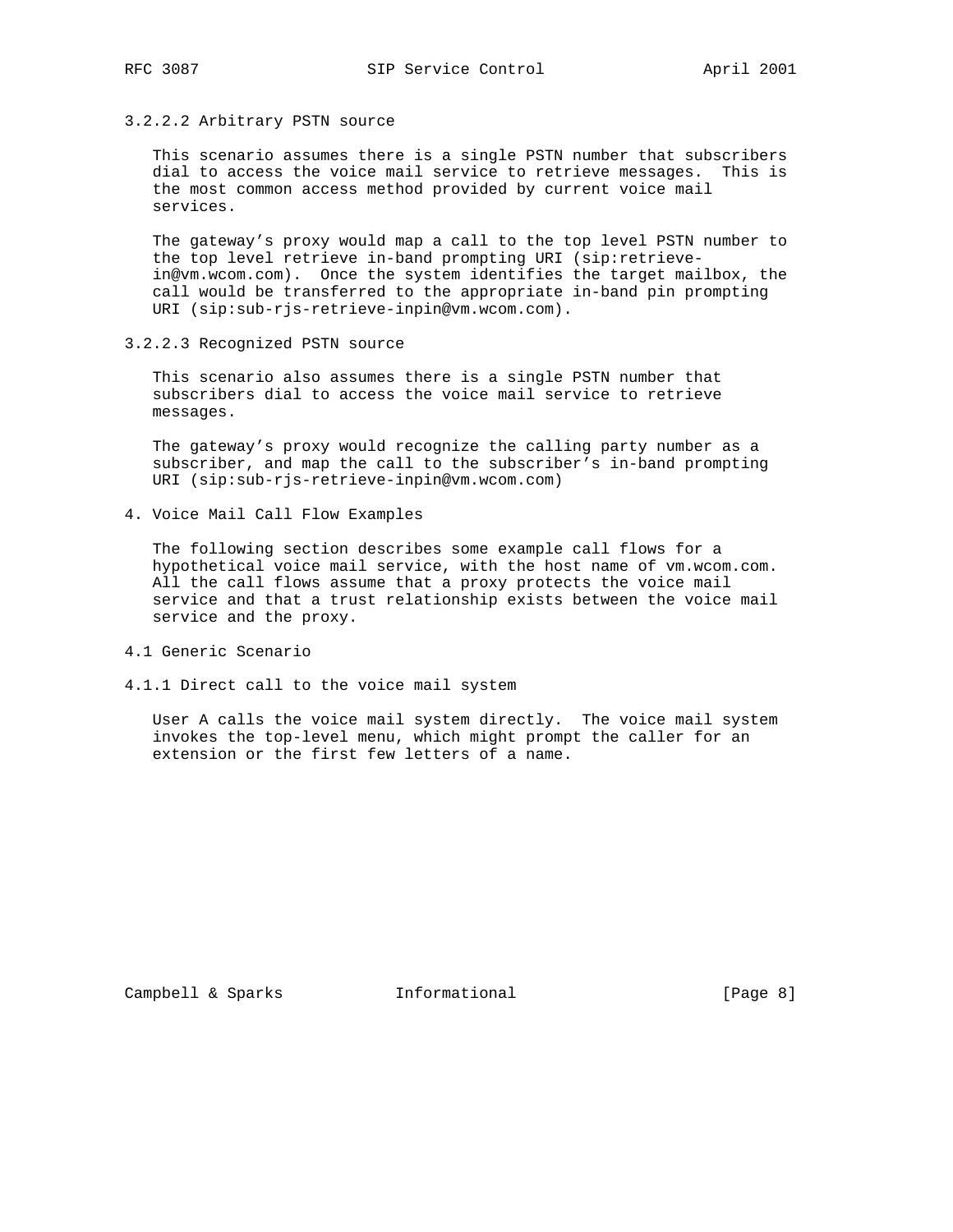| User A  |                                                  | Proxy                                                                                     | VM Service |
|---------|--------------------------------------------------|-------------------------------------------------------------------------------------------|------------|
|         | INVITE F1<br>------------------>                 |                                                                                           |            |
|         | $(100$ Trying) F3 $\vert$<br><------------------ | INVITE F2<br>---------------------->                                                      |            |
|         |                                                  | 180 Ringing F4<br>180 Ringing F5  <----------------------                                 |            |
|         | ------------------<br>200 OK F6                  | 200 OK F6<br><----------------------                                                      |            |
|         | ------------------<br>ACK F8                     |                                                                                           |            |
|         | ------------------>  ACK F9                      |                                                                                           |            |
|         |                                                  | RTP Established- Play top level menu<br>$\le -m-m-m-m-m-m-m-m-m-m-m-m-m-m-m-m-m-m-m-m-\n$ |            |
|         | BYE F10<br>----------------->  BYE F11           | --------------------->                                                                    |            |
|         |                                                  | 200 OK F12                                                                                |            |
|         | 200 OK F13<br>-------------------                | ----------------------                                                                    |            |
|         |                                                  |                                                                                           |            |
| Flow Id |                                                  | Comments                                                                                  |            |

| INVITE F1 | INVITE sip: VoiceMail@wcom.com SIP/2.0                                          |
|-----------|---------------------------------------------------------------------------------|
| A->Proxy  | Via: SIP/2.0/UDP here.com:5060                                                  |
|           | From: TheBigGuy <sip:usera@here.com></sip:usera@here.com>                       |
|           | To: VoiceMail <sip:voicemail@wcom.com></sip:voicemail@wcom.com>                 |
|           | $Call$ -Id: $12345600$ @here.com                                                |
|           | CSeq: 1 INVITE                                                                  |
|           | Contact: TheBigGuy <sip:usera@here.com></sip:usera@here.com>                    |
|           | Proxy-Authorization: Digest username="UserA",                                   |
|           | realm="MCI WorldCom SIP",                                                       |
|           | $nonce="ea9c8e88df84f1cc4e341ae6cbe5a359", opaque="",$                          |
|           | uri="sip:VoiceMail@wcom.com", response= <appropriately< th=""></appropriately<> |
|           | calculated hash goes here>                                                      |
|           | Content-Type: application/sdp                                                   |
|           | Content-Length: <appropriate value=""></appropriate>                            |
|           |                                                                                 |

| Informational<br>Campbell & Sparks | [Page 9] |  |
|------------------------------------|----------|--|
|------------------------------------|----------|--|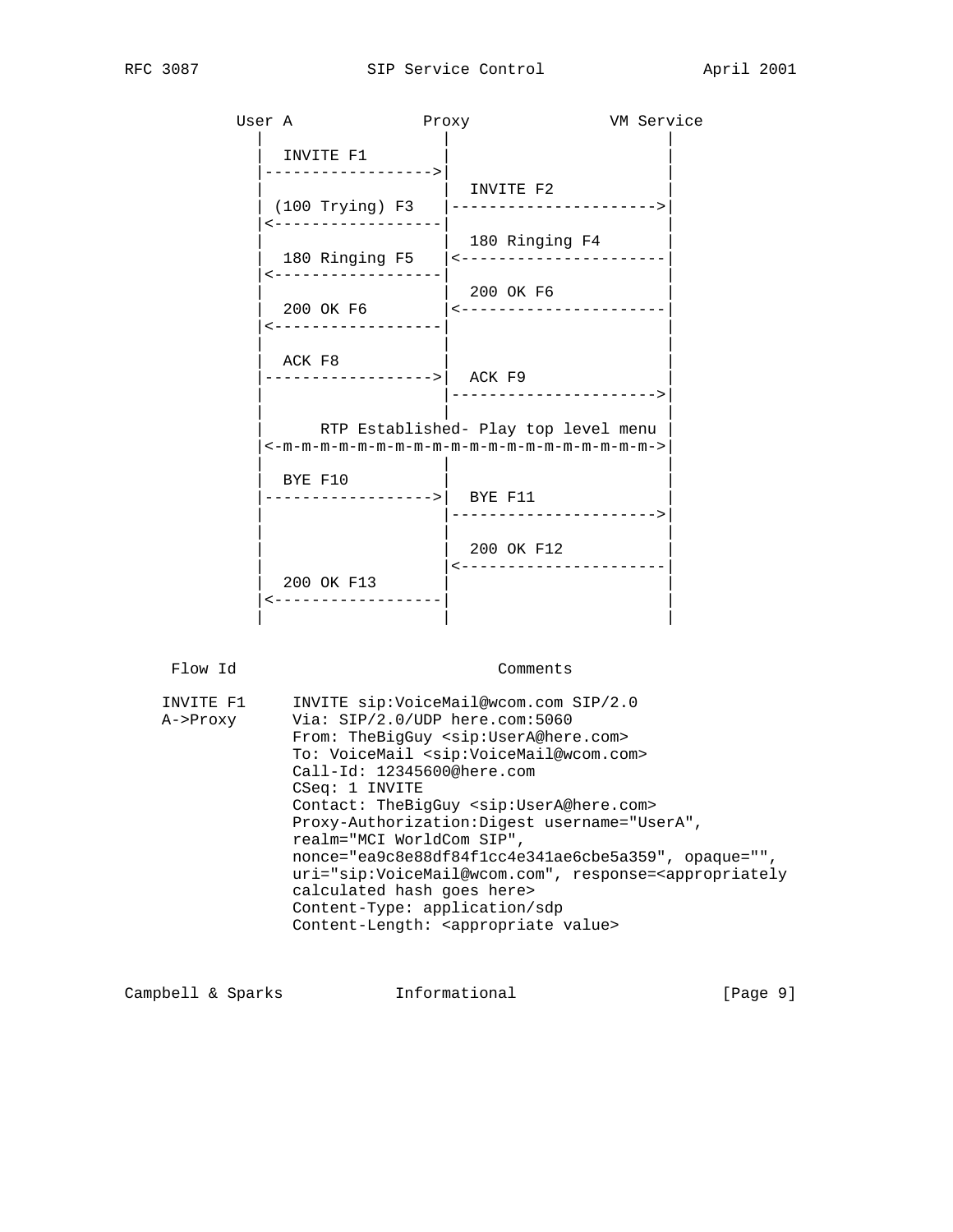$v=0$  o=UserA 2890844526 2890844526 IN IP4 client.here.com s=Session SDP c=IN IP4 100.101.102.103  $t=0$  0 m=audio 49170 RTP/AVP 0 a=rtpmap:0 PCMU/8000 /\*Client for A prepares to receive data on port 49170 from the network. \*/ INVITE F2 INVITE sip:top@vm.wcom.com SIP/2.0 Proxy->VM Via: SIP/2.0/UDP wcom.com:5060; branch=1 Via: SIP/2.0/UDP here.com:5060 Record-Route: <sip:VoiceMail@wcom.com> From: TheBigGuy <sip:UserA@here.com> To: VoiceMail <sip:VoiceMail@wcom.com> Call-Id: 12345600@here.com CSeq: 1 INVITE Contact: TheBigGuy <sip:UserA@here.com> Content-Type: application/sdp Content-Length: <appropriate value>  $v=0$  o=UserA 2890844526 2890844526 IN IP4 client.here.com s=Session SDP c=IN IP4 100.101.102.103  $t=0$  0 m=audio 49170 RTP/AVP 0 a=rtpmap:0 PCMU/8000 (100 Trying SIP/2.0 100 Trying F3 Via: SIP/2.0/UDP here.com:5060 Proxy->A) From: TheBigGuy <sip:UserA@here.com> To: VoiceMail <sip:VoiceMail@wcom.com> Call-Id: 12345600@here.com CSeq: 1 INVITE Content-Length: 0 180 Ringing SIP/2.0 180 Ringing F4 Via: SIP/2.0/UDP wcom.com:5060; branch=1 VM->Proxy Via: SIP/2.0/UDP here.com:5060 From: TheBigGuy <sip:UserA@here.com> To: VoiceMail <sip:VoiceMail@wcom.com>;tag=3145678 Call-Id: 12345600@here.com CSeq: 1 INVITE Content-Length: 0

Campbell & Sparks Informational [Page 10]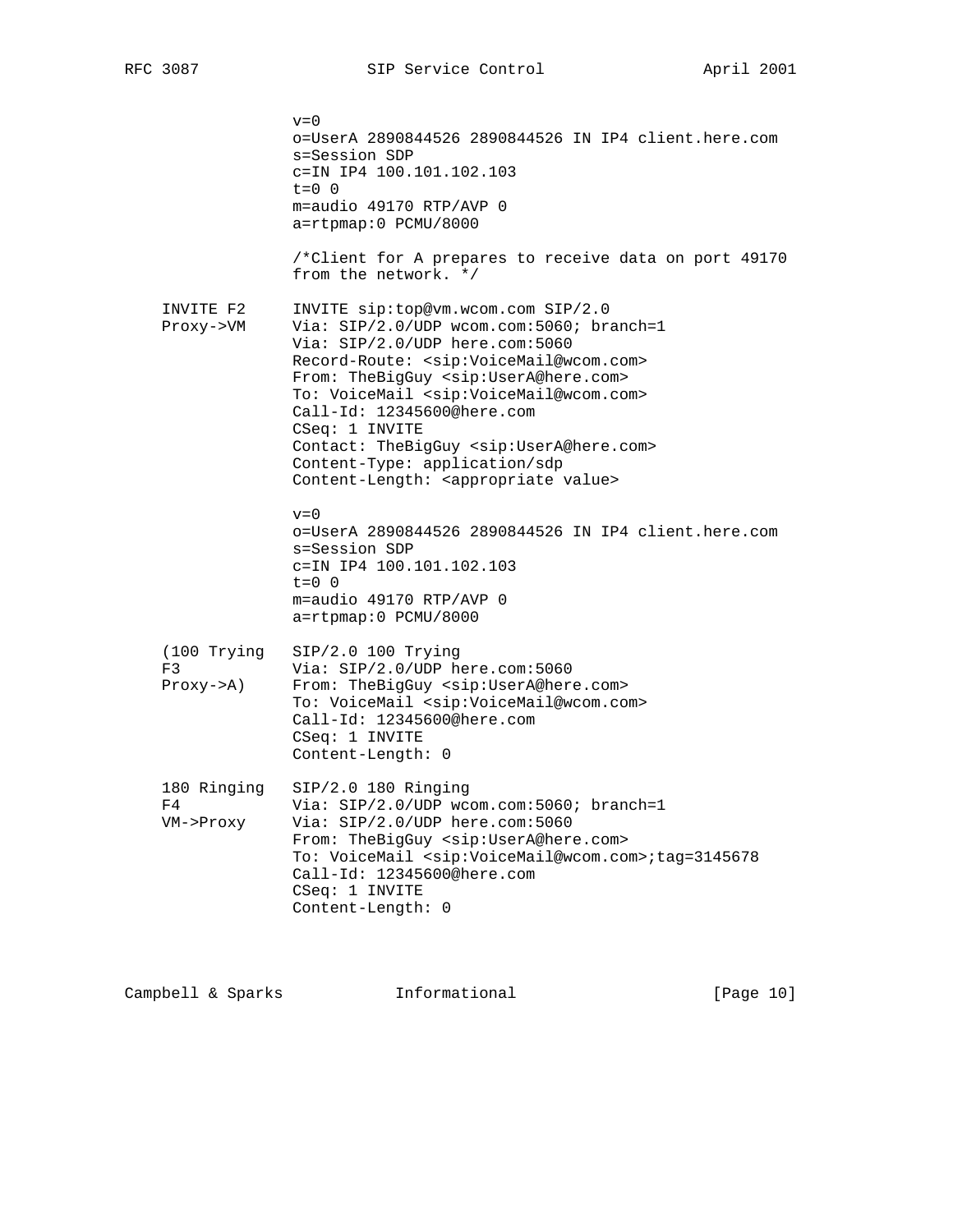| 180 Ringing<br>F5<br>Proxy->A      | $SIP/2.0$ 180 Ringing<br>Via: SIP/2.0/UDP here.com:5060<br>From: TheBigGuy <sip:usera@here.com><br/>To: VoiceMail <sip:voicemail@wcom.com>;tag=3145678<br/>Call-Id: 12345600@here.com<br/>CSeq: 1 INVITE<br/>Content-Length: 0</sip:voicemail@wcom.com></sip:usera@here.com>                                                                                                                                                                                                                                                        |
|------------------------------------|-------------------------------------------------------------------------------------------------------------------------------------------------------------------------------------------------------------------------------------------------------------------------------------------------------------------------------------------------------------------------------------------------------------------------------------------------------------------------------------------------------------------------------------|
| 200 OK F6<br>VM->Proxy             | SIP/2.0 200 OK<br>Via: SIP/2.0/UDP wcom.com:5060; branch=1<br>Via: SIP/2.0/UDP here.com:5060<br>Record-Route: <sip:voicemail@wcom.com><br/>From: TheBigGuy <sip:usera@here.com><br/>To: VoiceMail <sip:voicemail@wcom.com>;tag=3145678<br/>Call-Id: 12345600@here.com<br/>CSeq: 1 INVITE<br/>Contact: VoiceMailSystem <sip:top@vm.wcom.com><br/>Content-Type: application/sdp<br/>Content-Length: <appropriate value=""></appropriate></sip:top@vm.wcom.com></sip:voicemail@wcom.com></sip:usera@here.com></sip:voicemail@wcom.com> |
|                                    | $v=0$<br>o=UserB 2890844527 2890844527 IN IP4 vm.wcom.com<br>s=Session SDP<br>c=IN IP4 110.111.112.114<br>$t = 0 \quad 0$<br>$m = \text{audio} 3456 RTP/AVP 0$<br>a=rtpmap:0 PCMU/8000                                                                                                                                                                                                                                                                                                                                              |
| 200 OK F7<br>$Proxy \rightarrow A$ | SIP/2.0 200 OK<br>Via: SIP/2.0/UDP here.com:5060<br>Record-Route: <sip:voicemail@wcom.com><br/>From: TheBigGuy <sip:usera@here.com><br/>To: VoiceMail <sip:voicemail@wcom.com>;tag=3145678<br/>Call-Id: 12345600@here.com<br/>CSeq: 1 INVITE<br/>Contact VoiceMailSystem <sip:top@vm.wcom.com><br/>Content-Type: application/sdp<br/>Content-Length: <appropriate value=""></appropriate></sip:top@vm.wcom.com></sip:voicemail@wcom.com></sip:usera@here.com></sip:voicemail@wcom.com>                                              |
|                                    | $r = 0$<br>o=UserB 2890844527 2890844527 IN IP4 vm.wcom.com<br>s=Session SDP<br>c=IN IP4 110.111.112.114<br>$t=0$ 0<br>m=audio 3456 RTP/AVP 0<br>a=rtpmap:0 PCMU/8000                                                                                                                                                                                                                                                                                                                                                               |

Campbell & Sparks Informational [Page 11]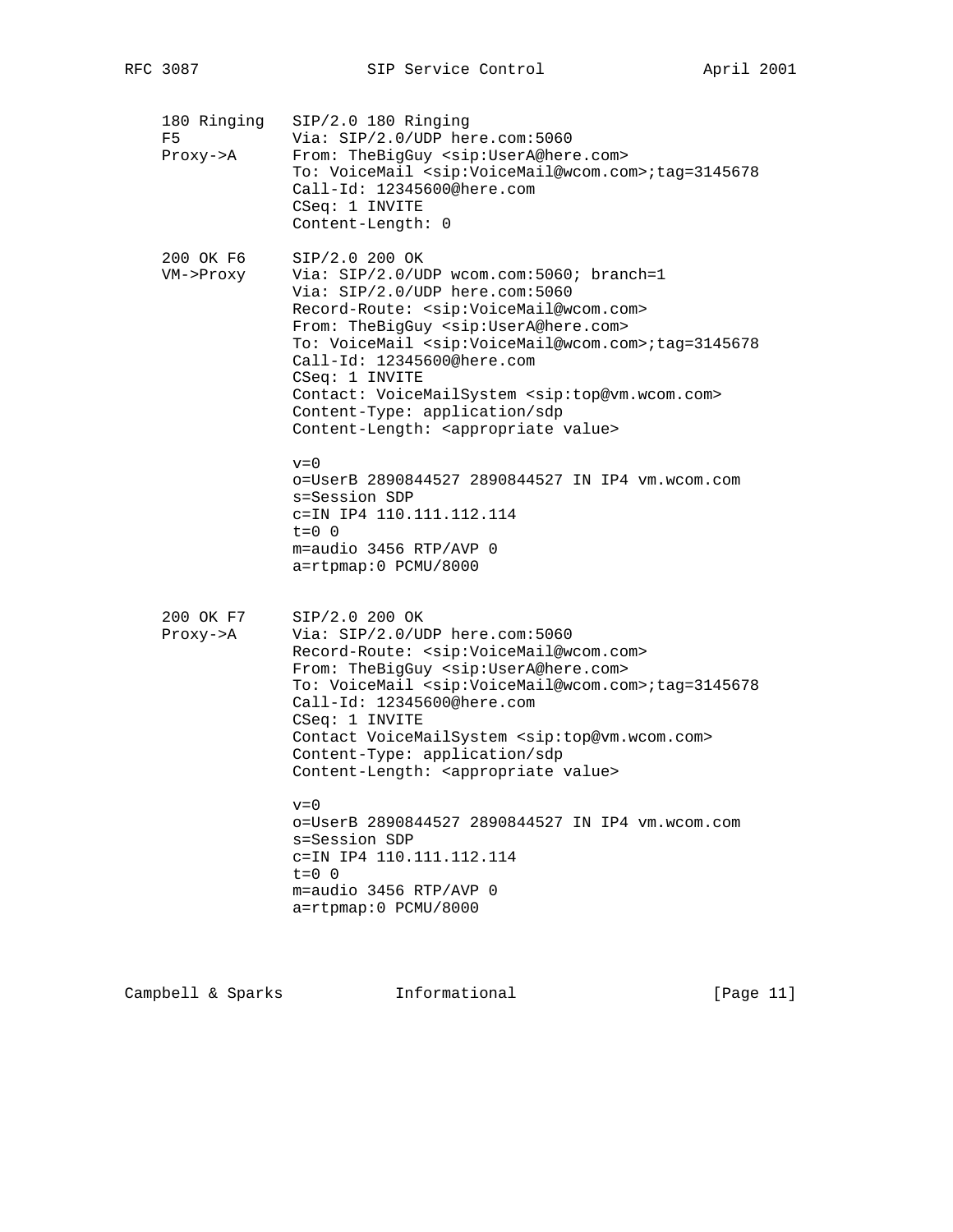| ACK F8<br>A->Proxy      | ACK sip: VoiceMail@wcom.com SIP/2.0<br>Via: SIP/2.0/UDP here.com:5060<br>Route: < sip: top@vm.wcom.com><br>From: TheBigGuy <sip:usera@here.com><br/>To: VoiceMail <sip:voicemail@wcom.com>;tag=3145678<br/>Call-Id: 12345600@here.com<br/>CSeq: 1 ACK<br/>Content-Length: 0</sip:voicemail@wcom.com></sip:usera@here.com>                                                          |
|-------------------------|------------------------------------------------------------------------------------------------------------------------------------------------------------------------------------------------------------------------------------------------------------------------------------------------------------------------------------------------------------------------------------|
| ACK F9<br>Proxy->VM     | ACK sip:top@vm.wcom.com SIP/2.0<br>Via: SIP/2.0/UDP wcom.com:5060<br>Via: SIP/2.0/UDP here.com:5060<br>From: TheBigGuy <sip:usera@here.com><br/>To: VoiceMail <sip:voicemail@wcom.com>; tag=3145678<br/>Call-Id: 12345600@here.com<br/>CSeq: 1 ACK<br/>Content-Length: 0<br/>/* RTP streams are established between A and VM.<br/>VM</sip:voicemail@wcom.com></sip:usera@here.com> |
|                         | system starts IVR dialog for top level menu */<br>/* User A Hangs Up with VM system.<br>Alternatively, the<br>VM system could initiate the BYE*/                                                                                                                                                                                                                                   |
| BYE F10<br>A->Proxy     | BYE sip:VoiceMail@wcom.com SIP/2.0<br>Via: SIP/2.0/UDP here.com:5060<br>Route: < sip: top@vm.wcom.com><br>From: TheBigGuy <sip:usera@here.com><br/>To: VoiceMail <sip:voicemail@wcom.com>;tag=3145678<br/>Call-Id: 12345600@here.com<br/>CSeq: 2 BYE<br/>Content-Length: 0</sip:voicemail@wcom.com></sip:usera@here.com>                                                           |
| BYE F11<br>Proxy->VM    | BYE sip: top@vm.wcom.com SIP/2.0<br>Via: SIP/2.0/UDP wcom.com:5060<br>Via: SIP/2.0/UDP here.com:5060<br>From: TheBigGuy <sip:usera@here.com><br/>To: VoiceMail <sip:voicemail@wcom.com>;tag=3145678<br/>Call-Id: 12345600@here.com<br/>CSeq: 2 BYE<br/>Content-Length: 0</sip:voicemail@wcom.com></sip:usera@here.com>                                                             |
| 200 OK F12<br>VM->Proxy | SIP/2.0 200 OK<br>Via: SIP/2.0/UDP wcom.com:5060<br>Via: SIP/2.0/UDP here.com:5060<br>From: TheBigGuy <sip:usera@here.com><br/>To: VoiceMail <sip:voicemail@wcom.com>;tag=3145678<br/>Call-Id: 12345600@here.com</sip:voicemail@wcom.com></sip:usera@here.com>                                                                                                                     |
|                         |                                                                                                                                                                                                                                                                                                                                                                                    |

Campbell & Sparks Informational [Page 12]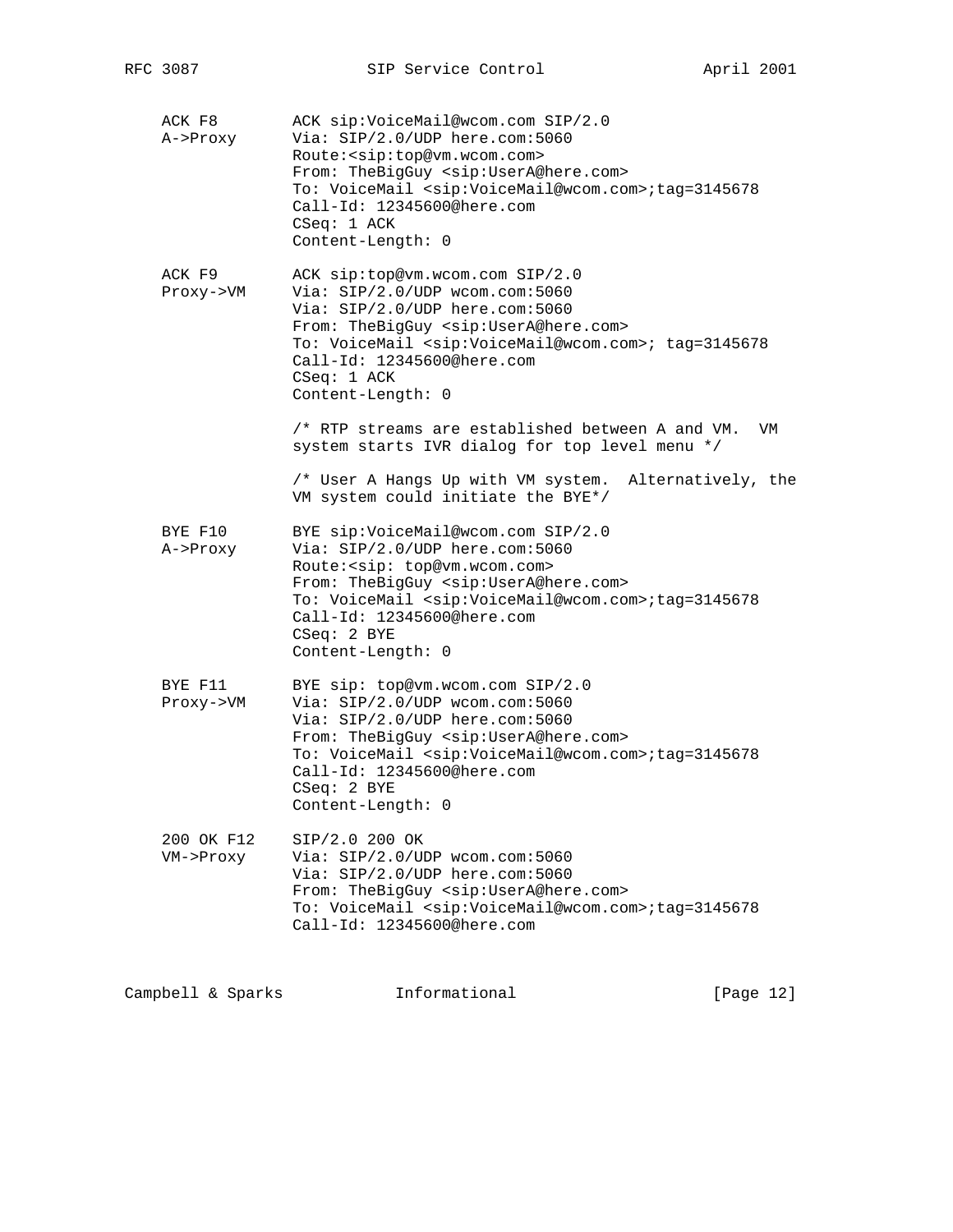CSeq: 2 BYE Content-Length: 0

 200 OK F13 SIP/2.0 200 OK Proxy->A Via: SIP/2.0/UDP here.com:5060 From: TheBigGuy <sip:UserA@here.com> To: VoiceMail <sip:VoiceMail@wcom.com>;tag=3145678 Call-Id: 12345600@here.com CSeq: 2 BYE Content-Length: 0

4.2 Message Deposit Scenarios

4.2.1 Call to known subscriber forwarded on no answer

 User A attempts to call UserB, who does not answer. The call is forwarded to UserB's mailbox, and the voice mail system plays UserB's outgoing message for a ring-no-answer. The flow assumes that the URL of "sip:UserB-dep-fna@vm.wcom.com maps" to the desired behavior for depositing a message on a forward-no-answer.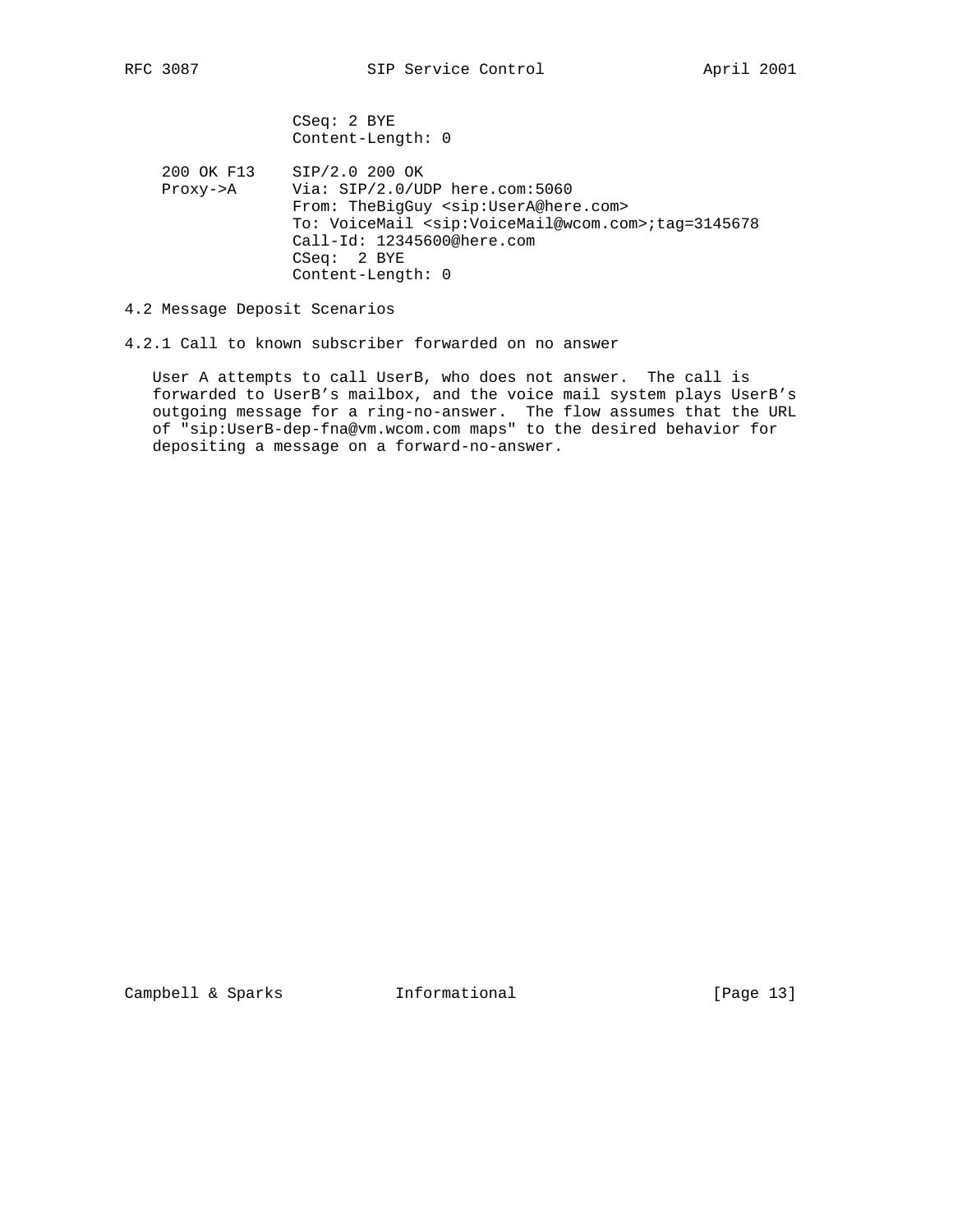

Campbell & Sparks Informational [Page 14]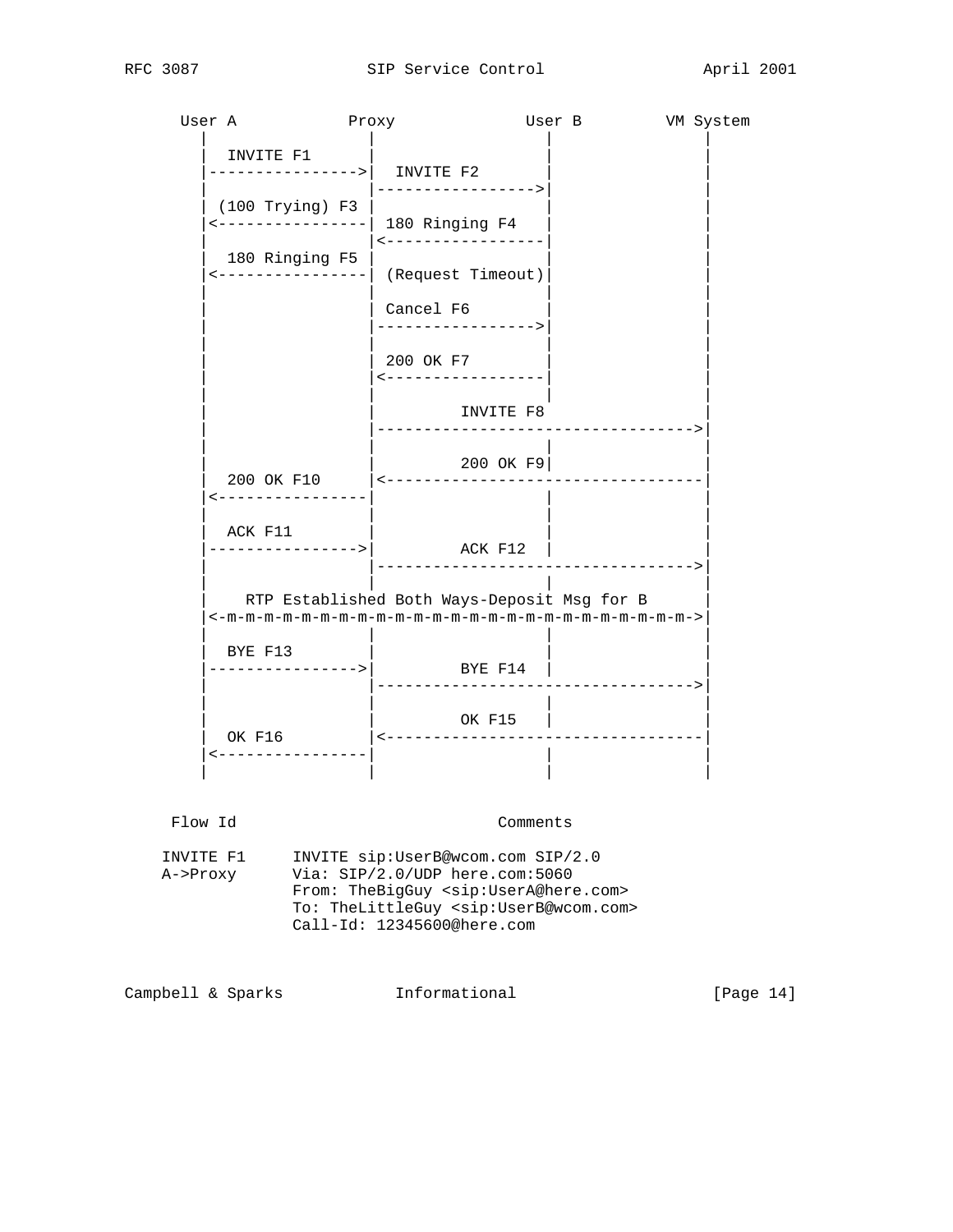CSeq: 1 INVITE Contact: TheBigGuy <sip:UserA@here.com> Proxy-Authorization:Digest username="UserA", realm="MCI WorldCom SIP", nonce="ea9c8e88df84f1cec4341ae6cbe5a359", opaque="", uri="sip:UserB@wcom.com", response=<appropriately calculated hash goes here> Content-Type: application/sdp Content-Length: <appropriate value>  $v=0$  o=UserA 2890844526 2890844526 IN IP4 client.here.com s=Session SDP c=IN IP4 100.101.102.103  $t=0$  0 m=audio 49170 RTP/AVP 0 a=rtpmap:0 PCMU/8000 /\*Client for A prepares to receive data on port 49170 from the network. \*/ INVITE F2 INVITE sip:UserB1@somewhere.wcom.com SIP/2.0 Proxy->B1 Via: SIP/2.0/UDP wcom.com:5060; branch=1 Via: SIP/2.0/UDP here.com:5060 Record-Route: <sip:UserB@wcom.com> From: TheBigGuy <sip:UserA@here.com> To: TheLittleGuy <sip:UserB@wcom.com> Call-Id: 12345600@here.com CSeq: 1 INVITE Contact: TheBigGuy <sip:UserA@here.com> Content-Type: application/sdp Content-Length: <appropriate value>  $v=0$  o=UserA 2890844526 2890844526 IN IP4 client.here.com s=Session SDP c=IN IP4 100.101.102.103 t=0 0 m=audio 49170 RTP/AVP 0 a=rtpmap:0 PCMU/8000 (100 Trying SIP/2.0 100 Trying F3 Via: SIP/2.0/UDP here.com:5060 Proxy->A) From: TheBigGuy <sip:UserA@here.com> To: TheLittleGuy <sip:UserB@wcom.com> Call-Id: 12345600@here.com CSeq: 1 INVITE Content-Length: 0

Campbell & Sparks **Informational** [Page 15]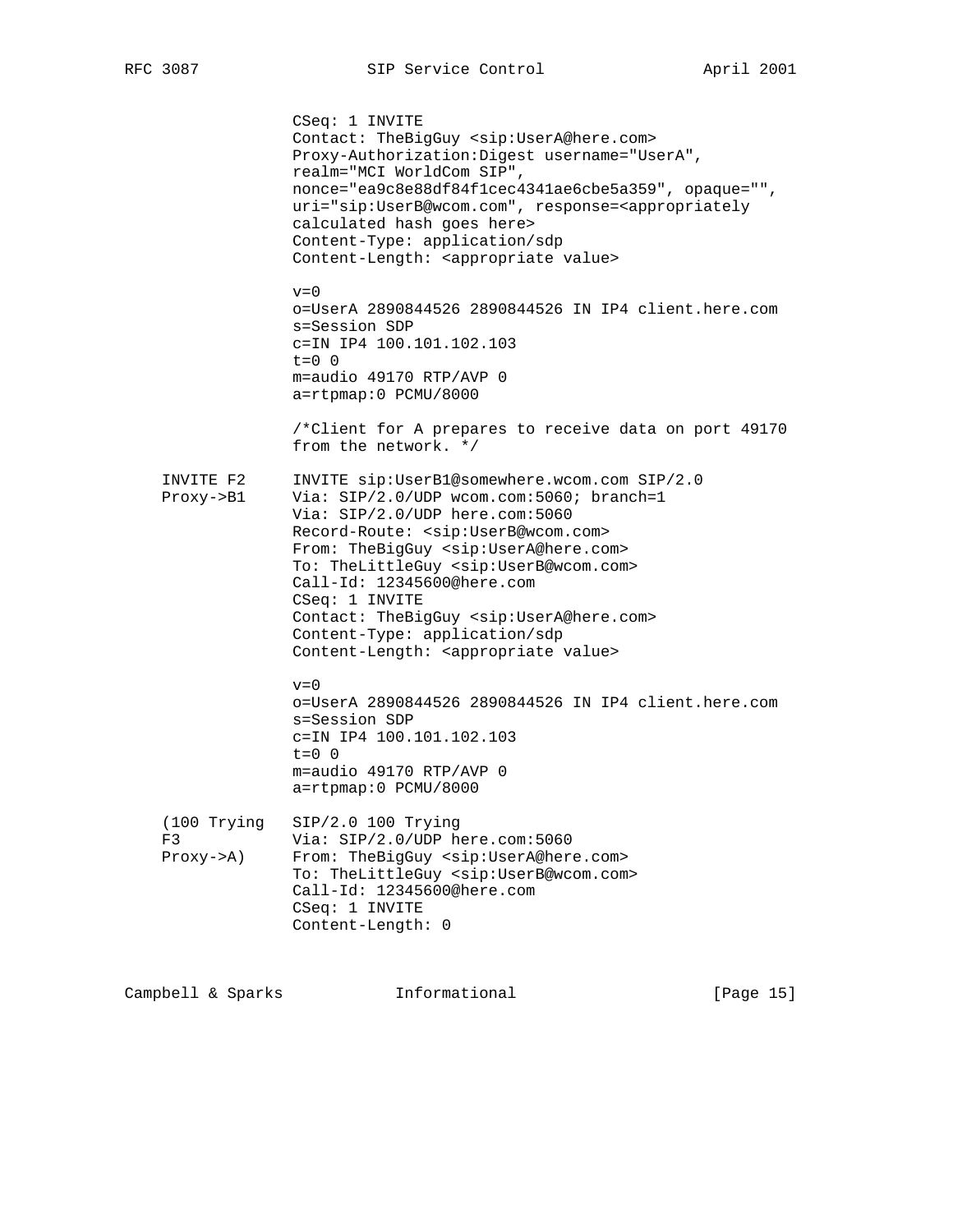| 180 Ringing<br>F4<br>$B1->Proxy$           | SIP/2.0 180 Ringing<br>Via: SIP/2.0/UDP wcom.com:5060; branch=1<br>Via: SIP/2.0/UDP here.com:5060<br>From: TheBigGuy <sip:usera@here.com><br/>To: TheLittleGuy <sip:userb@wcom.com>;tag=3145678<br/>Call-Id: 12345600@here.com<br/>CSeq: 1 INVITE<br/>Content-Length: 0</sip:userb@wcom.com></sip:usera@here.com>                               |
|--------------------------------------------|-------------------------------------------------------------------------------------------------------------------------------------------------------------------------------------------------------------------------------------------------------------------------------------------------------------------------------------------------|
| 180 Ringing<br>F5<br>$Proxy \rightarrow A$ | SIP/2.0 180 Ringing<br>Via: SIP/2.0/UDP here.com:5060<br>From: TheBigGuy <sip:usera@here.com><br/>To: TheLittleGuy <sip:userb@wcom.com>;tag=3145678<br/>Call-Id: 12345600@here.com<br/>CSeq: 1 INVITE<br/>Content-Length: 0</sip:userb@wcom.com></sip:usera@here.com>                                                                           |
|                                            | /* B1 rings for 9 seconds, this duration is a<br>configurable parameter in the Proxy Server. Proxy<br>sends Cancel and proceeds down the list of routes,<br>eventually hitting the voice mail URI for forward no<br>answer $*/$                                                                                                                 |
| CANCEL F6<br>$Proxy \rightarrow B1$        | CANCEL sip: UserBl@wcom.com SIP/2.0<br>Via: SIP/2.0/UDP wcom.com:5060; branch=1<br>From: TheBigGuy <sip:usera@here.com><br/>To: TheLittleGuy <sip:userb@wcom.com>;tag=3145678<br/>Call-Id: 12345600@here.com<br/>CSeq: 1 CANCEL<br/>Content-Length: 0</sip:userb@wcom.com></sip:usera@here.com>                                                 |
| 200 OK F7<br>$B1->Proxy$                   | SIP/2.0 200 OK<br>Via: SIP/2.0/UDP wcom.com:5060; branch=1<br>From: TheBigGuy <sip:usera@here.com><br/>To: TheLittleGuy <sip:userb@wcom.com>;tag=3145678<br/>Call-Id: 12345600@here.com<br/>CSeq: 1 CANCEL<br/>Content-Length: 0</sip:userb@wcom.com></sip:usera@here.com>                                                                      |
| INVITE F8<br>Proxy->VM                     | INVITE sip:UserB-dep-fna@vm.wcom.com SIP/2.0<br>Via: SIP/2.0/UDP wcom.com:5060;branch=2<br>Via: SIP/2.0/UDP here.com:5060<br>Record-Route: < sip: UserB@wcom.com><br>From: TheBigGuy <sip:usera@here.com><br/>To: TheLittleGuy <sip:userb@wcom.com><br/>Call-Id: 12345600@here.com<br/>CSeq: 1 INVITE</sip:userb@wcom.com></sip:usera@here.com> |

Campbell & Sparks Informational [Page 16]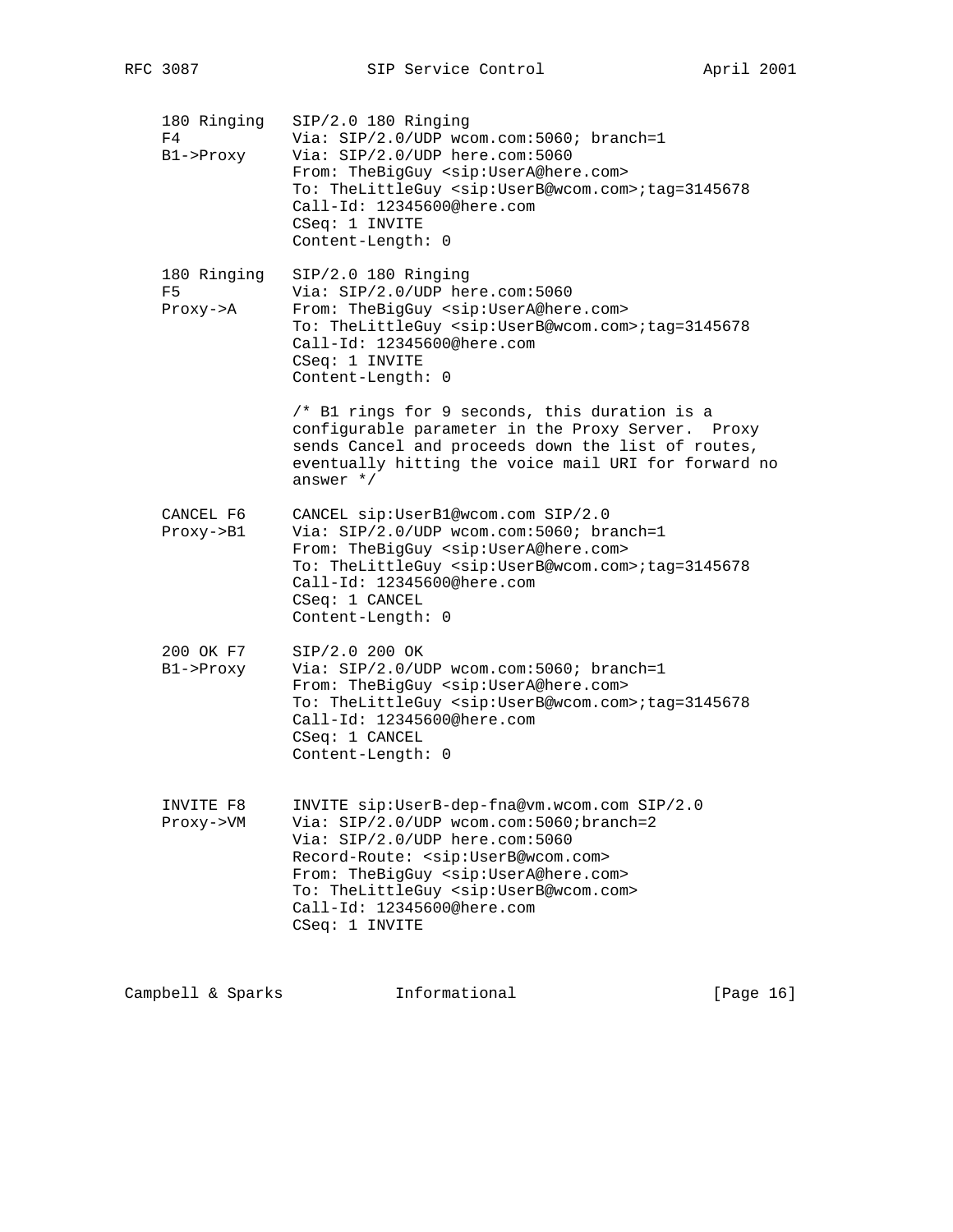Contact: TheBigGuy <sip:UserA@here.com> Content-Type: application/sdp Content-Length: <appropriate value>  $v=0$  o=UserA 2890844526 2890844526 IN IP4 client.here.com s=Session SDP c=IN IP4 100.101.102.103  $t=0$  0 m=audio 49170 RTP/AVP 0 a=rtpmap:0 PCMU/8000 200 OK F9 SIP/2.0 200 OK VM->Proxy Via: SIP/2.0/UDP wcom.com:5060; branch=2 Via: SIP/2.0/UDP here.com:5060 Record-Route: <sip:UserB@wcom.com> From: TheBigGuy <sip:UserA@here.com> To: TheLittleGuy <sip:UserB@wcom.com>;tag=123456 Call-Id: 12345600@here.com CSeq: 1 INVITE Contact: TheLittleGuyVoiceMail <sip:UserB-dep fna@vm.wcom.com> Content-Type: application/sdp Content-Length: <appropriate value>  $v=0$  o=UserB 2890844527 2890844527 IN IP4 vm.wcom.com s=Session SDP c=IN IP4 110.111.112.114  $t=0$  0 m=audio 3456 RTP/AVP 0 a=rtpmap:0 PCMU/8000 200 OK F10 SIP/2.0 200 OK Proxy->A Via: SIP/2.0/UDP here.com:5060 Record-Route: <sip:UserB@wcom.com> From: TheBigGuy <sip:UserA@here.com> To: TheLittleGuy <sip:UserB@wcom.com>;tag=123456 Call-Id: 12345600@here.com CSeq: 1 INVITE Contact: TheLittleGuyVoiceMail <sip:UserB-dep fna@vm.wcom.com> Content-Type: application/sdp Content-Length: <appropriate value>  $v=0$ o=UserB 2890844527 2890844527 IN IP4 vm.wcom.com

Campbell & Sparks Informational [Page 17]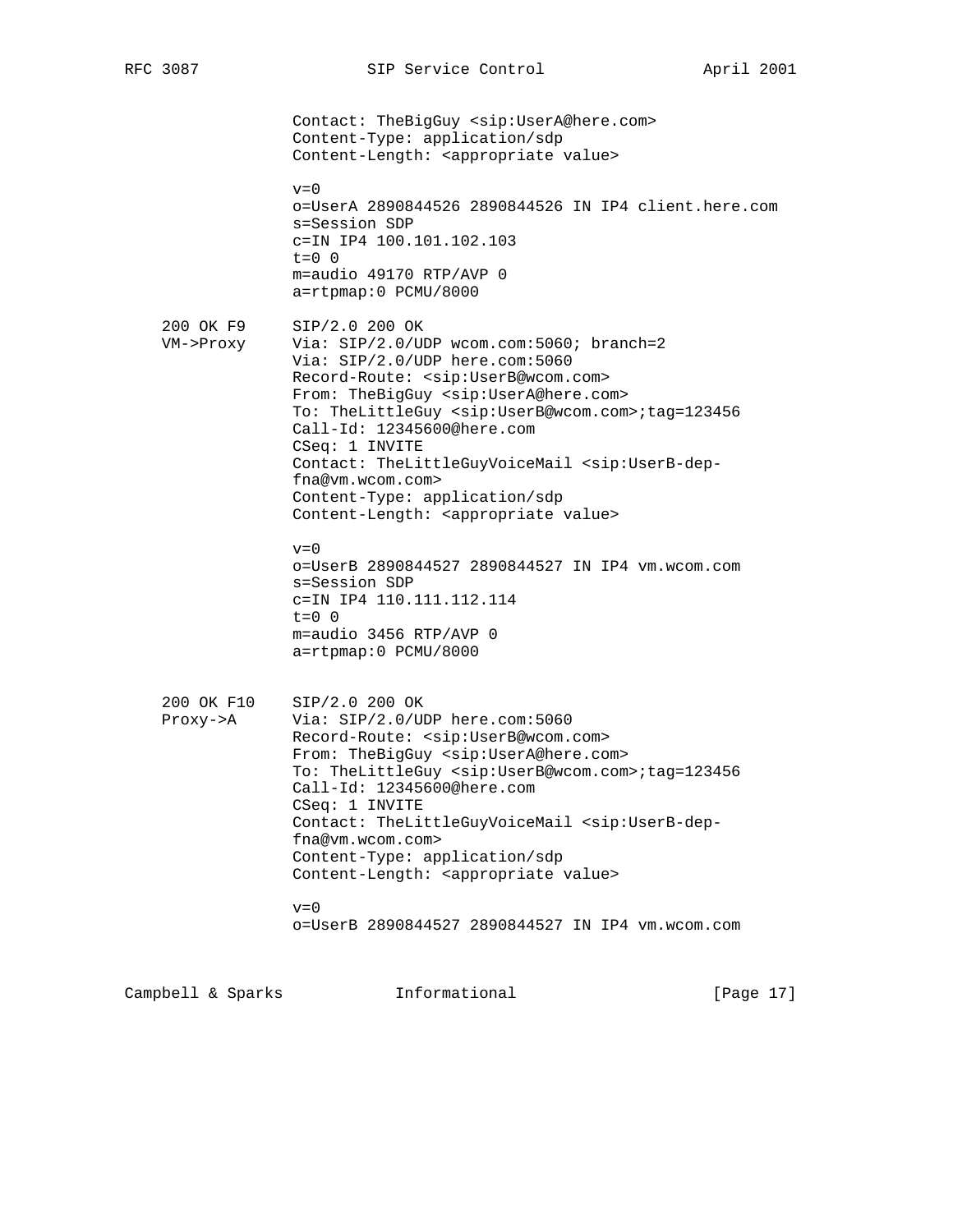|                      | s=Session SDP<br>c=IN IP4 110.111.112.114<br>$t = 0 \quad 0$<br>m=audio 3456 RTP/AVP 0<br>a=rtpmap:0 PCMU/8000                                                                                                                                                                                                                                                 |
|----------------------|----------------------------------------------------------------------------------------------------------------------------------------------------------------------------------------------------------------------------------------------------------------------------------------------------------------------------------------------------------------|
| ACK F11<br>A->Proxy  | ACK sip:UserB@wcom.com SIP/2.0<br>Via: SIP/2.0/UDP here.com:5060<br>Route: < sip: UserB-dep-fna@vm.wcom.com><br>From: TheBigGuy <sip:usera@here.com><br/>To: TheLittleGuy <sip:userb@wcom.com>;tag=123456<br/>Call-Id: 12345600@here.com<br/><math>CSeq: 1</math> ACK<br/>Content-Length: 0</sip:userb@wcom.com></sip:usera@here.com>                          |
| ACK F12<br>Proxy->VM | ACK sip:UserB-dep-fna@vm.wcom.com SIP/2.0<br>Via: SIP/2.0/UDP wcom.com:5060<br>Via: SIP/2.0/UDP here.com:5060<br>From: TheBigGuy <sip:usera@here.com><br/>To: TheLittleGuy <sip:userb@wcom.com>;tag=123456<br/>Call-Id: 12345600@here.com<br/><math>CSeq: 1</math> ACK<br/>Content-Length: 0</sip:userb@wcom.com></sip:usera@here.com>                         |
|                      | $/*$ RTP streams are established between A and B2.<br>VM<br>system starts IVR dialog for message-deposit on no-<br>answer for UserB */<br>/* User A Hangs Up with VM system. Alternatively, the                                                                                                                                                                |
| BYE F13<br>A->Proxy  | VM system could initiate the BYE*/<br>BYE sip:UserB@wcom.com SIP/2.0<br>Via: SIP/2.0/UDP here.com:5060<br>Route: < sip: UserB-dep-fna@vm.wcom.com><br>From: TheBigGuy <sip:usera@here.com><br/>To: TheLittleGuy <sip:userb@wcom.com>;tag=123456<br/>Call-Id: 12345600@here.com<br/>CSeq: 2 BYE<br/>Content-Length: 0</sip:userb@wcom.com></sip:usera@here.com> |
| BYE F14<br>Proxy->VM | BYE sip: UserB-dep-fna@vm.wcom.com SIP/2.0<br>Via: SIP/2.0/UDP wcom.com:5060<br>Via: SIP/2.0/UDP here.com:5060<br>From: TheBigGuy <sip:usera@here.com><br/>To: TheLittleGuy <sip:userb@wcom.com>;tag=123456<br/>Call-Id: 12345600@here.com<br/><math>CSeq: 2</math> BYE<br/>Content-Length: 0</sip:userb@wcom.com></sip:usera@here.com>                        |

Campbell & Sparks Informational [Page 18]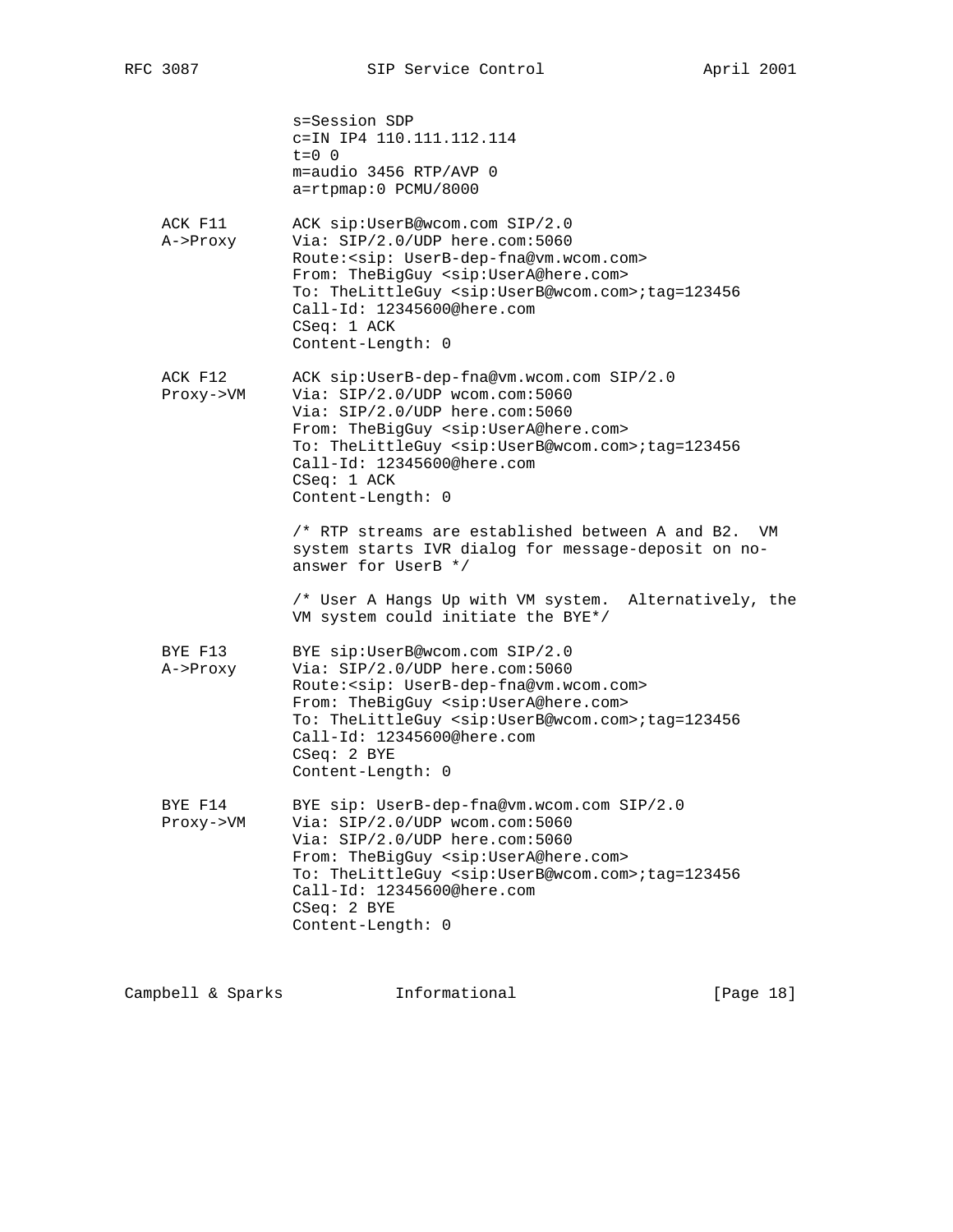200 OK F15 SIP/2.0 200 OK VM->Proxy Via: SIP/2.0/UDP wcom.com:5060 Via: SIP/2.0/UDP here.com:5060 From: TheBigGuy <sip:UserA@here.com> To: TheLittleGuy <sip:UserB@wcom.com>;tag=123456 Call-Id: 12345600@here.com CSeq: 2 BYE Content-Length: 0 200 OK F16 SIP/2.0 200 OK Proxy->A Via: SIP/2.0/UDP here.com:5060 From: TheBigGuy <sip:UserA@here.com> To: TheLittleGuy <sip:UserB@wcom.com>;tag=123456 Call-Id: 12345600@here.com

4.2.2 Call to known subscriber forwarded on busy

 CSeq: 2 BYE Content-Length: 0

 User A attempts to call UserB, who is busy. The call is forwarded to UserB's mailbox, and the voice mail system plays UserB's outgoing message for a busy. This flow assumes that "sip:UserB-dep fb@vm.wcom.com" maps to UserB's mailbox and the behavior of "deposit message on busy."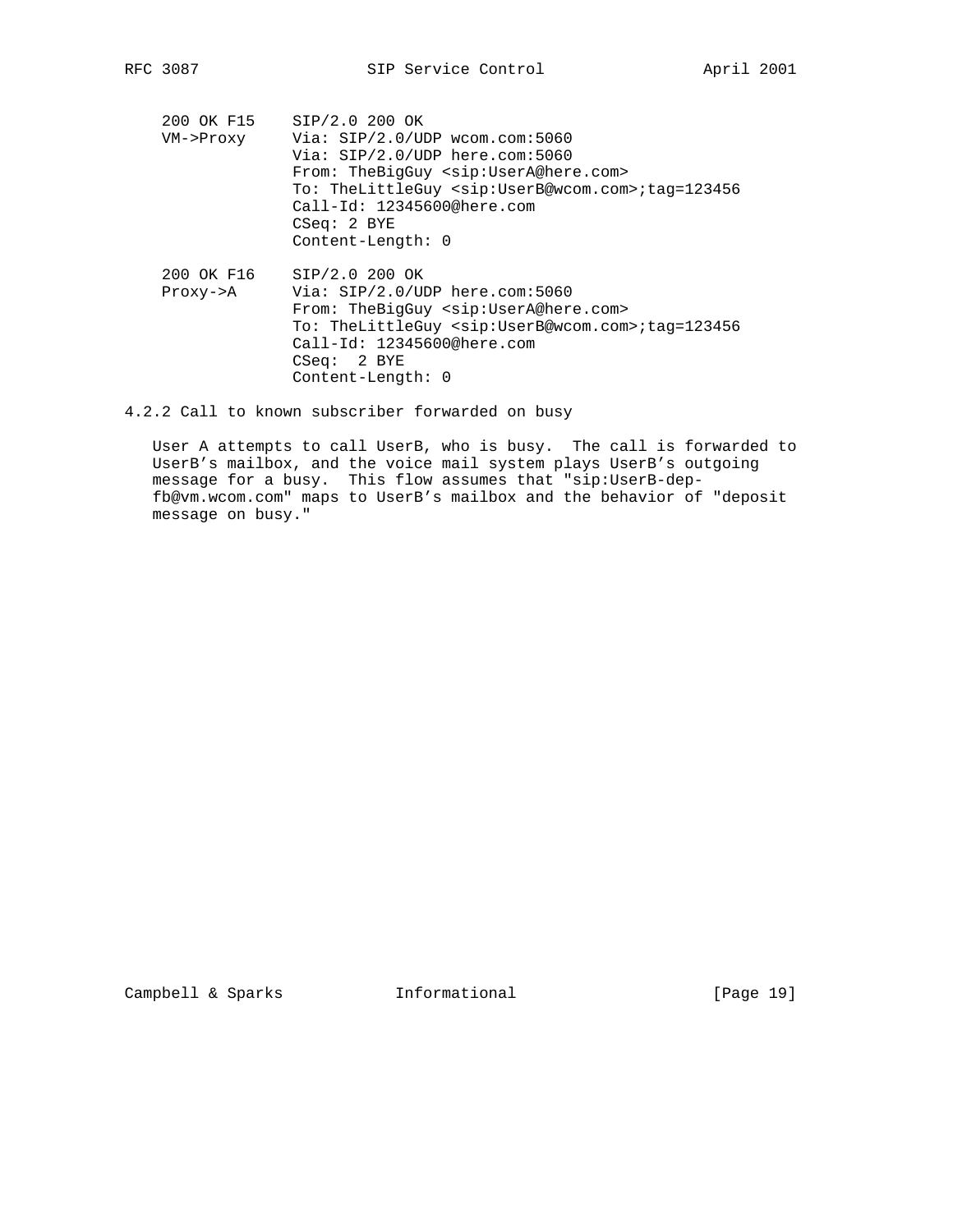| User A                | Proxy                                                      |                                                                                                                                                                                                                                                                                                                                                                                                                                                                                                                                           | User B                            | VM System |
|-----------------------|------------------------------------------------------------|-------------------------------------------------------------------------------------------------------------------------------------------------------------------------------------------------------------------------------------------------------------------------------------------------------------------------------------------------------------------------------------------------------------------------------------------------------------------------------------------------------------------------------------------|-----------------------------------|-----------|
|                       | INVITE F1<br>$--------->  $ INVITE F2<br>$(100$ Trying) F3 | ----------------><br><----------------  486 Busy Here F4<br><-----------------                                                                                                                                                                                                                                                                                                                                                                                                                                                            |                                   |           |
|                       |                                                            | ACK F5<br>---------------->                                                                                                                                                                                                                                                                                                                                                                                                                                                                                                               |                                   |           |
|                       |                                                            | INVITE F6                                                                                                                                                                                                                                                                                                                                                                                                                                                                                                                                 | ------------------------------->  |           |
|                       |                                                            | 200 OK F7<br>200 OK F8   <---------------------------------                                                                                                                                                                                                                                                                                                                                                                                                                                                                               |                                   |           |
|                       | <----------------<br>ACK F9                                | --------------->  ACK F10                                                                                                                                                                                                                                                                                                                                                                                                                                                                                                                 |                                   |           |
|                       |                                                            | RTP Established Both Ways-Deposit Msg for B                                                                                                                                                                                                                                                                                                                                                                                                                                                                                               |                                   |           |
|                       | BYE F11                                                    | ----------->  BYE F12                                                                                                                                                                                                                                                                                                                                                                                                                                                                                                                     | .-------------------------------> |           |
|                       | ----------------                                           | OK F13                                                                                                                                                                                                                                                                                                                                                                                                                                                                                                                                    |                                   |           |
|                       |                                                            |                                                                                                                                                                                                                                                                                                                                                                                                                                                                                                                                           |                                   |           |
| Flow Id               |                                                            |                                                                                                                                                                                                                                                                                                                                                                                                                                                                                                                                           | Comments                          |           |
| INVITE F1<br>A->Proxy | CSeq: 1 INVITE                                             | INVITE sip:UserB@wcom.com SIP/2.0<br>Via: SIP/2.0/UDP here.com:5060<br>From: TheBigGuy <sip:usera@here.com><br/>To: TheLittleGuy <sip:userb@wcom.com><br/>Call-Id: 12345600@here.com<br/>Contact: TheBigGuy <sip:usera@here.com><br/>Proxy-Authorization: Digest username="UserA",<br/>realm="MCI WorldCom SIP",<br/>nonce="ea9c8e88df84f1cec4341ae6cbe5a359", opaque="",<br/>uri="sip:UserB@wcom.com", response=<appropriately< td=""><td></td><td></td></appropriately<></sip:usera@here.com></sip:userb@wcom.com></sip:usera@here.com> |                                   |           |

Campbell & Sparks (Page 20)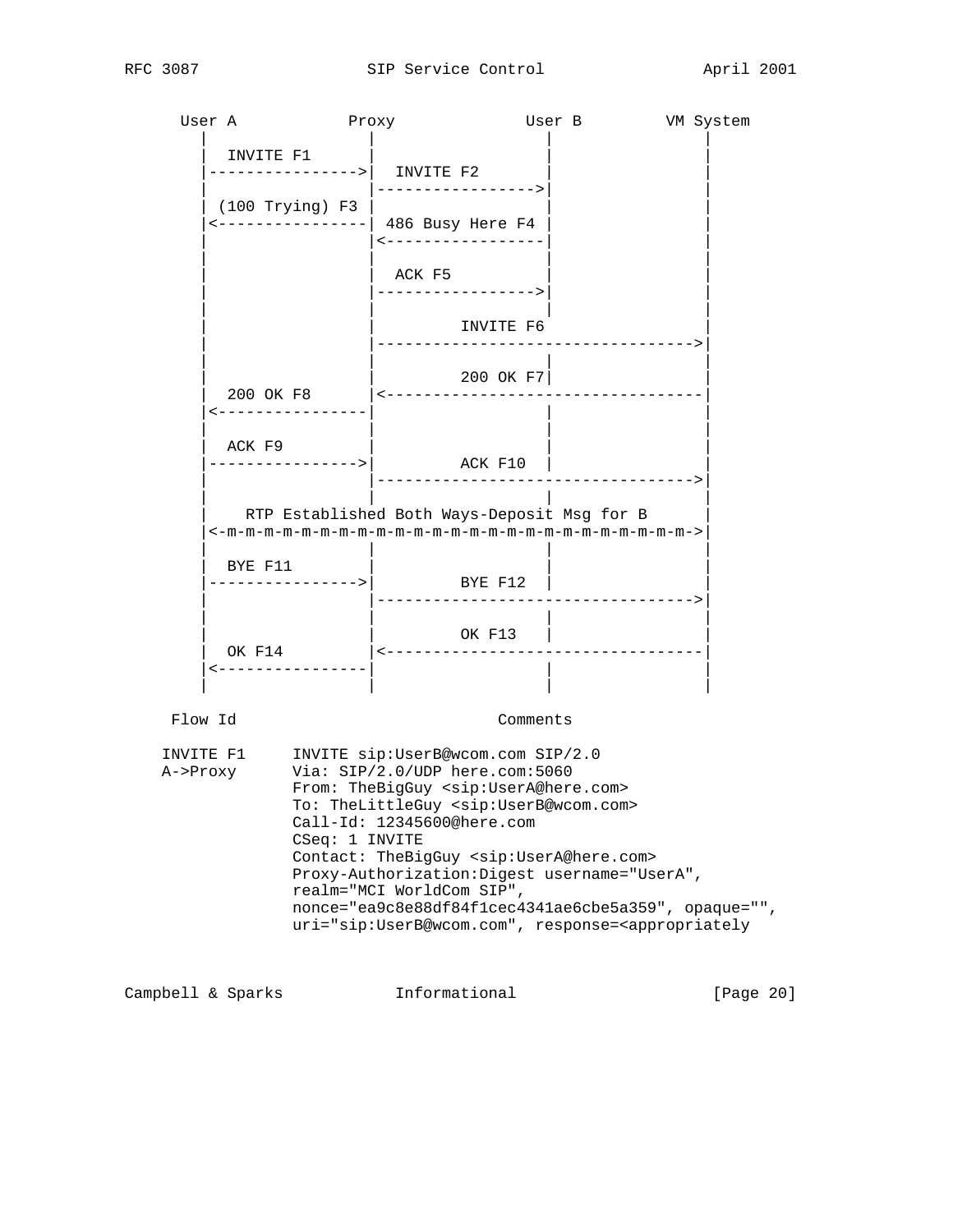calculated hash goes here> Content-Type: application/sdp Content-Length: <appropriate value>  $v=0$  o=UserA 2890844526 2890844526 IN IP4 client.here.com s=Session SDP c=IN IP4 100.101.102.103  $t=0$  0 m=audio 49170 RTP/AVP 0 a=rtpmap:0 PCMU/8000 /\*Client for A prepares to receive data on port 49170 from the network. \*/ INVITE F2 INVITE sip:UserB1@somewhere.wcom.com SIP/2.0 Proxy->B1 Via: SIP/2.0/UDP wcom.com:5060; branch=1 Via: SIP/2.0/UDP here.com:5060 Record-Route: <sip:UserB@wcom.com> From: TheBigGuy <sip:UserA@here.com> To: TheLittleGuy <sip:UserB@wcom.com> Call-Id: 12345600@here.com CSeq: 1 INVITE Contact: TheBigGuy <sip:UserA@here.com> Content-Type: application/sdp Content-Length: <appropriate value>  $v=0$  o=UserA 2890844526 2890844526 IN IP4 client.here.com s=Session SDP c=IN IP4 100.101.102.103 t=0 0 m=audio 49170 RTP/AVP 0 a=rtpmap:0 PCMU/8000 (100 Trying SIP/2.0 100 Trying F3 Via: SIP/2.0/UDP here.com:5060 Proxy->A) From: TheBigGuy <sip:UserA@here.com> To: TheLittleGuy <sip:UserB@wcom.com> Call-Id: 12345600@here.com CSeq: 1 INVITE Content-Length: 0 486 Busy SIP/2.0 486 Busy Here<br>Wist SIP/2.0 (UPD usem Here F4 Via: SIP/2.0/UDP wcom.com:5060;branch=1 B1->Proxy Via: SIP/2.0/UDP here.com:5060 From: TheBigGuy <sip:UserA@here.com> To: TheLittleGuy <sip:UserB@wcom.com>;tag=123456

Campbell & Sparks Informational [Page 21]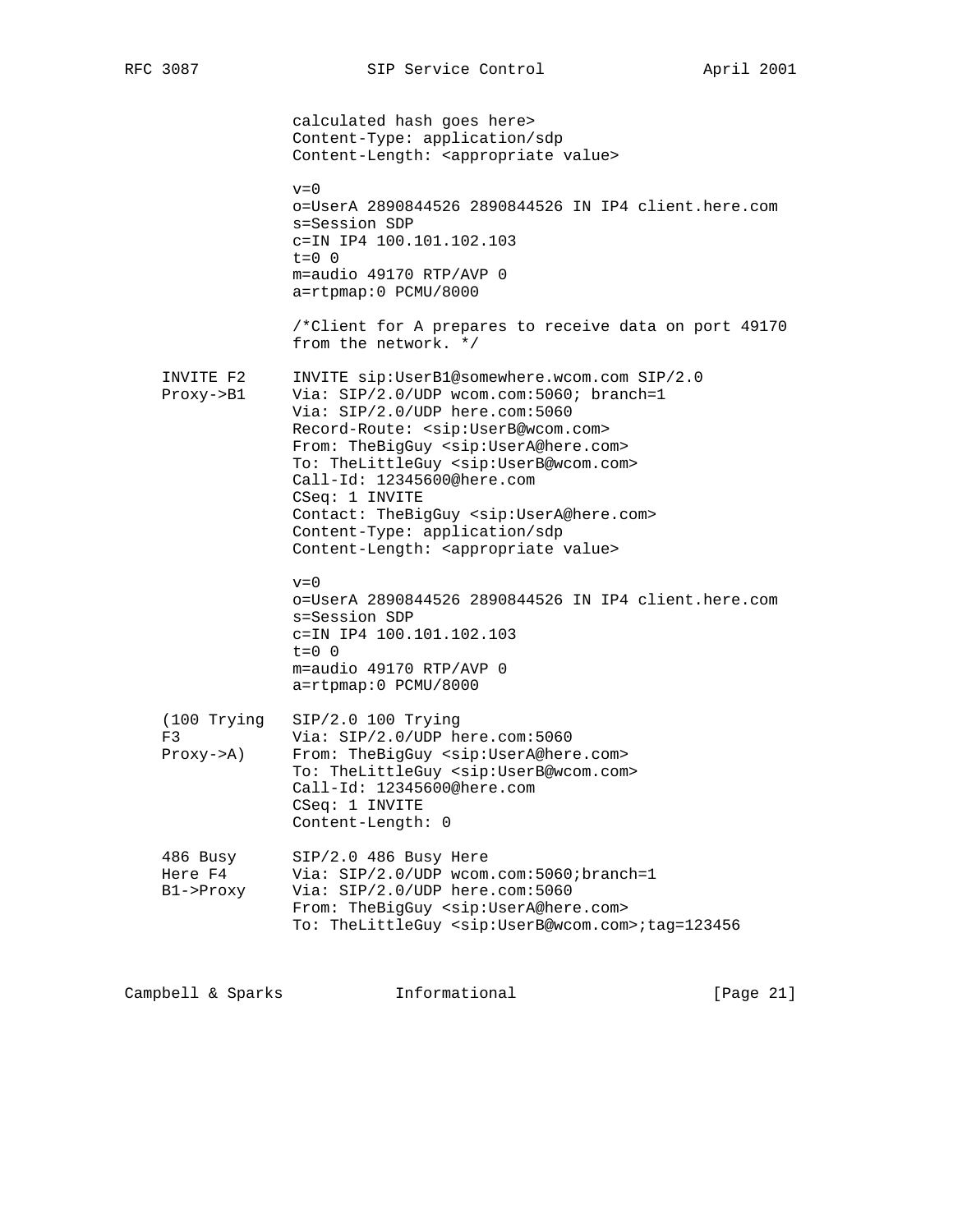Call-Id: 12345600@here.com CSeq: 1 INVITE Content-Length: 0 ACK F5 ACK sip: UserB1@wcom.com SIP/2.0 Proxy->B Via: SIP/2.0/UDP wcom.com:5060; branch=1 From: TheBigGuy <sip:UserA@here.com> To: TheLittleGuy <sip:UserB@wcom.com>;tag=123456 Call-Id: 12345600@here.com CSeq: 1 ACK Content-Length: 0 INVITE F6 INVITE sip:UserB-dep-fb@vm.wcom.com SIP/2.0 Proxy->VM Via: SIP/2.0/UDP wcom.com:5060;branch=2 Via: SIP/2.0/UDP here.com:5060 Record-Route: <sip:UserB@wcom.com> From: TheBigGuy <sip:UserA@here.com> To: TheLittleGuy <sip:UserB@wcom.com> Call-Id: 12345600@here.com CSeq: 1 INVITE Contact: TheBigGuy <sip:UserA@here.com> Content-Type: application/sdp Content-Length: <appropriate value>  $v=0$  o=UserA 2890844526 2890844526 IN IP4 client.here.com s=Session SDP c=IN IP4 100.101.102.103  $t=0$  0 m=audio 49170 RTP/AVP 0 a=rtpmap:0 PCMU/8000 200 OK F7 SIP/2.0 200 OK VM->Proxy Via: SIP/2.0/UDP wcom.com:5060; branch=2 Via: SIP/2.0/UDP here.com:5060 Record-Route: <sip:UserB@wcom.com> From: TheBigGuy <sip:UserA@here.com> To: TheLittleGuy <sip:UserB@wcom.com>;tag=3145678 Call-Id: 12345600@here.com CSeq: 1 INVITE Contact: TheLittleGuyVoiceMail <sip:UserB-dep fb@vm.wcom.com> Content-Type: application/sdp Content-Length: <appropriate value>  $v=0$  o=UserB 2890844527 2890844527 IN IP4 vm.wcom.com s=Session SDP

Campbell & Sparks Informational [Page 22]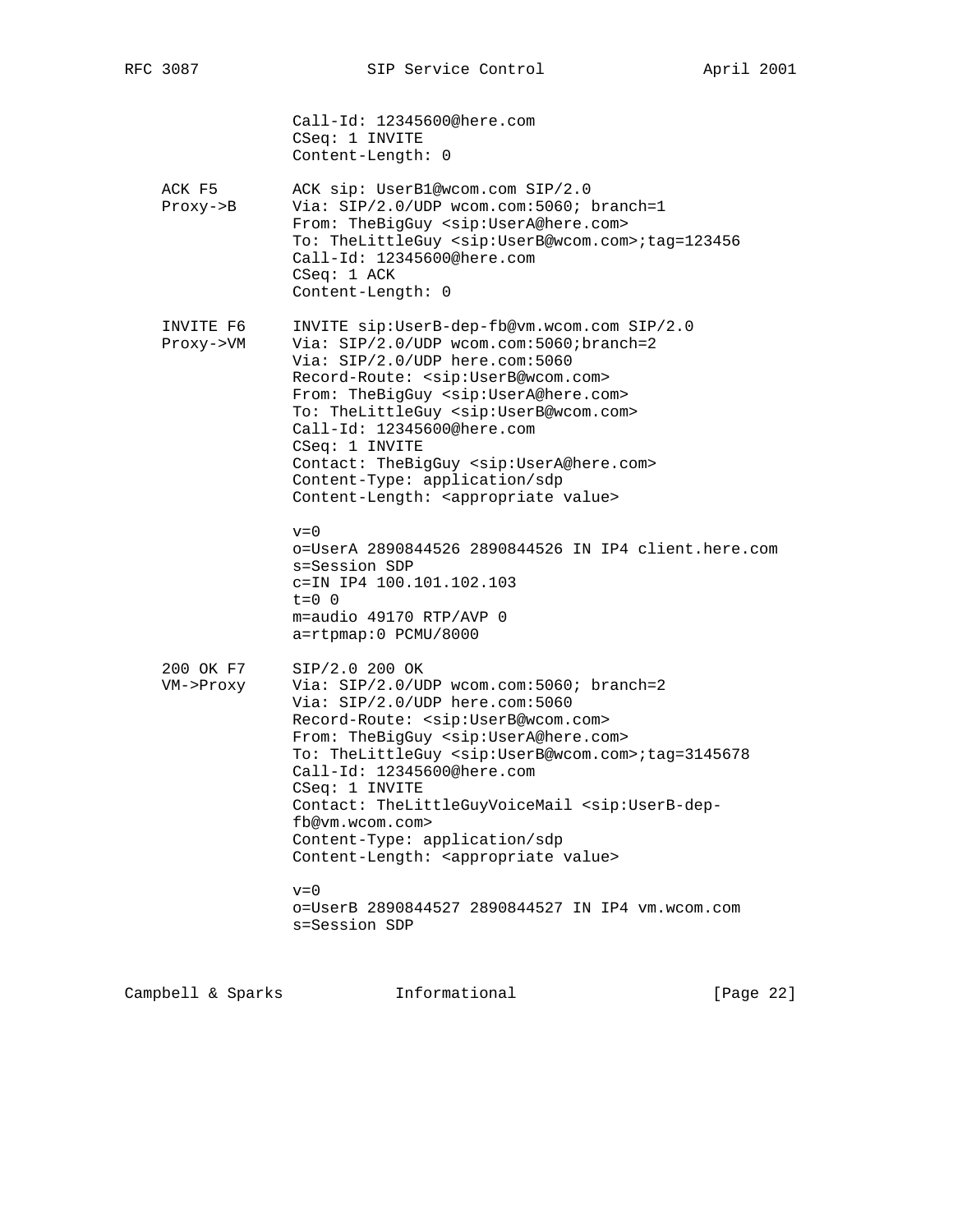|                                    | c=IN IP4 110.111.112.114<br>$t = 0 0$<br>m=audio 3456 RTP/AVP 0<br>a=rtpmap:0 PCMU/8000                                                                                                                                                                                                                                                                                                                                                                                     |
|------------------------------------|-----------------------------------------------------------------------------------------------------------------------------------------------------------------------------------------------------------------------------------------------------------------------------------------------------------------------------------------------------------------------------------------------------------------------------------------------------------------------------|
| 200 OK F8<br>$Proxy \rightarrow A$ | SIP/2.0 200 OK<br>Via: $SIP/2.0/UDP$ here.com:5060<br>Record-Route: < sip: UserB@wcom.com><br>From: TheBigGuy <sip:usera@here.com><br/>To: TheLittleGuy <sip:userb@wcom.com>;tag=3145678<br/>Call-Id: 12345600@here.com<br/>CSeq: 1 INVITE<br/>Contact TheLittleGuyVoiceMail <sip:userb-dep-<br>fb@vm.wcom.com&gt;<br/>Content-Type: application/sdp<br/>Content-Length: <appropriate value=""></appropriate></sip:userb-dep-<br></sip:userb@wcom.com></sip:usera@here.com> |
|                                    | $v = 0$<br>o=UserB 2890844527 2890844527 IN IP4 vm.wcom.com<br>s=Session SDP<br>c=IN IP4 110.111.112.114<br>$t = 0 \quad 0$<br>$m = audio$ 3456 RTP/AVP 0<br>a=rtpmap:0 PCMU/8000                                                                                                                                                                                                                                                                                           |
| ACK F9<br>A->Proxy                 | ACK sip:UserB@wcom.com SIP/2.0<br>Via: SIP/2.0/UDP here.com:5060<br>Route: <sip:userb-dep-fb@vm.wcom.com><br/>From: TheBigGuy <sip:usera@here.com><br/>To: TheLittleGuy <sip:userb@wcom.com>;taq=3145678<br/>Call-Id: 12345600@here.com<br/>CSeq: 1 ACK<br/>Content-Length: 0</sip:userb@wcom.com></sip:usera@here.com></sip:userb-dep-fb@vm.wcom.com>                                                                                                                      |
| ACK F10<br>Proxy->VM               | ACK sip:UserB-dep-fb@vm.wcom.com SIP/2.0<br>Via: $SIP/2.0/UDP$ wcom.com:5060<br>Via: SIP/2.0/UDP here.com:5060<br>From: TheBigGuy <sip:usera@here.com><br/>To: TheLittleGuy <sip:userb@wcom.com>;tag=3145678<br/>Call-Id: 12345600@here.com<br/><math>CSeq: 1</math> ACK<br/>Content-Length: 0</sip:userb@wcom.com></sip:usera@here.com>                                                                                                                                    |
|                                    | $\prime$ * RTP streams are established between A and B2.<br>VM<br>system starts IVR dialog for message-deposit on busy<br>for UserB */                                                                                                                                                                                                                                                                                                                                      |

Campbell & Sparks Informational [Page 23]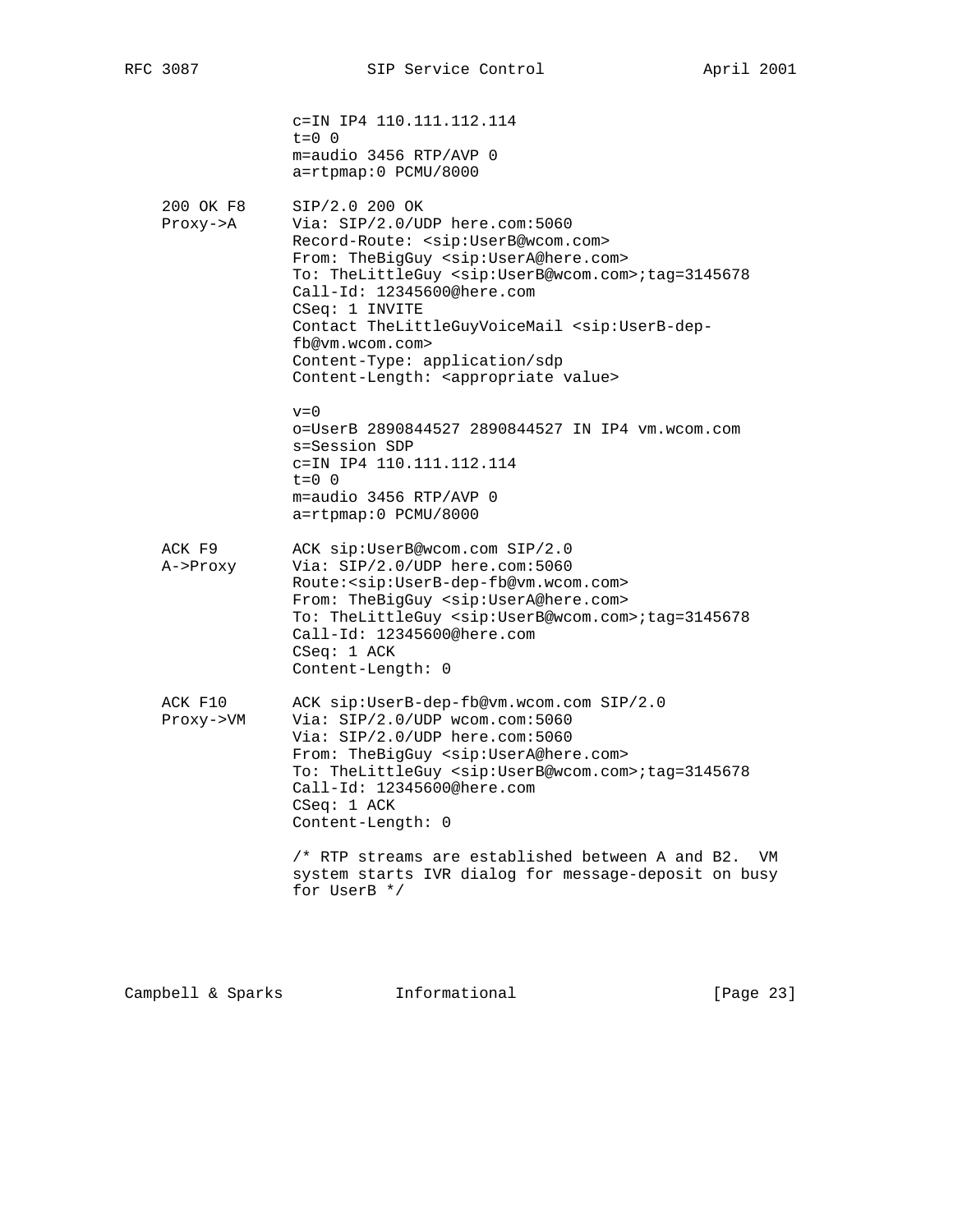/\* User A Hangs Up with VM system. Alternatively, the VM system could initiate the BYE\*/

- BYE F11 BYE sip:UserB@wcom.com SIP/2.0 A->Proxy Via: SIP/2.0/UDP here.com:5060 Route: <sip:UserB-dep-fnb@vm.wcom.com> From: TheBigGuy <sip:UserA@here.com> To: TheLittleGuy <sip:UserB@wcom.com>;tag=3145678 Call-Id: 12345600@here.com CSeq: 2 BYE Content-Length: 0
- BYE F12 BYE sip: UserB-dep-fnb@vm.wcom.com SIP/2.0 Proxy->VM Via: SIP/2.0/UDP wcom.com:5060 Via: SIP/2.0/UDP here.com:5060 From: TheBigGuy <sip:UserA@here.com> To: TheLittleGuy <sip:UserB@wcom.com>;tag=3145678 Call-Id: 12345600@here.com CSeq: 2 BYE Content-Length: 0
- 200 OK F13 SIP/2.0 200 OK VM->Proxy Via: SIP/2.0/UDP wcom.com:5060 Via: SIP/2.0/UDP here.com:5060 From: TheBigGuy <sip:UserA@here.com> To: TheLittleGuy <sip:UserB@wcom.com>;tag=3145678 Call-Id: 12345600@here.com CSeq: 2 BYE Content-Length: 0
- 200 OK F14 SIP/2.0 200 OK Proxy->A Via: SIP/2.0/UDP here.com:5060 From: TheBigGuy <sip:UserA@here.com> To: TheLittleGuy <sip:UserB@wcom.com>;tag=3145678 Call-Id: 12345600@here.com CSeq: 2 BYE Content-Length: 0

4.2.3 Direct call to a subscriber's mailbox

 User A calls UserB's mailbox directly. This flow assumes that "sip:UserB-dep@vm.wcom.com" maps to UserB's mailbox and the behavior of "generic message deposit"

Campbell & Sparks Informational [Page 24]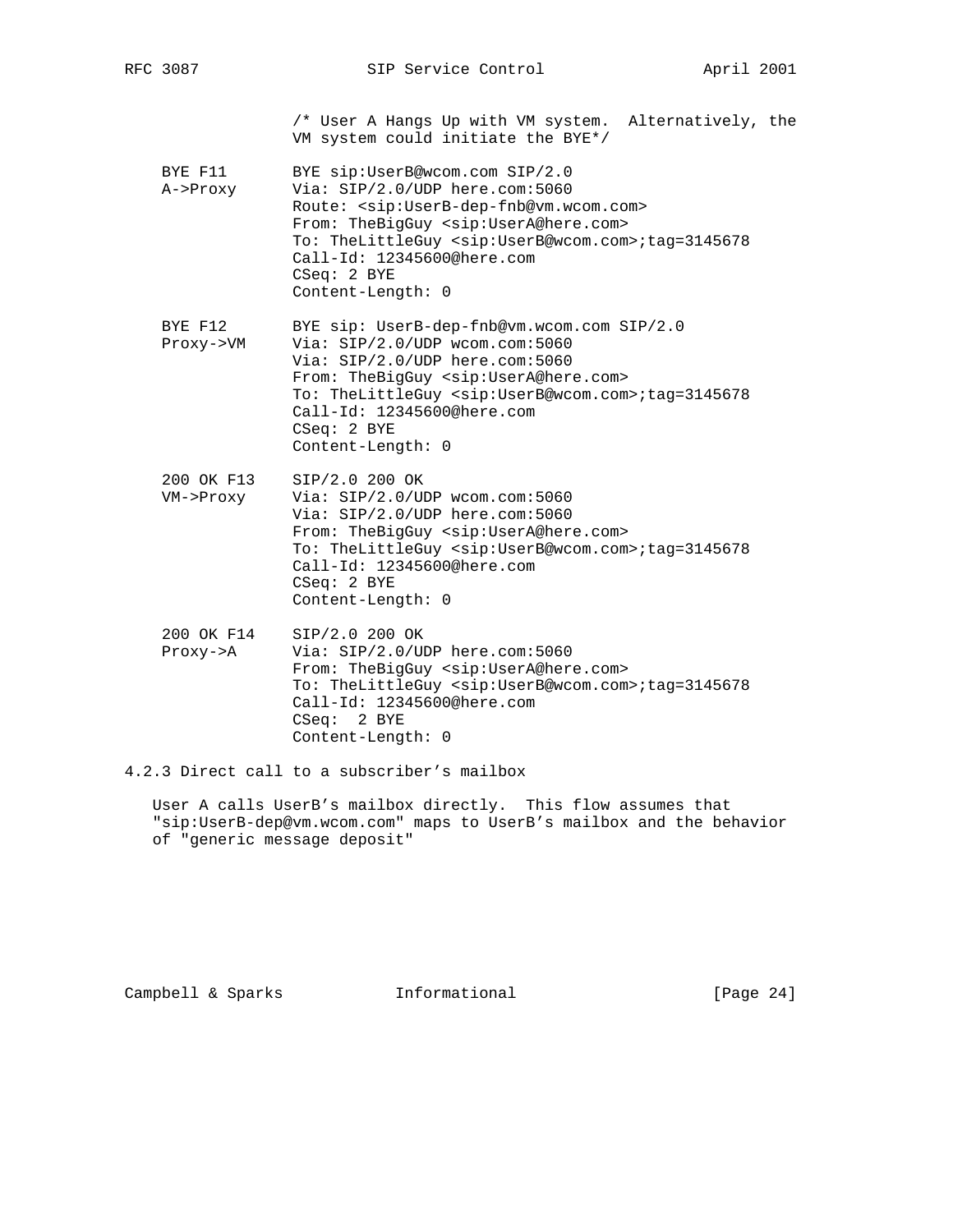|                       | User A                                                                                                                                                                     | Proxy                                                                                                                                                                                                                                                                                                                                                                                                                                                      | VM Service |
|-----------------------|----------------------------------------------------------------------------------------------------------------------------------------------------------------------------|------------------------------------------------------------------------------------------------------------------------------------------------------------------------------------------------------------------------------------------------------------------------------------------------------------------------------------------------------------------------------------------------------------------------------------------------------------|------------|
|                       | INVITE F1<br>----------------->                                                                                                                                            | INVITE F2                                                                                                                                                                                                                                                                                                                                                                                                                                                  |            |
|                       | -------------------<br>------------------                                                                                                                                  | 200 OK F4<br>200 OK F5   <----------------------                                                                                                                                                                                                                                                                                                                                                                                                           |            |
|                       | ACK F6<br>----------------->  ACK F7                                                                                                                                       | ---------------------->                                                                                                                                                                                                                                                                                                                                                                                                                                    |            |
|                       |                                                                                                                                                                            | RTP Both Ways - Deposit Msg for B<br>$\le -m-m-m-m-m-m-m-m-m-m-m-m-m-m-m-m-m-m-m-m-\infty$                                                                                                                                                                                                                                                                                                                                                                 |            |
|                       | BYE F8<br>---------------->  BYEF9                                                                                                                                         | --------------------->                                                                                                                                                                                                                                                                                                                                                                                                                                     |            |
|                       | 200 OK F11<br><-------------------                                                                                                                                         | 200 OK F10<br><-----------------------                                                                                                                                                                                                                                                                                                                                                                                                                     |            |
| Flow Id               |                                                                                                                                                                            | Comments                                                                                                                                                                                                                                                                                                                                                                                                                                                   |            |
| INVITE F1<br>A->Proxy | Via: SIP/2.0/UDP here.com:5060<br>Call-Id: 12345600@here.com<br>CSeq: 1 INVITE<br>realm="MCI WorldCom SIP",<br>calculated hash goes here><br>Content-Type: application/sdp | INVITE sip: UserB-VM@vm.wcom.com SIP/2.0<br>From: TheBigGuy <sip:usera@here.com><br/>To: TheLittleGuyVoiceMail <sip:userb-vm@wcom.com><br/>Contact: TheBigGuy <sip:usera@here.com><br/>Proxy-Authorization: Digest username="UserA",<br/>nonce="ea9c8e88df84f1cec4341ae6cbe5a359", opaque="",<br/>uri="sip:UserB-VM@wcom.com", response=<appropriately< td=""><td></td></appropriately<></sip:usera@here.com></sip:userb-vm@wcom.com></sip:usera@here.com> |            |

 $v=0$  o=UserA 2890844526 2890844526 IN IP4 client.here.com s=Session SDP

Campbell & Sparks **Informational** [Page 25]

Content-Length: <appropriate value>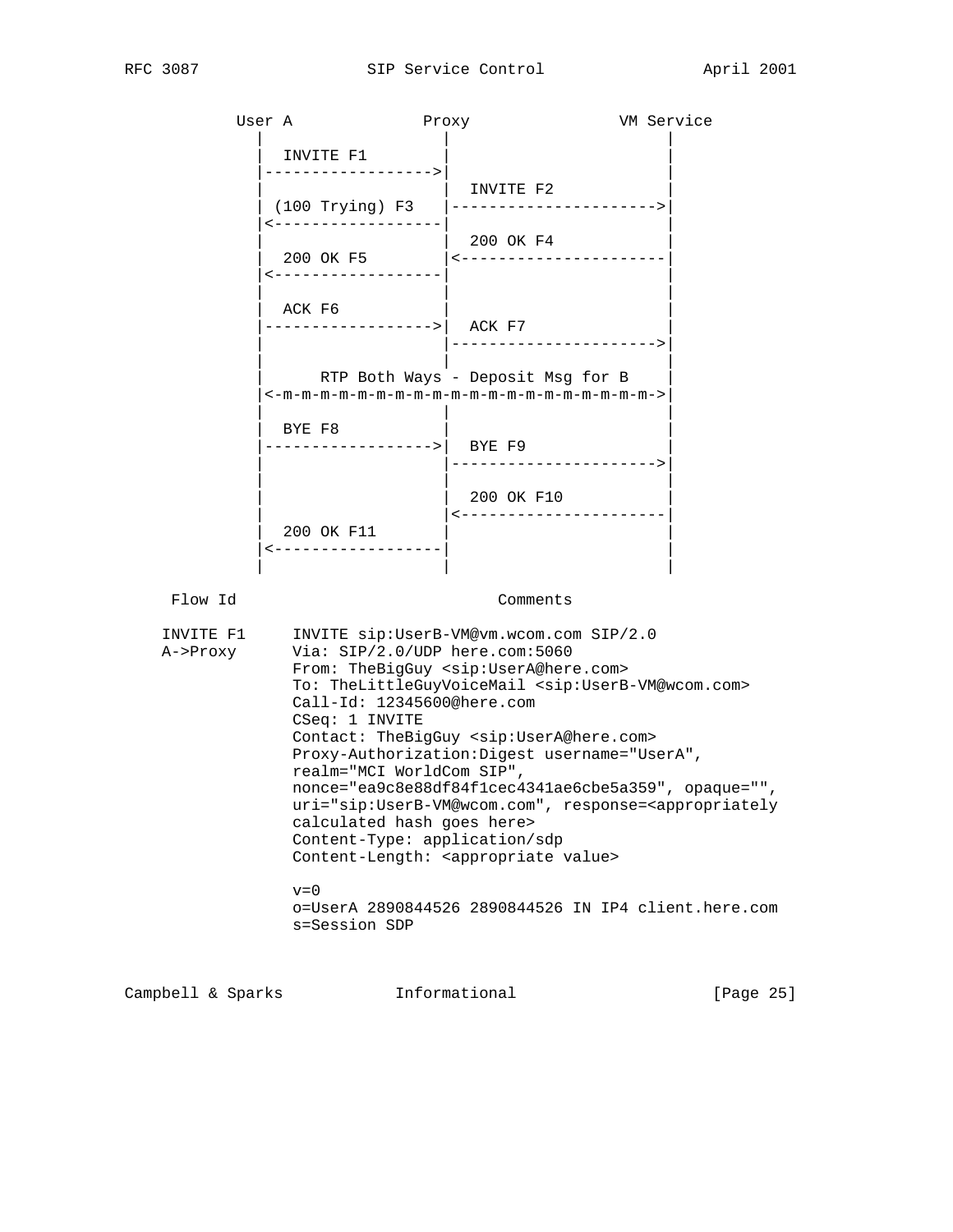|                                               | c=IN IP4 100.101.102.103<br>$t = 0$ 0<br>m=audio 49170 RTP/AVP 0<br>a=rtpmap:0 PCMU/8000<br>/*Client for A prepares to receive data on port 49170<br>from the network. */                                                                                                                                                                                                                                                                                                                                                                               |
|-----------------------------------------------|---------------------------------------------------------------------------------------------------------------------------------------------------------------------------------------------------------------------------------------------------------------------------------------------------------------------------------------------------------------------------------------------------------------------------------------------------------------------------------------------------------------------------------------------------------|
| INVITE F2<br>$Proxy \rightarrow B1$           | INVITE sip:UserB-dep@vm.wcom.com SIP/2.0<br>Via: SIP/2.0/UDP wcom.com:5060; branch=1<br>Via: SIP/2.0/UDP here.com:5060<br>Record-Route: <sip:userb-vm@wcom.com><br/>From: TheBigGuy <sip:usera@here.com><br/>To: TheLittleGuyVoiceMail <sip:userb-vm@vm.wcom.com><br/>Call-Id: 12345600@here.com<br/>CSeq: 1 INVITE<br/>Contact: TheBigGuy <sip:usera@here.com><br/>Content-Type: application/sdp<br/>Content-Length: <appropriate value=""></appropriate></sip:usera@here.com></sip:userb-vm@vm.wcom.com></sip:usera@here.com></sip:userb-vm@wcom.com> |
|                                               | $v = 0$<br>o=UserA 2890844526 2890844526 IN IP4 client.here.com<br>s=Session SDP<br>c=IN IP4 100.101.102.103<br>$t = 0 \quad 0$<br>$m = audio$ 49170 RTP/AVP 0<br>a=rtpmap:0 PCMU/8000                                                                                                                                                                                                                                                                                                                                                                  |
| $(100$ Trying<br>F3<br>$Proxy \rightarrow A)$ | $SIP/2.0 100$ Trying<br>Via: SIP/2.0/UDP here.com:5060<br>From: TheBigGuy <sip:usera@here.com><br/>To: TheLittleGuyVoiceMail <sip:userb-vm@wcom.com><br/>Call-Id: 12345600@here.com<br/>CSeq: 1 INVITE<br/>Content-Length: 0</sip:userb-vm@wcom.com></sip:usera@here.com>                                                                                                                                                                                                                                                                               |
| 200 OK F4<br>VM->Proxy                        | SIP/2.0 200 OK<br>Via: SIP/2.0/UDP wcom.com:5060; branch=1<br>Via: SIP/2.0/UDP here.com:5060<br>Record-Route: <sip:userb-vm@wcom.com><br/>From: TheBigGuy <sip:usera@here.com><br/>To: TheLittleGuyVoiceMail <sip:userb-<br>VM@wcom.com&gt;;tag=3145678<br/>Call-Id: 12345600@here.com<br/>CSeq: 1 INVITE<br/>Contact: TheLittleGuyVoiceMail <sip:userb-<br>dep@vm.wcom.com&gt;<br/>Content-Type: application/sdp</sip:userb-<br></sip:userb-<br></sip:usera@here.com></sip:userb-vm@wcom.com>                                                          |

Campbell & Sparks Informational [Page 26]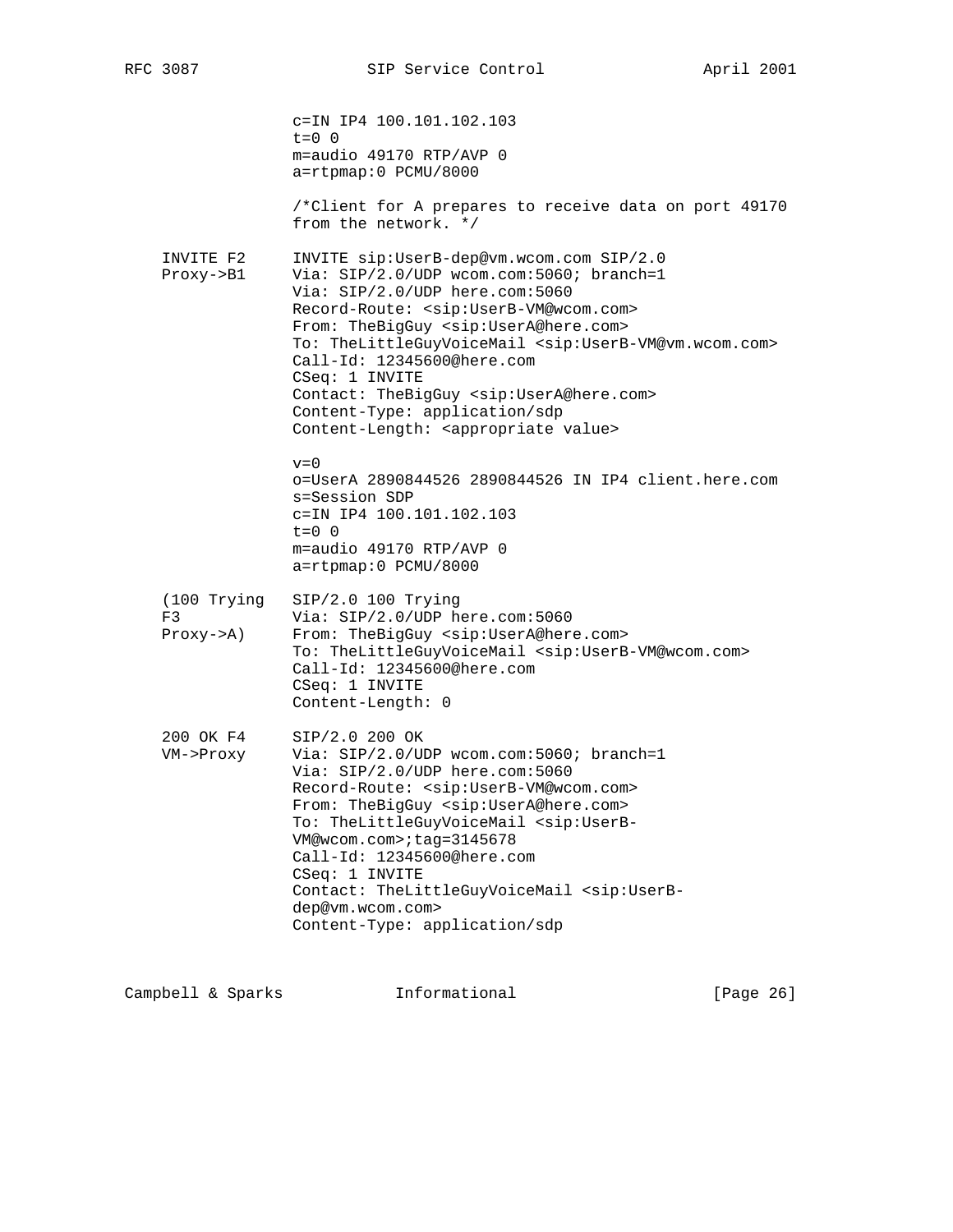Content-Length: <appropriate value>  $v=0$  o=UserB 2890844527 2890844527 IN IP4 vm.wcom.com s=Session SDP c=IN IP4 110.111.112.114  $t=0$  0 m=audio 3456 RTP/AVP 0 a=rtpmap:0 PCMU/8000 200 OK F5 SIP/2.0 200 OK Proxy->A Via: SIP/2.0/UDP here.com:5060 Record-Route: <sip:UserB-VM@wcom.com> From: TheBigGuy <sip:UserA@here.com> To: TheLittleGuyVoiceMail <sip:UserB- VM@wcom.com>;tag=3145678 Call-Id: 12345600@here.com CSeq: 1 INVITE Contact TheLittleGuyVoiceMail <sip:UserB dep@vm.wcom.com> Content-Type: application/sdp Content-Length: <appropriate value>  $v=0$  o=UserB 2890844527 2890844527 IN IP4 vm.wcom.com s=Session SDP c=IN IP4 110.111.112.114  $t=0$  0 m=audio 3456 RTP/AVP 0 a=rtpmap:0 PCMU/8000 ACK F6 ACK sip:UserB-VM@wcom.com SIP/2.0 A->Proxy Via: SIP/2.0/UDP here.com:5060 Route:<sip:UserB-dep@vm.wcom.com> From: TheBigGuy <sip:UserA@here.com> To: TheLittleGuyVoiceMail <sip:UserB- VM@wcom.com>;tag=3145678 Call-Id: 12345600@here.com CSeq: 1 ACK Content-Length: 0 ACK F7 ACK sip:UserB-dep@vm.wcom.com SIP/2.0 Proxy->VM Via: SIP/2.0/UDP wcom.com:5060 Via: SIP/2.0/UDP here.com:5060 From: TheBigGuy <sip:UserA@here.com> To: TheLittleGuyVoiceMail <sip:UserB- VM@wcom.com>;tag=3145678 Call-Id: 12345600@here.com CSeq: 1 ACK

Campbell & Sparks **Informational** [Page 27]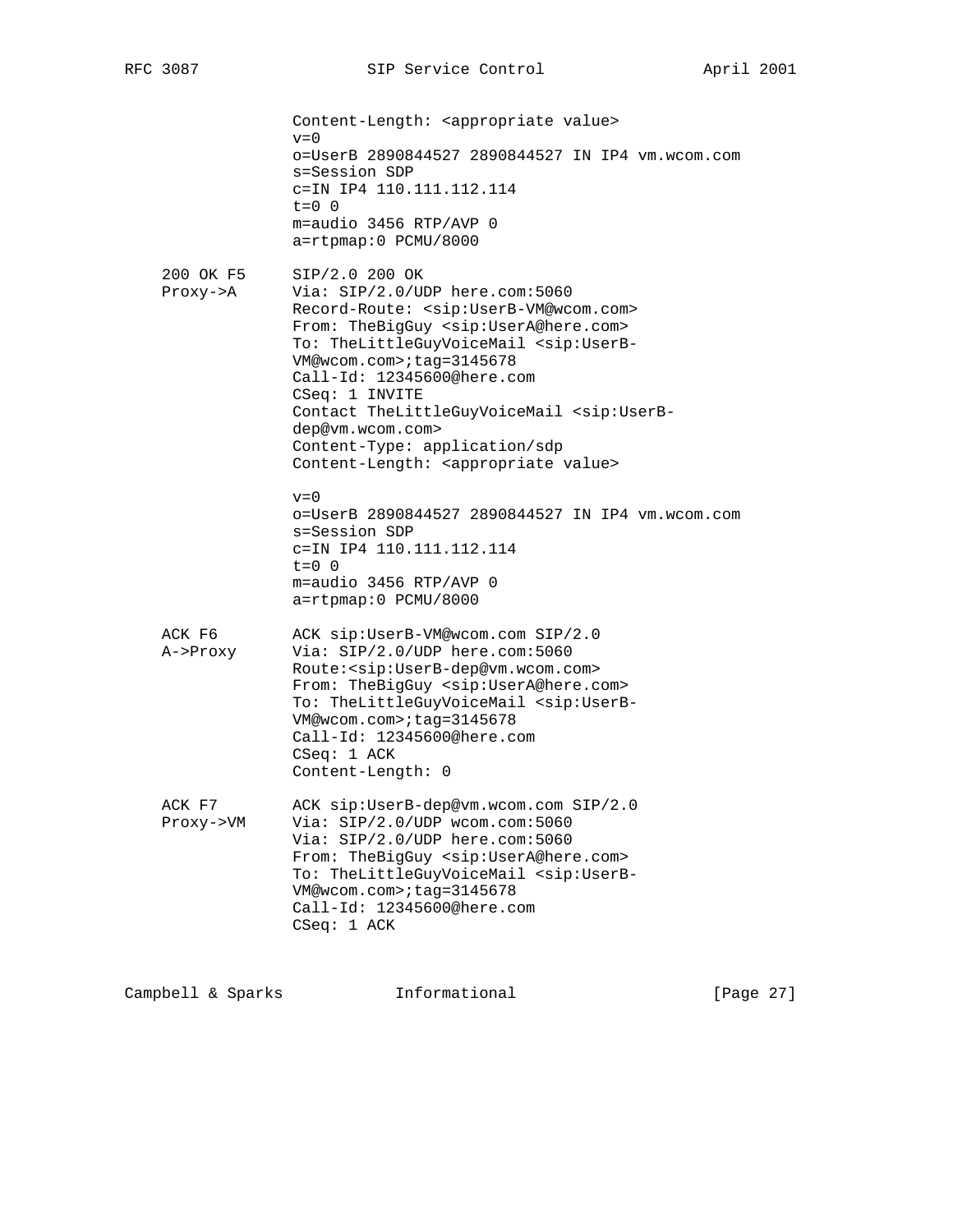|                         | Content-Length: 0<br>/* RTP streams are established between A and VM.<br>VM<br>system starts IVR dialog for generic message-deposit<br>for UserB */                                                                                                                                                                                                                            |
|-------------------------|--------------------------------------------------------------------------------------------------------------------------------------------------------------------------------------------------------------------------------------------------------------------------------------------------------------------------------------------------------------------------------|
|                         | /* User A Hangs Up with VM system. Alternatively, the<br>VM system could initiate the BYE*/                                                                                                                                                                                                                                                                                    |
| BYE F8<br>A->Proxy      | BYE sip:UserB-VM@wcom.com SIP/2.0<br>Via: SIP/2.0/UDP here.com:5060<br>Route: <sip:userb-dep@vm.wcom.com><br/>From: TheBigGuy <sip:usera@here.com><br/>To: TheLittleGuyVoiceMail <sip:userb-<br>VM@wcom.com&gt;;tag=3145678<br/>Call-Id: 12345600@here.com<br/><math>CSeq: 2</math> BYE<br/>Content-Length: 0</sip:userb-<br></sip:usera@here.com></sip:userb-dep@vm.wcom.com> |
| BYE F9<br>Proxy->VM     | BYE sip: UserB-dep@vm.wcom.com SIP/2.0<br>Via: SIP/2.0/UDP wcom.com:5060<br>Via: SIP/2.0/UDP here.com:5060<br>From: TheBigGuy <sip:usera@here.com><br/>To: TheLittleGuyVoiceMail <sip:userb-<br>VM@wcom.com&gt;;taq=3145678<br/>Call-Id: 12345600@here.com<br/><math>CSeq: 2</math> BYE<br/>Content-Length: 0</sip:userb-<br></sip:usera@here.com>                             |
| 200 OK F10<br>VM->Proxy | SIP/2.0 200 OK<br>Via: SIP/2.0/UDP wcom.com:5060<br>Via: $SIP/2.0/UDP$ here.com:5060<br>From: TheBigGuy <sip:usera@here.com><br/>To: TheLittleGuyVoiceMail <sip:userb-<br>VM@wcom.com&gt;;taq=3145678<br/>Call-Id: 12345600@here.com<br/><math>CSeq: 2</math> BYE<br/>Content-Length: 0</sip:userb-<br></sip:usera@here.com>                                                   |
| 200 OK F11<br>Proxy->A  | SIP/2.0 200 OK<br>Via: SIP/2.0/UDP here.com:5060<br>From: TheBigGuy <sip:usera@here.com><br/>To: TheLittleGuyVoiceMail <sip:userb-<br>VM@wcom.com&gt;;tag=3145678<br/>Call-Id: 12345600@here.com<br/>CSeq: 2 BYE<br/>Content-Length: 0</sip:userb-<br></sip:usera@here.com>                                                                                                    |

Campbell & Sparks Informational [Page 28]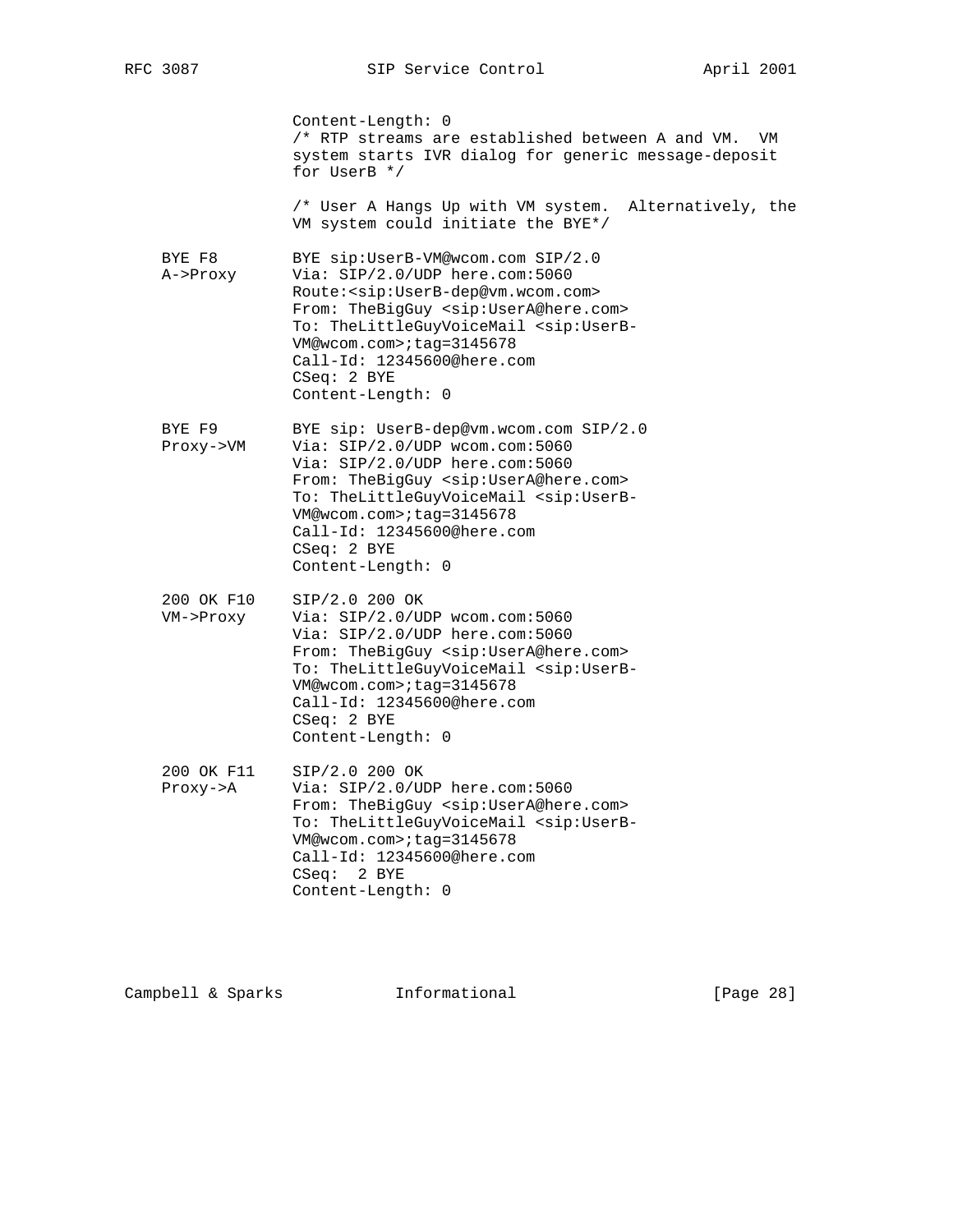# 4.3 Message Retrieval Scenarios

4.3.1 Call to retrieve messages believed to be from a known subscriber

 Some user uses a SIP client on UserA's desk to call the voice mail system to retrieve messages. The SIP client has authenticated itself to the proxy using credentials assigned to the device. The proxy can make a weak assumption that the caller is the device owner. The URI of "sip:UserA-retrieve@vm.wcom.com" maps to UserA's mailbox and the behavior of "retrieve messages after prompting for and verifying PIN." The VM System trusts the proxy, and will not accept calls from an untrusted source. The proxy will not allow direct calls to UserA-retrieve@vm.wcom.com. The proxy will forward calls placed to VoiceMail@wcom.com to UserA-retrieve@vm.wcom.com only for calls placed from a client device assigned to UserA.

| User A                                | Proxy                                | VM Service |
|---------------------------------------|--------------------------------------|------------|
| INVITE F1<br>-------------->          |                                      |            |
| $(100$ Trying) F3                     | INVITE F2<br>----------------------> |            |
| 200 OK F5<br>------------------       | 200 OK F4<br>$ $ <-----------------  |            |
| ACK F6<br>------------------>  ACK F7 |                                      |            |
|                                       | RTP Both Ways - VM prompts for PIN   |            |
| BYE F8<br>------------------>  BYEF9  | ---------------------->              |            |
|                                       | 200 OK F10<br>---------------------- |            |
| 200 OK F11                            |                                      |            |

Campbell & Sparks Informational [Page 29]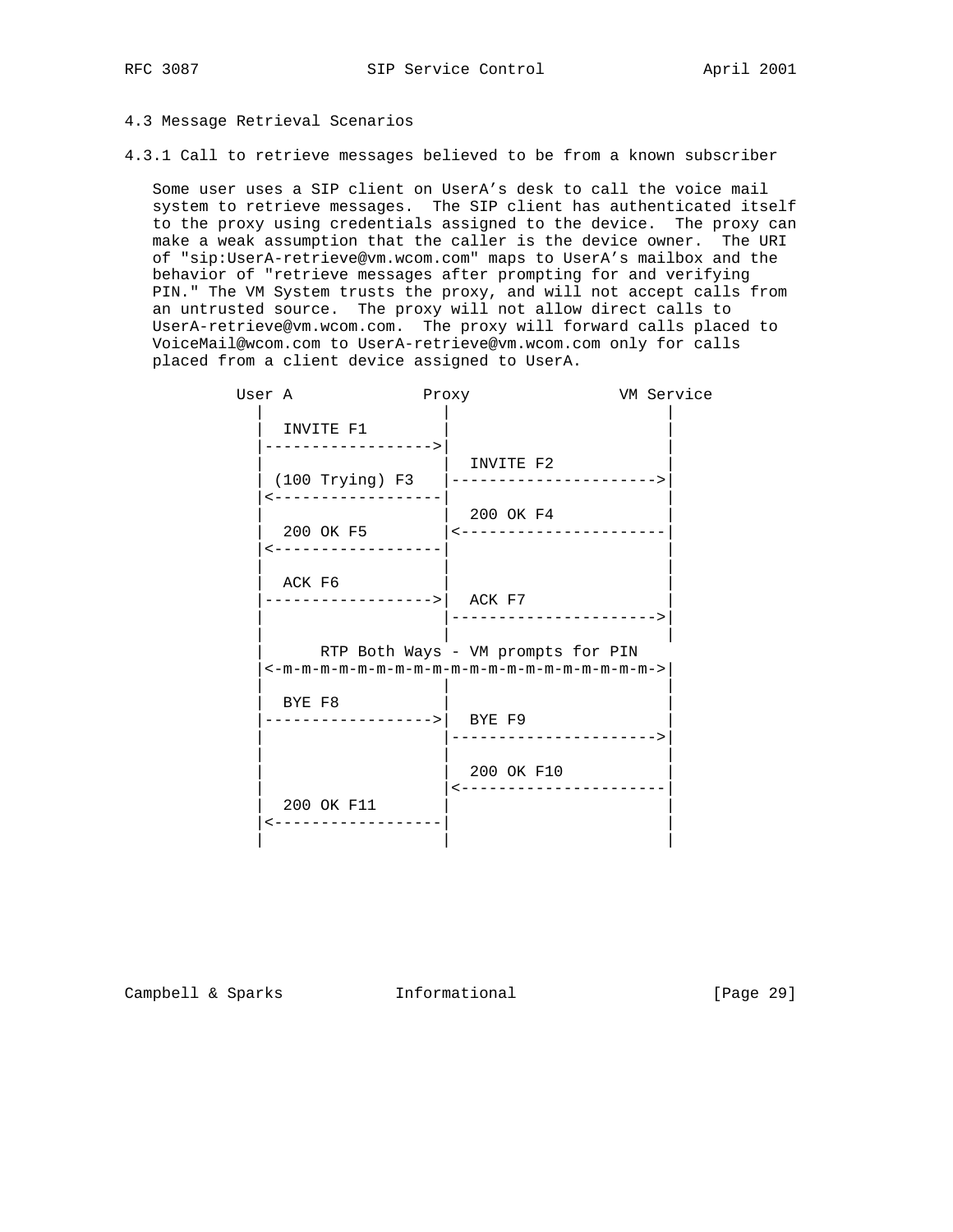| Flow Id                             | Comments                                                                                                                                                                                                                                                                                                                                                                                                                                                                                                                                                                                                                                                                                                  |
|-------------------------------------|-----------------------------------------------------------------------------------------------------------------------------------------------------------------------------------------------------------------------------------------------------------------------------------------------------------------------------------------------------------------------------------------------------------------------------------------------------------------------------------------------------------------------------------------------------------------------------------------------------------------------------------------------------------------------------------------------------------|
| INVITE F1<br>A->Proxy               | INVITE sip:VoiceMail@wcom.com SIP/2.0<br>Via: SIP/2.0/UDP here.com:5060<br>From: TheBigGuy <sip:usera@here.com><br/>To: VoiceMail <sip:voicemail@wcom.com><br/>Call-Id: 12345600@here.com<br/>CSeq: 1 INVITE<br/>Contact: TheBigGuy <sip:usera@here.com><br/>Proxy-Authorization: Digest username="UserAPhone",<br/>realm="MCI WorldCom SIP",<br/>nonce="ea9c8e88df84f1cec4341ae6cbe5a359", opaque="",<br/>uri="sip:VoiceMail@wcom.com", response=<appropriately<br>calculated hash goes here&gt;<br/>Content-Type: application/sdp<br/>Content-Length: <appropriate value=""><br/><math>v = 0</math></appropriate></appropriately<br></sip:usera@here.com></sip:voicemail@wcom.com></sip:usera@here.com> |
|                                     | o=UserA 2890844526 2890844526 IN IP4 client.here.com<br>s=Session SDP<br>c=IN IP4 100.101.102.103<br>$t = 0 \quad 0$<br>m=audio 49170 RTP/AVP 0<br>a=rtpmap:0 PCMU/8000<br>/*Client for A prepares to receive data on port 49170<br>from the network. */                                                                                                                                                                                                                                                                                                                                                                                                                                                  |
| INVITE F2<br>$Proxy \rightarrow B1$ | INVITE sip:UserA-retrieve@vm.wcom.com SIP/2.0<br>Via: SIP/2.0/UDP wcom.com:5060; branch=1<br>Via: SIP/2.0/UDP here.com:5060<br>Record-Route: <sip:voicemail@wcom.com><br/>From: TheBigGuy <sip:usera@here.com><br/>To: VoiceMail <sip:voicemail@wcom.com><br/>Call-Id: 12345600@here.com<br/>CSeq: 1 INVITE<br/>Contact: TheBigGuy <sip:usera@here.com><br/>Content-Type: application/sdp<br/>Content-Length: <appropriate value=""></appropriate></sip:usera@here.com></sip:voicemail@wcom.com></sip:usera@here.com></sip:voicemail@wcom.com>                                                                                                                                                            |
|                                     | $v=0$<br>o=UserA 2890844526 2890844526 IN IP4 client.here.com<br>s=Session SDP<br>c=IN IP4 100.101.102.103<br>$t=0$ 0<br>m=audio 49170 RTP/AVP 0<br>a=rtpmap:0 PCMU/8000                                                                                                                                                                                                                                                                                                                                                                                                                                                                                                                                  |

Campbell & Sparks Informational [Page 30]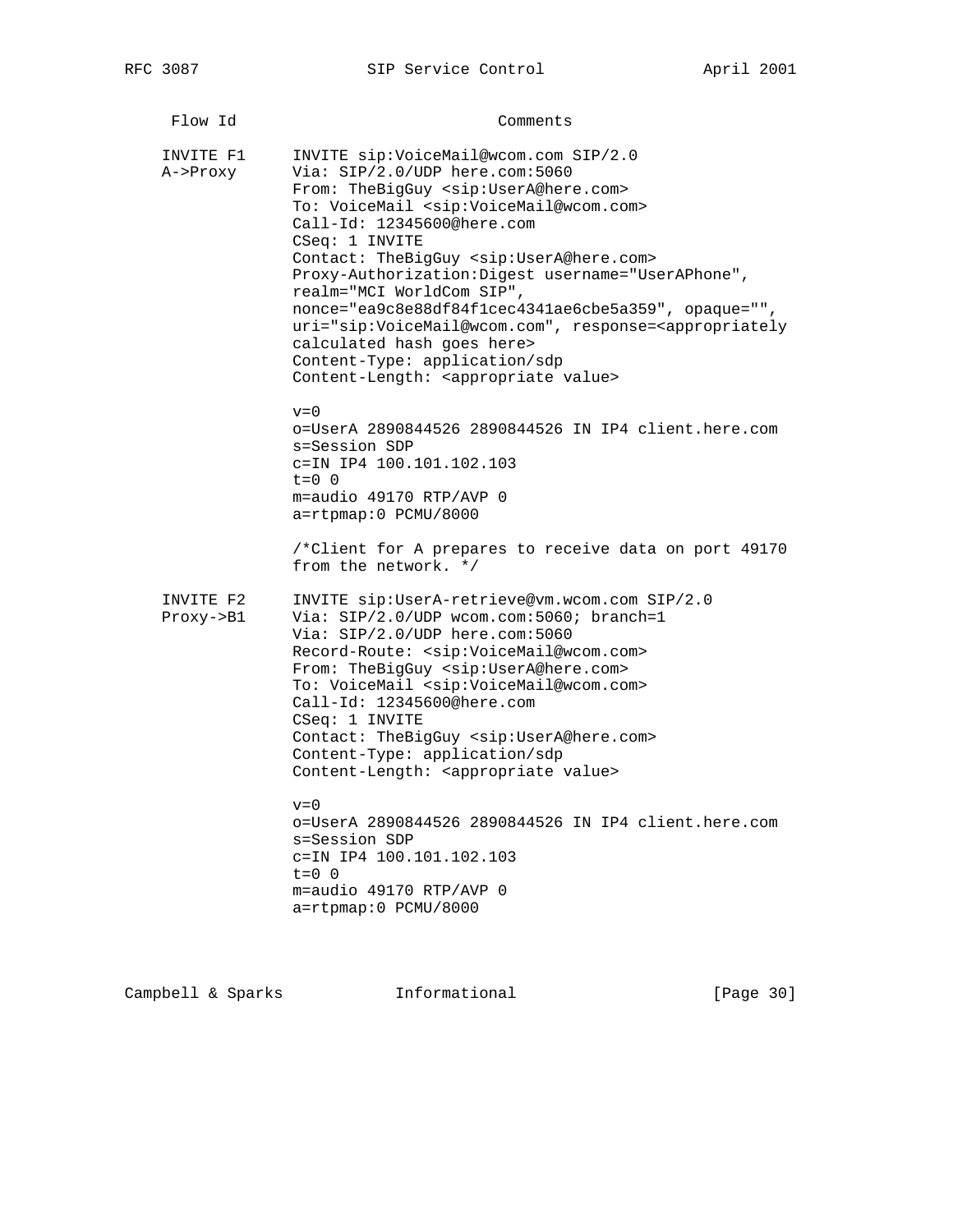| (100 Trying<br>F3<br>$Proxy \rightarrow A$ ) | $SIP/2.0 100$ Trying<br>Via: SIP/2.0/UDP here.com:5060<br>From: TheBigGuy <sip:usera@here.com><br/>To: VoiceMail <sip:voicemail@wcom.com><br/>Call-Id: 12345600@here.com<br/>CSeq: 1 INVITE<br/>Content-Length: 0</sip:voicemail@wcom.com></sip:usera@here.com>                                                                                                                                                                                                                                                                                 |
|----------------------------------------------|-------------------------------------------------------------------------------------------------------------------------------------------------------------------------------------------------------------------------------------------------------------------------------------------------------------------------------------------------------------------------------------------------------------------------------------------------------------------------------------------------------------------------------------------------|
| 200 OK F4<br>VM->Proxy                       | SIP/2.0 200 OK<br>Via: SIP/2.0/UDP wcom.com:5060; branch=1<br>Via: SIP/2.0/UDP here.com:5060<br>Record-Route: <sip:voicemail@wcom.com><br/>From: TheBigGuy <sip:usera@here.com><br/>To: VoiceMail <sip:voicemail@wcom.com>;tag=3145678<br/>Call-Id: 12345600@here.com<br/>CSeq: 1 INVITE<br/>Contact: VoiceMailSystem <sip:usera-<br>retrieve@vm.wcom.com&gt;<br/>Content-Type: application/sdp<br/>Content-Length: <appropriate value=""></appropriate></sip:usera-<br></sip:voicemail@wcom.com></sip:usera@here.com></sip:voicemail@wcom.com> |
|                                              | $v = 0$<br>o=UserB 2890844527 2890844527 IN IP4 vm.wcom.com<br>s=Session SDP<br>c=IN IP4 110.111.112.114<br>$t=0$ 0<br>m=audio 3456 RTP/AVP 0<br>a=rtpmap:0 PCMU/8000                                                                                                                                                                                                                                                                                                                                                                           |
| 200 OK F5<br>$Proxy \rightarrow A$           | SIP/2.0 200 OK<br>Via: SIP/2.0/UDP here.com:5060<br>Record-Route: <sip:voicemail@wcom.com><br/>From: TheBigGuy <sip:usera@here.com><br/>To: VoiceMail <sip:voicemail@wcom.com>;tag=3145678<br/>Call-Id: 12345600@here.com<br/>CSeq: 1 INVITE<br/>Contact VoiceMailSystem <sip: usera-<br="">retrieve@vm.wcom.com&gt;<br/>Content-Type: application/sdp<br/>Content-Length: <appropriate value=""></appropriate></sip:></sip:voicemail@wcom.com></sip:usera@here.com></sip:voicemail@wcom.com>                                                   |
|                                              | $v = 0$<br>o=UserB 2890844527 2890844527 IN IP4 vm.wcom.com<br>s=Session SDP<br>c=IN IP4 110.111.112.114<br>$t=0$ 0<br>m=audio 3456 RTP/AVP 0<br>a=rtpmap:0 PCMU/8000                                                                                                                                                                                                                                                                                                                                                                           |

Campbell & Sparks Informational [Page 31]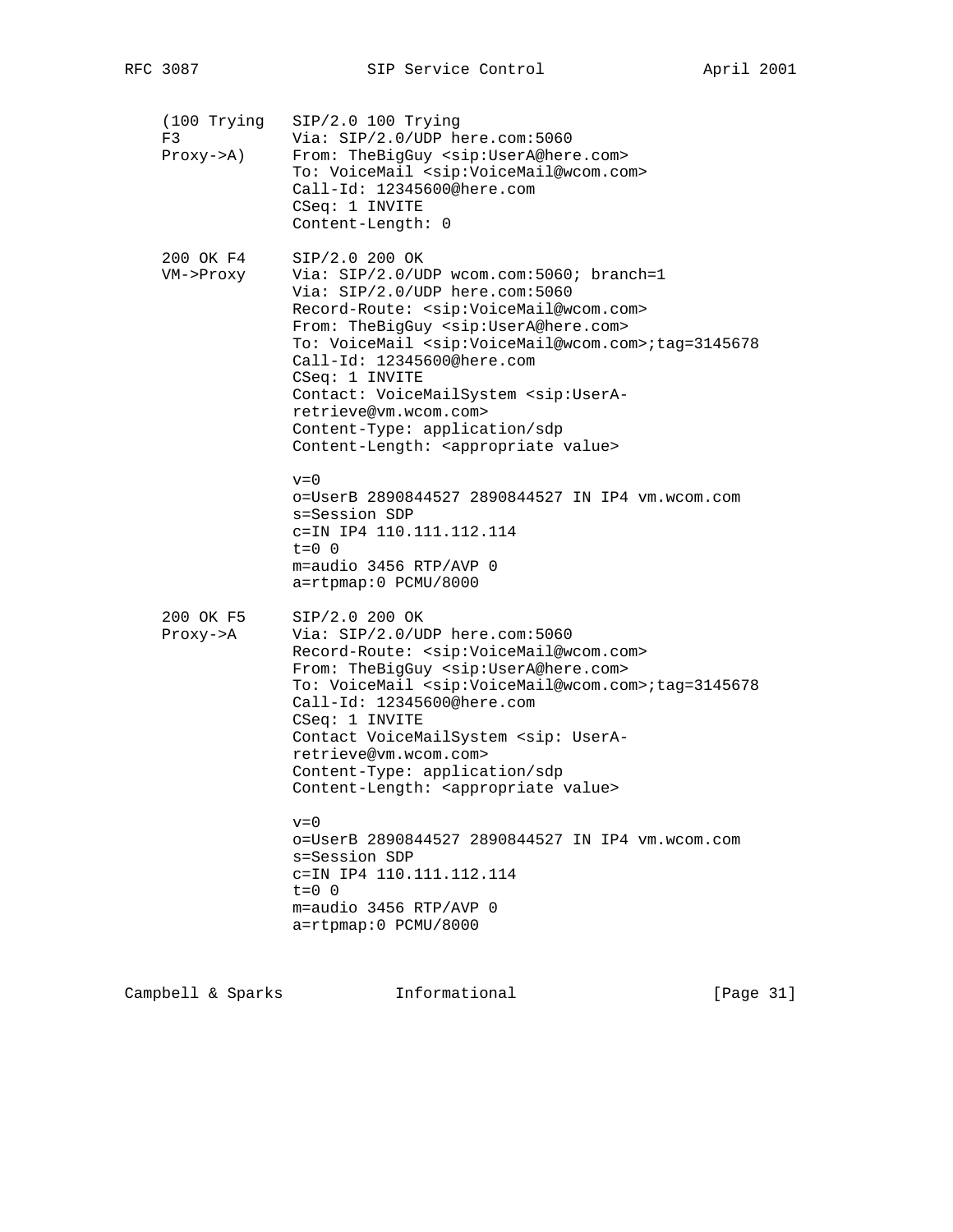| ACK F6<br>A->Proxy      | ACK sip:VoiceMail@wcom.com SIP/2.0<br>Via: SIP/2.0/UDP here.com:5060<br>Route: < sip: UserA-retrieve@vm.wcom.com><br>From: TheBigGuy <sip:usera@here.com><br/>To: VoiceMail <sip:voicemail@wcom.com>;tag=3145678<br/>Call-Id: 12345600@here.com<br/>CSeq: 1 ACK<br/>Content-Length: 0</sip:voicemail@wcom.com></sip:usera@here.com>            |
|-------------------------|------------------------------------------------------------------------------------------------------------------------------------------------------------------------------------------------------------------------------------------------------------------------------------------------------------------------------------------------|
| ACK F7<br>Proxy->VM     | ACK sip:UserA-retrieve@vm.wcom.com SIP/2.0<br>Via: SIP/2.0/UDP wcom.com:5060<br>Via: SIP/2.0/UDP here.com:5060<br>From: TheBigGuy <sip:usera@here.com><br/>To: VoiceMail <sip:voicemail@wcom.com>; tag=3145678<br/>Call-Id: 12345600@here.com<br/>CSeq: 1 ACK<br/>Content-Length: 0</sip:voicemail@wcom.com></sip:usera@here.com>              |
|                         | $\prime$ * RTP streams are established between A and VM.<br>VM<br>determines that the call is likely from UserA, and<br>starts a message retrieval session, prompting for<br>$PIN^*/$                                                                                                                                                          |
|                         | /* User A Hangs Up with VM system.<br>Alternatively, the<br>VM system could initiate the BYE*/                                                                                                                                                                                                                                                 |
| BYE F8<br>A->Proxy      | BYE sip: VoiceMail@wcom.com SIP/2.0<br>Via: SIP/2.0/UDP here.com:5060<br>Route: < sip: UserA-retrieve@vm.wcom.com><br>From: TheBigGuy <sip:usera@here.com><br/>To: VoiceMail <sip:voicemail@wcom.com>;tag=3145678<br/>Call-Id: 12345600@here.com<br/>CSeq: 2 BYE<br/>Content-Length: 0</sip:voicemail@wcom.com></sip:usera@here.com>           |
| BYE F9<br>Proxy->VM     | BYE sip: UserA-retrieve@vm.wcom.com SIP/2.0<br>Via: SIP/2.0/UDP wcom.com:5060<br>Via: SIP/2.0/UDP here.com:5060<br>From: TheBigGuy <sip:usera@here.com><br/>To: VoiceMail <sip:voicemail@wcom.com>;taq=3145678<br/>Call-Id: 12345600@here.com<br/><math>CSeq: 2</math> BYE<br/>Content-Length: 0</sip:voicemail@wcom.com></sip:usera@here.com> |
| 200 OK F10<br>VM->Proxy | SIP/2.0 200 OK<br>Via: SIP/2.0/UDP wcom.com:5060<br>Via: SIP/2.0/UDP here.com:5060<br>From: TheBigGuy <sip:usera@here.com></sip:usera@here.com>                                                                                                                                                                                                |
|                         |                                                                                                                                                                                                                                                                                                                                                |

Campbell & Sparks Informational [Page 32]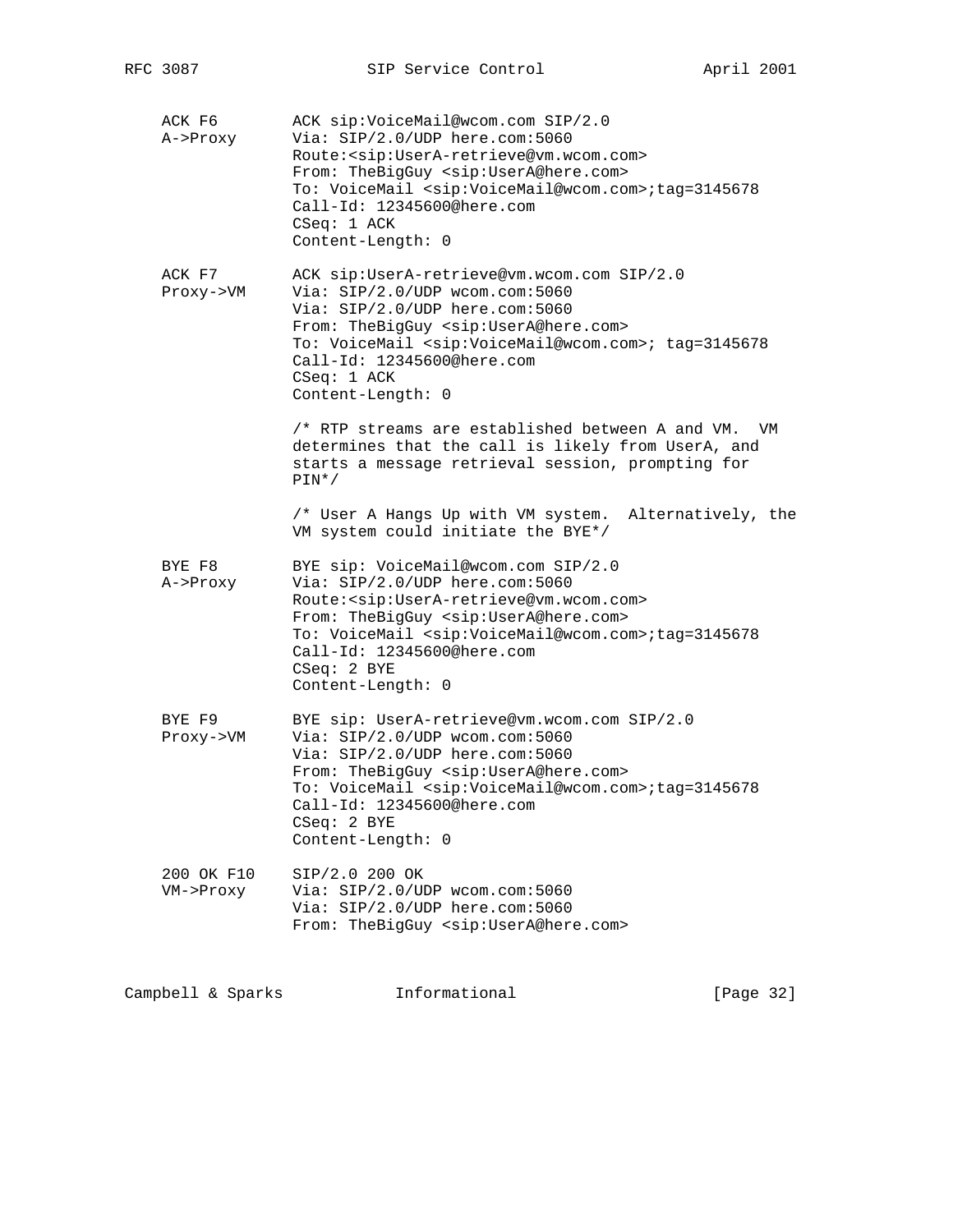To: VoiceMail <sip:VoiceMail@wcom.com>;tag=3145678 Call-Id: 12345600@here.com CSeq: 2 BYE Content-Length: 0

- 200 OK F11 SIP/2.0 200 OK Proxy->A Via: SIP/2.0/UDP here.com:5060 From: TheBigGuy <sip:UserA@here.com> To: VoiceMail <sip:VoiceMail@wcom.com>;tag=3145678 Call-Id: 12345600@here.com CSeq: 2 BYE Content-Length: 0
- 4.3.2 Call to retrieve messages from an authenticated subscriber

 UserA to call the voice mail system to retrieve messages. Assumptions: The caller is authenticated using UserA's credentials. "sip:UserA-retrieve-auth@vm.wcom.com" maps to UserA's mailbox and the behavior of "retrieve messages." The voice mail service trusts the proxy not to forward any calls to that URI unless the call is authenticated to be from UserA.

 Given these assumptions, The VM service may choose not require a PIN for calls to this URI.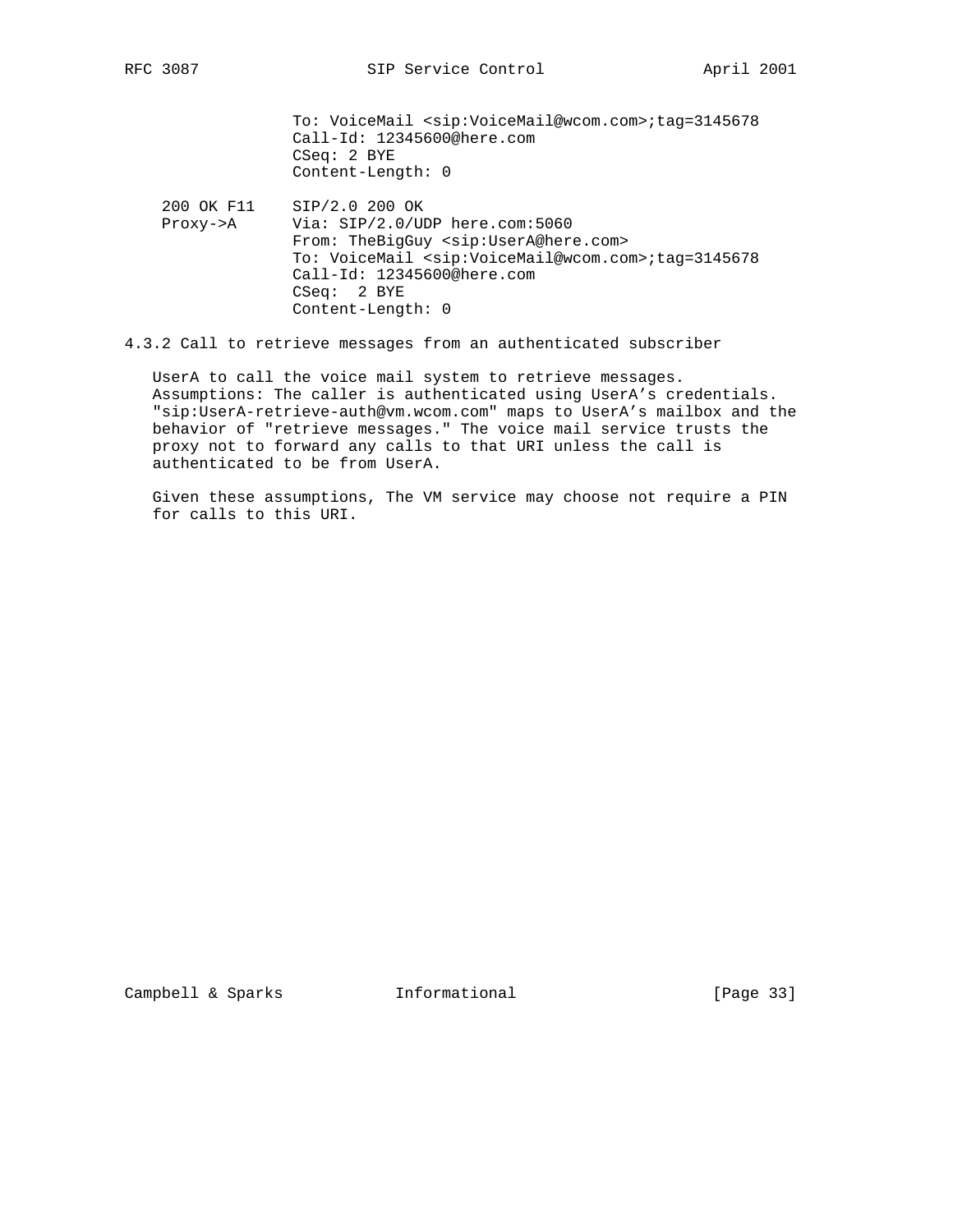|                       | User A                                                                                                                                                                                                                                                                                                                                                                                                                                                                                                                                                  | Proxy                                  | VM Service |
|-----------------------|---------------------------------------------------------------------------------------------------------------------------------------------------------------------------------------------------------------------------------------------------------------------------------------------------------------------------------------------------------------------------------------------------------------------------------------------------------------------------------------------------------------------------------------------------------|----------------------------------------|------------|
|                       | INVITE F1<br>----------------->                                                                                                                                                                                                                                                                                                                                                                                                                                                                                                                         |                                        |            |
|                       |                                                                                                                                                                                                                                                                                                                                                                                                                                                                                                                                                         | INVITE F2                              |            |
|                       | ------------------                                                                                                                                                                                                                                                                                                                                                                                                                                                                                                                                      | 200 OK F4                              |            |
|                       | <-------------------                                                                                                                                                                                                                                                                                                                                                                                                                                                                                                                                    | 200 OK F5   <----------------------    |            |
|                       | ACK F6<br>------------------>  ACK F7                                                                                                                                                                                                                                                                                                                                                                                                                                                                                                                   | ---------------------->                |            |
|                       |                                                                                                                                                                                                                                                                                                                                                                                                                                                                                                                                                         | RTP Both Ways - Deposit Msg for B      |            |
|                       | BYE F8<br>------------->  BYE F9                                                                                                                                                                                                                                                                                                                                                                                                                                                                                                                        |                                        |            |
|                       |                                                                                                                                                                                                                                                                                                                                                                                                                                                                                                                                                         | 200 OK F10<br><----------------------- |            |
|                       | 200 OK F11<br>------------------                                                                                                                                                                                                                                                                                                                                                                                                                                                                                                                        |                                        |            |
|                       |                                                                                                                                                                                                                                                                                                                                                                                                                                                                                                                                                         |                                        |            |
| Flow Id               |                                                                                                                                                                                                                                                                                                                                                                                                                                                                                                                                                         | Comments                               |            |
| INVITE F1<br>A->Proxy | INVITE sip:VoiceMail@wcom.com SIP/2.0<br>Via: SIP/2.0/UDP here.com:5060<br>From: TheBigGuy <sip:usera@here.com><br/>To: VoiceMail <sip:voicemail@wcom.com><br/>Call-Id: 12345600@here.com<br/>CSeq: 1 INVITE<br/>Contact: TheBigGuy <sip:usera@here.com><br/>Proxy-Authorization: Digest username="UserA",<br/>realm="MCI WorldCom SIP",<br/>nonce="ea9c8e88df84f1cec4341ae6cbe5a359", opaque="",<br/>uri="sip:VoiceMail@wcom.com", response=<appropriately< td=""></appropriately<></sip:usera@here.com></sip:voicemail@wcom.com></sip:usera@here.com> |                                        |            |
|                       | calculated hash goes here>                                                                                                                                                                                                                                                                                                                                                                                                                                                                                                                              |                                        |            |

 $v=0$  o=UserA 2890844526 2890844526 IN IP4 client.here.com s=Session SDP

Campbell & Sparks **Informational** [Page 34]

Content-Length: <appropriate value>

Content-Type: application/sdp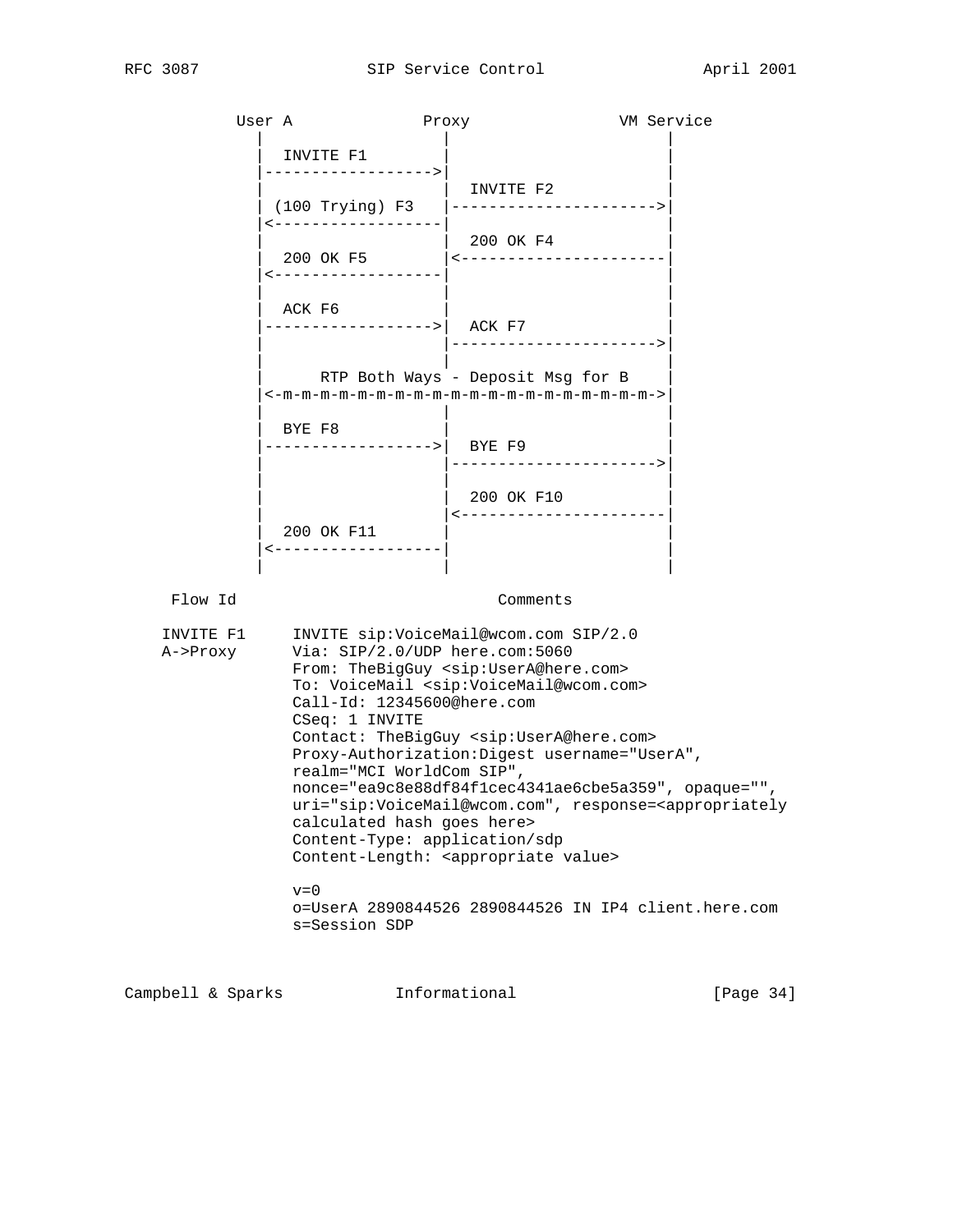|                                             | c=IN IP4 100.101.102.103<br>$t = 0$ 0<br>m=audio 49170 RTP/AVP 0<br>a=rtpmap:0 PCMU/8000<br>/*Client for A prepares to receive data on port 49170<br>from the network, */                                                                                                                                                                                                                                                                                                                                                                                     |
|---------------------------------------------|---------------------------------------------------------------------------------------------------------------------------------------------------------------------------------------------------------------------------------------------------------------------------------------------------------------------------------------------------------------------------------------------------------------------------------------------------------------------------------------------------------------------------------------------------------------|
| INVITE F2<br>$Proxy \rightarrow B1$         | INVITE sip:UserA-retrieve-auth@vm.wcom.com SIP/2.0<br>Via: SIP/2.0/UDP wcom.com:5060; branch=1<br>Via: SIP/2.0/UDP here.com:5060<br>Record-Route: <sip:voicemail@wcom.com><br/>From: TheBigGuy <sip:usera@here.com><br/>To: VoiceMail <sip:voicemail@wcom.com><br/>Call-Id: 12345600@here.com<br/>CSeq: 1 INVITE<br/>Contact: TheBigGuy <sip:usera@here.com><br/>Content-Type: application/sdp<br/>Content-Length: <appropriate value=""></appropriate></sip:usera@here.com></sip:voicemail@wcom.com></sip:usera@here.com></sip:voicemail@wcom.com>           |
|                                             | $v = 0$<br>o=UserA 2890844526 2890844526 IN IP4 client.here.com<br>s=Session SDP<br>c=IN IP4 100.101.102.103<br>$t=0$ 0<br>m=audio 49170 RTP/AVP 0<br>a=rtpmap:0 PCMU/8000                                                                                                                                                                                                                                                                                                                                                                                    |
| (100 Trying<br>F3<br>$Proxy \rightarrow A)$ | SIP/2.0 100 Trying<br>Via: SIP/2.0/UDP here.com:5060<br>From: TheBigGuy <sip:usera@here.com><br/>To: VoiceMail <sip:voicemail@wcom.com><br/>Call-Id: 12345600@here.com<br/>CSeq: 1 INVITE<br/>Content-Length: 0</sip:voicemail@wcom.com></sip:usera@here.com>                                                                                                                                                                                                                                                                                                 |
| 200 OK F4<br>VM->Proxy                      | SIP/2.0 200 OK<br>Via: SIP/2.0/UDP wcom.com:5060; branch=1<br>Via: SIP/2.0/UDP here.com:5060<br>Record-Route: <sip:voicemail@wcom.com><br/>From: TheBigGuy <sip:usera@here.com><br/>To: VoiceMail <sip:voicemail@wcom.com>;tag=3145678<br/>Call-Id: 12345600@here.com<br/>CSeq: 1 INVITE<br/>Contact: VoiceMailSystem <sip:usera-retrieve-<br>auth@vm.wcom.com&gt;<br/>Content-Type: application/sdp<br/>Content-Length: <appropriate value=""></appropriate></sip:usera-retrieve-<br></sip:voicemail@wcom.com></sip:usera@here.com></sip:voicemail@wcom.com> |

Campbell & Sparks Informational [Page 35]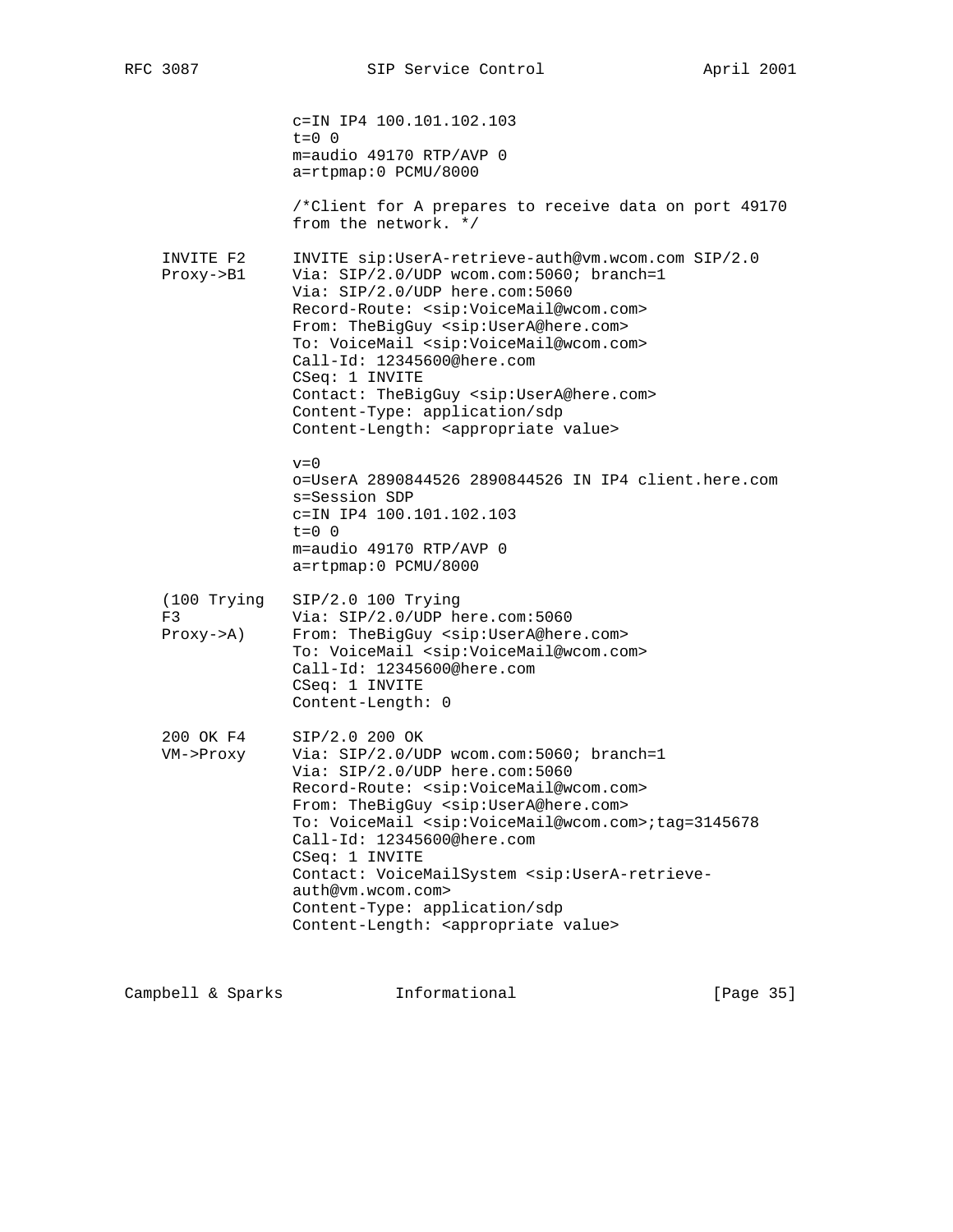$v=0$  o=UserB 2890844527 2890844527 IN IP4 vm.wcom.com s=Session SDP c=IN IP4 110.111.112.114  $t=0$  0 m=audio 3456 RTP/AVP 0 a=rtpmap:0 PCMU/8000 200 OK F5 SIP/2.0 200 OK Proxy->A Via: SIP/2.0/UDP here.com:5060 Record-Route: <sip:VoiceMail@wcom.com> From: TheBigGuy <sip:UserA@here.com> To: VoiceMail <sip:VoiceMail@wcom.com>;tag=3145678 Call-Id: 12345600@here.com CSeq: 1 INVITE Contact VoiceMailSystem <sip: UserA-retrieve auth@vm.wcom.com> Content-Type: application/sdp Content-Length: <appropriate value>  $v=0$  o=UserB 2890844527 2890844527 IN IP4 vm.wcom.com s=Session SDP c=IN IP4 110.111.112.114  $t=0$  0 m=audio 3456 RTP/AVP 0 a=rtpmap:0 PCMU/8000 ACK F6 ACK sip:VoiceMail@wcom.com SIP/2.0 A->Proxy Via: SIP/2.0/UDP here.com:5060 Route: <sip:UserA-retrieve-auth@vm.wcom.com> From: TheBigGuy <sip:UserA@here.com> To: VoiceMail <sip:VoiceMail@wcom.com>;tag=3145678 Call-Id: 12345600@here.com CSeq: 1 ACK Content-Length: 0 ACK F7 ACK sip:UserA-retrieve-auth@vm.wcom.com SIP/2.0 Proxy->VM Via: SIP/2.0/UDP wcom.com:5060 Via: SIP/2.0/UDP here.com:5060 From: TheBigGuy <sip:UserA@here.com> To: VoiceMail <sip:VoiceMail@wcom.com>; tag=3145678 Call-Id: 12345600@here.com CSeq: 1 ACK Content-Length: 0

Campbell & Sparks **Informational** [Page 36]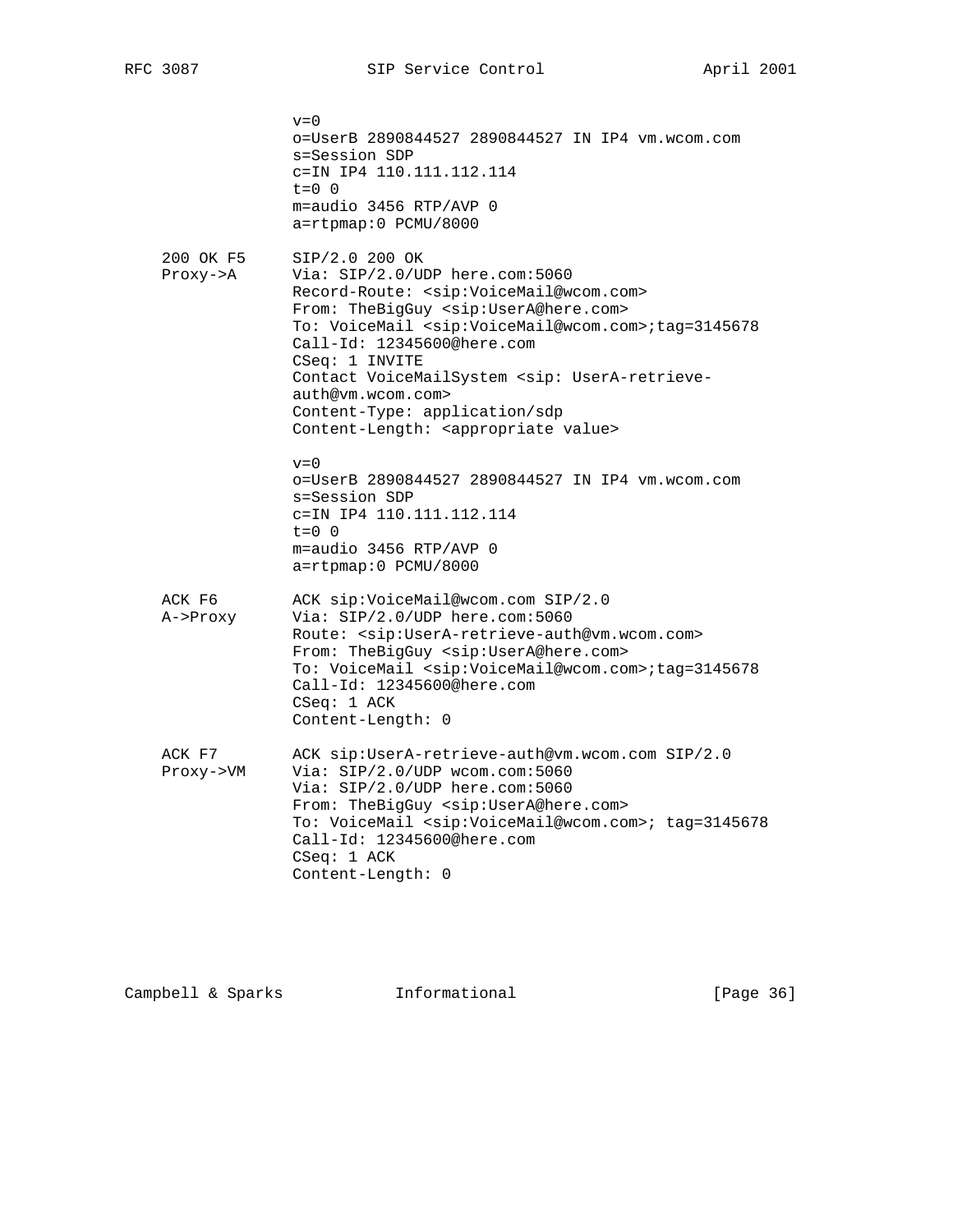|                                     | /* RTP streams are established between A and VM.<br>VM<br>determines that the call is likely from UserA, and<br>starts a message retrieval session. Since the proxy<br>has already authenticated the identity of UserA, the<br>VM does not need to prompt for PIN. */                                                                                   |
|-------------------------------------|---------------------------------------------------------------------------------------------------------------------------------------------------------------------------------------------------------------------------------------------------------------------------------------------------------------------------------------------------------|
|                                     | /* User A Hangs Up with VM system.<br>Alternatively, the<br>VM system could initiate the BYE*/                                                                                                                                                                                                                                                          |
| BYE F8<br>A->Proxy                  | BYE sip:VoiceMail@wcom.com SIP/2.0<br>Via: $SIP/2.0/UDP$ here.com:5060<br>Route: < sip: UserA-retrieve-auth@vm.wcom.com><br>From: TheBigGuy <sip:usera@here.com><br/>To: VoiceMail <sip:voicemail@wcom.com>;tag=3145678<br/>Call-Id: 12345600@here.com<br/><math>CSeq: 2</math> BYE<br/>Content-Length: 0</sip:voicemail@wcom.com></sip:usera@here.com> |
| BYE F9<br>Proxy->VM                 | BYE sip: UserA-retrieve-auth@vm.wcom.com SIP/2.0<br>Via: SIP/2.0/UDP wcom.com:5060<br>Via: SIP/2.0/UDP here.com:5060<br>From: TheBigGuy <sip:usera@here.com><br/>To: VoiceMail <sip:voicemail@wcom.com>;tag=3145678<br/>Call-Id: 12345600@here.com<br/><math>CSeq: 2</math> BYE<br/>Content-Length: 0</sip:voicemail@wcom.com></sip:usera@here.com>     |
| 200 OK F10<br>VM->Proxy             | SIP/2.0 200 OK<br>Via: $SIP/2.0/UDP$ wcom.com:5060<br>Via: SIP/2.0/UDP here.com:5060<br>From: TheBigGuy <sip:usera@here.com><br/>To: VoiceMail <sip:voicemail@wcom.com>;tag=3145678<br/>Call-Id: 12345600@here.com<br/>CSeq: 2 BYE<br/>Content-Length: 0</sip:voicemail@wcom.com></sip:usera@here.com>                                                  |
| 200 OK F11<br>$Proxy \rightarrow A$ | SIP/2.0 200 OK<br>Via: SIP/2.0/UDP here.com:5060<br>From: TheBigGuy <sip:usera@here.com><br/>To: VoiceMail <sip:voicemail@wcom.com>;tag=3145678<br/>Call-Id: 12345600@here.com<br/>2 BYE<br/>CSea:<br/>Content-Length: 0</sip:voicemail@wcom.com></sip:usera@here.com>                                                                                  |

Campbell & Sparks Informational [Page 37]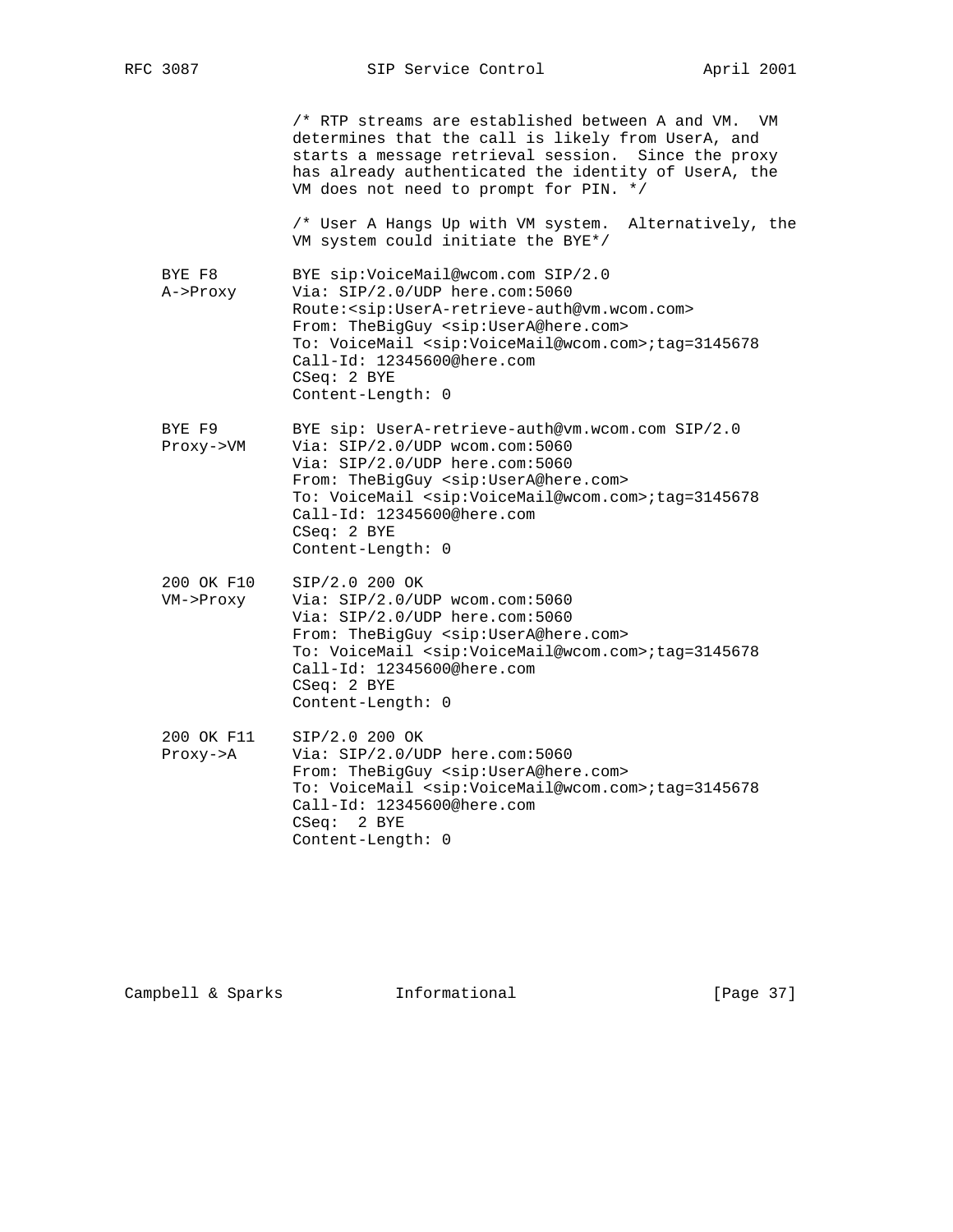## 5. Security Considerations

 This document discusses a usage of SIP/2.0 as defined by RFC 2543[1]. It introduces no additions, modifications, or restrictions to the protocol defined therein. Any implementation of the concepts in this document is subject to the issues discussed there.

### 6. Acknowledgments

 The authors would like to thank Chris Cunningham, Steve Donovan, Alan Johnston, Henry Sinnreich, Kevin Summers, John Truetken, and Dean Willis for their discussion of and contribution to this work.

### References

 [1] Handley, M., Schulzrinne, H., Schooler, E. and J. Rosenberg, "SIP: Session Initiation Protocol", RFC 2543, March 1999.

Authors' Addresses

 Ben Campbell dynamicsoft 5100 Tennyson Parkway Suite 1200 Plano, TX 75024

EMail: bcampbell@dynamicsoft.com

 Robert J. Sparks dynamicsoft 5100 Tennyson Parkway Suite 1200 Plano, TX 75024

EMail: rsparks@dynamicsoft.com